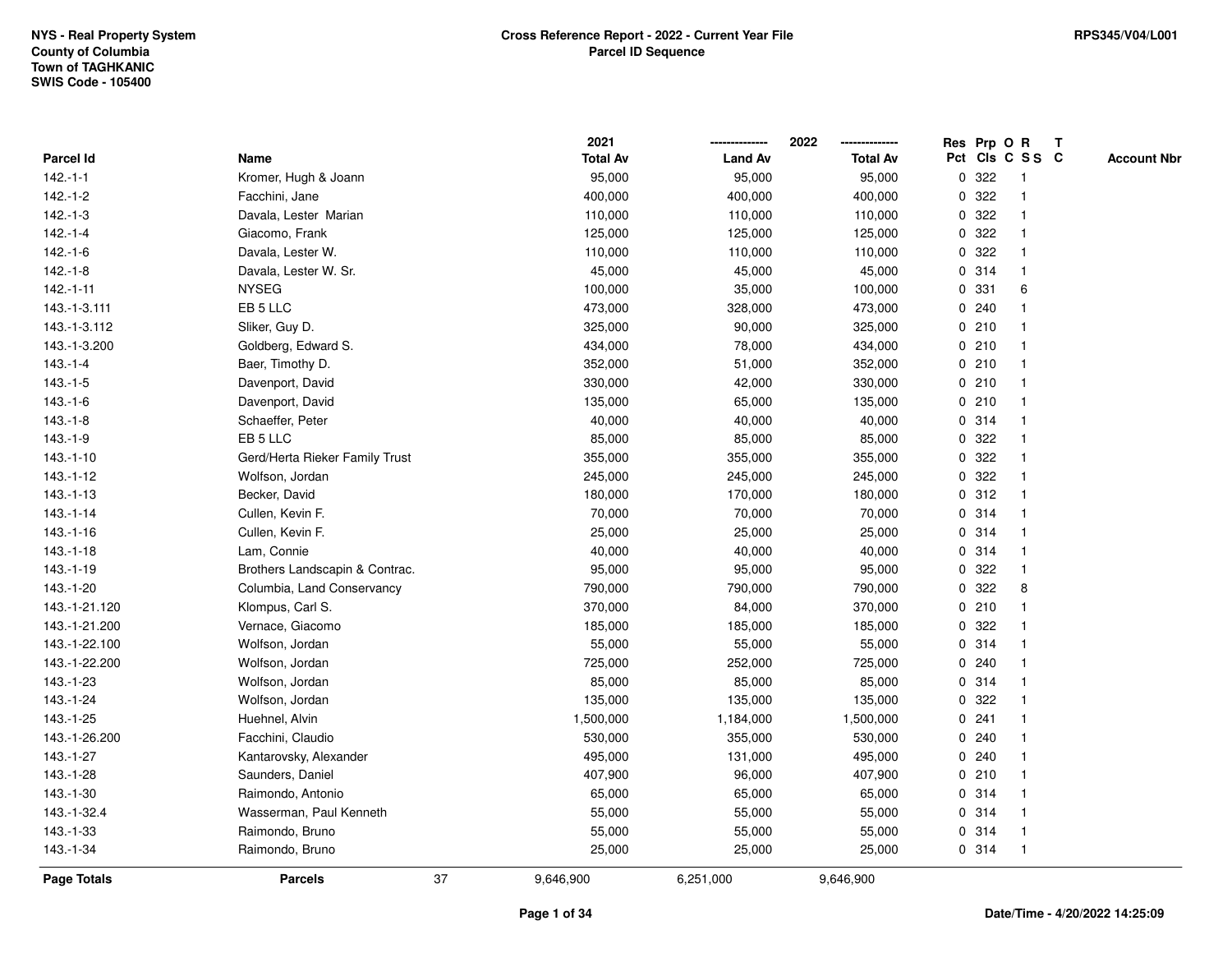|                  |                              |    | 2021            |                | 2022            | Res Prp O |        | $\mathbf R$             | $\mathbf{T}$ |                    |
|------------------|------------------------------|----|-----------------|----------------|-----------------|-----------|--------|-------------------------|--------------|--------------------|
| <b>Parcel Id</b> | Name                         |    | <b>Total Av</b> | <b>Land Av</b> | <b>Total Av</b> |           |        | Pct Cls C S S C         |              | <b>Account Nbr</b> |
| 143.-1-35        | Raimondo, Bruno; Aldovino    |    | 130,000         | 43,000         | 130,000         |           | 0210   |                         |              |                    |
| 143.-1-36        | Raimondo, Bruno              |    | 25,000          | 25,000         | 25,000          | 0         | 314    |                         |              |                    |
| 143.-1-37        | Grzegorczyk, Richard         |    | 27,000          | 27,000         | 27,000          | 0         | 314    |                         |              |                    |
| 143.-1-38        | Grzegorczyk, Richard         |    | 256,000         | 61,000         | 256,000         | 0         | 210    |                         |              |                    |
| 143.-1-39        | Zaccardi, Phyllis Vita       |    | 45,000          | 45,000         | 45,000          |           | 0 314  |                         |              |                    |
| 143.-1-40        | Huber, Mathilda              |    | 55,000          | 55,000         | 55,000          |           | 0.314  |                         |              |                    |
| 143.-1-41        | Cordato, Marnella            |    | 195,000         | 40,000         | 195,000         |           | 0210   |                         |              |                    |
| $143.-1-42$      | Mulrein, William J.          |    | 150,000         | 52,000         | 150,000         |           | 0210   |                         |              |                    |
| 143.-1-43        | Martino, Ricardo             |    | 175,000         | 72,000         | 175,000         |           | 0210   |                         |              |                    |
| 143.-1-44        | Nostrand, Melanie E.         |    | 207,000         | 63,000         | 207,000         |           | 0210   |                         |              |                    |
| $143.-1-45$      | Nostrand, Melanie E.         |    | 35,000          | 35,000         | 35,000          | 0         | 314    | -1                      |              |                    |
| 143.-1-46        | Rehbein, Kim                 |    | 220,000         | 61,000         | 220,000         |           | 0210   | -1                      |              |                    |
| 143.-1-47        | Sherman (Trust), Frances G.  |    | 310,000         | 48,000         | 310,000         |           | 97 210 |                         |              |                    |
| 143.-1-48        | Sherman (Trust), Frances G.  |    | 180,000         | 51,000         | 180,000         |           | 0210   |                         |              |                    |
| 143.-1-49        | Puff, Walter J.              |    | 280,000         | 57,000         | 280,000         |           | 0210   |                         |              |                    |
| 143.-1-50        | Watson, Peter J.             |    | 25,000          | 25,000         | 25,000          |           | 0.314  |                         |              |                    |
| $143.-1-51$      | Watson, Peter J.             |    | 260,000         | 49,000         | 260,000         | 0         | 210    |                         |              |                    |
| 143.-1-52        | Kitzes rev.trust, William F. |    | 220,000         | 60,000         | 220,000         | 0         | 210    |                         |              |                    |
| 143.-1-53        | Sethy, Ava                   |    | 159,000         | 41,000         | 159,000         |           | 99 210 |                         |              |                    |
| $143.-1-54$      | Barbato, Tylar               |    | 160,000         | 40,000         | 160,000         |           | 0210   |                         |              |                    |
| $143.-1-55$      | Powell, Amy K.               |    | 32,000          | 32,000         | 32,000          |           | 0.314  |                         |              |                    |
| 143.-1-56        | Powell, Marsha K.            |    | 180,000         | 53,000         | 180,000         |           | 0210   |                         |              |                    |
| 143.-1-57        | Powell, Marsha               |    | 60,000          | 59,500         | 60,000          |           | 0.314  |                         |              |                    |
| 143.-1-59        | Lebski, Sebastian            |    | 395,000         | 63,000         | 395,000         | 0         | 210    | $\overline{\mathbf{1}}$ |              |                    |
| 143.-1-60        | Budai, Michael               |    | 116,000         | 39,000         | 116,000         |           | 0210   |                         |              |                    |
| 143.-1-61        | Napoli, James                |    | 55,000          | 35,600         | 55,000          |           | 0270   |                         |              |                    |
| 143.-1-62        | Raimondo, Antonio            |    | 63,000          | 63,000         | 63,000          |           | 0.314  |                         |              |                    |
| 143.-1-63        | Decker, Sheryl               |    | 165,000         | 42,000         | 165,000         |           | 0210   |                         |              |                    |
| 143.-1-64        | Simmons, Michael A.          |    | 185,500         | 40,000         | 185,500         |           | 0210   |                         |              |                    |
| 143.-1-65        | Perdue, Kevin                |    | 245,000         | 53,000         | 245,000         | 0         | 210    |                         |              |                    |
| 143.-1-66        | Cjmc Realty Corp             |    | 38,000          | 38,000         | 38,000          | 0         | 314    | -1                      |              |                    |
| 143.-1-67        | Cjmc Realty Corp             |    | 19,000          | 19,000         | 19,000          |           | 0 314  |                         |              |                    |
| 143.-1-68        | Crowley, Alan                |    | 30,000          | 30,000         | 30,000          |           | 0 314  |                         |              |                    |
| 143.-1-69        | Bolevice, Emily              |    | 250,000         | 108,000        | 250,000         |           | 0.240  |                         |              |                    |
| 143.-1-70        | Saffer II, H M.              |    | 200,000         | 71,000         | 200,000         |           | 82 210 |                         |              |                    |
| 143.-1-71        | Columbia, Land Conservancy   |    | 55,000          | 55,000         | 55,000          |           | 0 610  | 8                       |              |                    |
| 143.-1-72        | Columbia, Land Conservancy   |    | 55,000          | 55,000         | 55,000          |           | 0 610  | 8                       |              |                    |
| Page Totals      | <b>Parcels</b>               | 37 | 5,257,500       | 1,806,100      | 5,257,500       |           |        |                         |              |                    |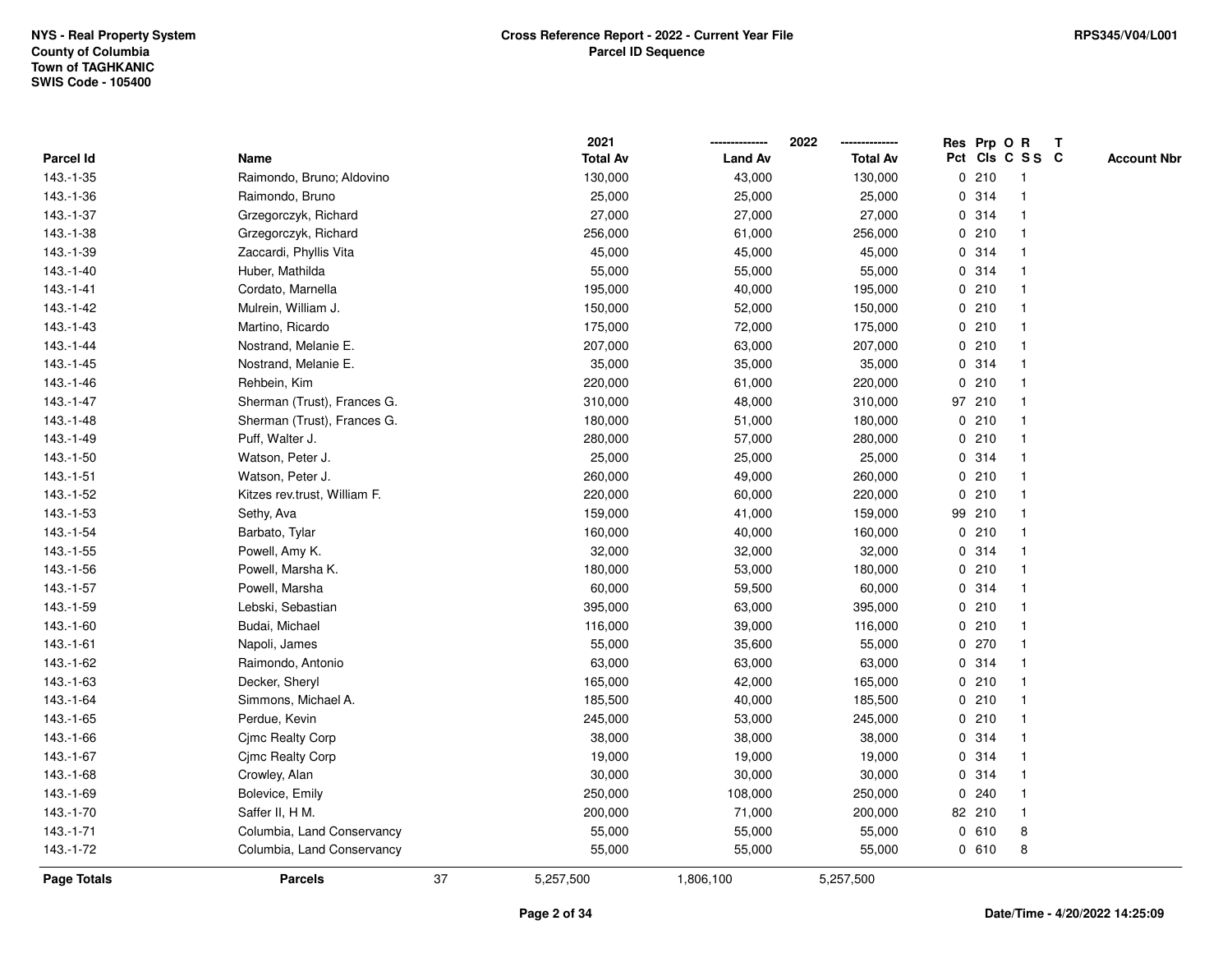|                 |                              |    | 2021            |                | 2022<br>-------------- |             |       | Res Prp O R     | $\mathbf{T}$ |                    |
|-----------------|------------------------------|----|-----------------|----------------|------------------------|-------------|-------|-----------------|--------------|--------------------|
| Parcel Id       | Name                         |    | <b>Total Av</b> | <b>Land Av</b> | <b>Total Av</b>        |             |       | Pct Cls C S S C |              | <b>Account Nbr</b> |
| 143.-1-73       | Scheller, Michael            |    | 155,000         | 93,100         | 155,000                |             | 0270  | -1              |              |                    |
| 143.-1-75       | Paleologos, Paul             |    | 165,000         | 106,000        | 165,000                | $\mathbf 0$ | 210   |                 |              |                    |
| 143.-1-76       | Jandreau, Leonard            |    | 250,000         | 106,000        | 250,000                |             | 0210  | -1              |              |                    |
| 143.-1-77       | Elder, Andrew                |    | 254,000         | 40,000         | 254,000                | $\mathbf 0$ | 210   | $\overline{1}$  |              |                    |
| 143.-1-78       | Craryville Rod Gun Club      |    | 5,000           | 2,000          | 5,000                  |             | 0.312 | -1              |              |                    |
| 143.-1-79       | Ronadale Realty LLC          |    | 320,000         | 320,000        | 320,000                |             | 0.322 | -1              |              |                    |
| $144 - 1 - 2$   | Miller, Aaron                |    | 367,100         | 56,000         | 367,100                |             | 0210  |                 |              |                    |
| 144.-1-3.2      | Adams, Benjamin M.           |    | 360,000         | 70,000         | 360,000                |             | 0210  |                 |              |                    |
| 144.-1-3.11     | Sverdlove, Harry             |    | 60,000          | 60,000         | 60,000                 |             | 0 314 |                 |              |                    |
| 144.-1-3.12     | VanVlack, Robert C.          |    | 390,000         | 70,000         | 390,000                |             | 0210  |                 |              |                    |
| $144 - 1 - 4$   | Nielsen, Peter               |    | 185,000         | 48,000         | 185,000                |             | 0210  | $\overline{1}$  |              |                    |
| $144.-1-5$      | Potkin, Abra                 |    | 327,000         | 42,000         | 327,000                |             | 0210  | $\overline{1}$  |              |                    |
| 144.-1-6.100    | Potkin, Abra                 |    | 70,000          | 70,000         | 70,000                 |             | 0.322 |                 |              |                    |
| 144.-1-6.200    | Taft, Stanford H. Jr.        |    | 216,000         | 55,000         | 216,000                |             | 0210  |                 |              |                    |
| 144.-1-9.110    | Giannino, Valerie            |    | 245,000         | 63,000         | 245,000                |             | 0210  |                 |              |                    |
| 144.-1-9.120    | Jalanti, Nancy J.            |    | 294,000         | 56,000         | 294,000                |             | 0210  |                 |              |                    |
| 144.-1-9.200    | Hardine, Rama                |    | 270,000         | 51,000         | 270,000                | 0           | 210   | -1              |              |                    |
| $144.-1-10$     | Neighly, Madeline N.         |    | 290,000         | 39,000         | 290,000                | 0           | 210   | $\overline{1}$  |              |                    |
| $144 - 1 - 11$  | <b>NYSEG</b>                 |    | 26,300          | 26,300         | 26,300                 |             | 0 882 | 6               |              |                    |
| $144. - 1 - 12$ | Thomsen, Delana              |    | 272,000         | 50,000         | 272,000                |             | 0210  |                 |              |                    |
| $144.-1-14$     | Brannen, Colin               |    | 30,000          | 30,000         | 30,000                 |             | 0 314 |                 |              |                    |
| $144.-1-15$     | Pete's Property LLC          |    | 125,000         | 37,000         | 125,000                |             | 0210  |                 |              |                    |
| $144.-1-16$     | Chiarelli, Angelo            |    | 390,000         | 181,000        | 390,000                | 0           | 280   |                 |              |                    |
| 144.-1-17.111   | Campbell, Carl E.            |    | 115,000         | 115,000        | 115,000                | 0           | 322   | -1              |              |                    |
| 144.-1-17.112   | Nicol, Thomas                |    | 50,000          | 50,000         | 50,000                 |             | 0.314 | $\overline{1}$  |              |                    |
| 144.-1-17.120   | Robinson, Lee A.             |    | 45,000          | 45,000         | 45,000                 |             | 0.314 |                 |              |                    |
| 144.-1-17.200   | Schmid, Peter                |    | 780,000         | 184,000        | 780,000                |             | 0.280 |                 |              |                    |
| 144.-1-19       | Robinson, Lee A.             |    | 153,000         | 40,000         | 153,000                |             | 0210  |                 |              |                    |
| 144.-1-20       | <b>Taconic Hills Central</b> |    | 210,000         | 129,300        | 210,000                |             | 0610  | 8               |              |                    |
| 144.-1-21       | Campbell, Carl E.            |    | 45,000          | 45,000         | 45,000                 | 0           | 314   | $\overline{1}$  |              |                    |
| 144.-1-22       | People of State of NY        |    | 65,000          | 65,000         | 65,000                 | 0           | 314   | 8               |              |                    |
| 144.-1-23       | Campbell, Craig P.           |    | 320,000         | 69,000         | 320,000                |             | 0210  | $\mathbf{1}$    |              |                    |
| 144.-1-23.200   | <b>Taconic Hills Central</b> |    | 2,700,000       | 153,300        | 2,700,000              |             | 0841  | 8               |              |                    |
| $152.-1-1$      | Hrdlicka, Vaclav             |    | 220,000         | 34,000         | 220,000                |             | 0210  |                 |              |                    |
| $152.-1-2$      | Feffer, Keith                |    | 435,000         | 40,000         | 435,000                |             | 0210  |                 |              |                    |
| $152.-1-3$      | Kurland, Sherrill            |    | 230,000         | 40,000         | 230,000                |             | 0210  | $\overline{1}$  |              |                    |
| $152.-1-4$      | Weaver Hugh & Barbara Trust  |    | 31,000          | 31,000         | 31,000                 |             | 0 314 | $\overline{1}$  |              |                    |
| Page Totals     | <b>Parcels</b>               | 37 | 10,465,400      | 2,712,000      | 10,465,400             |             |       |                 |              |                    |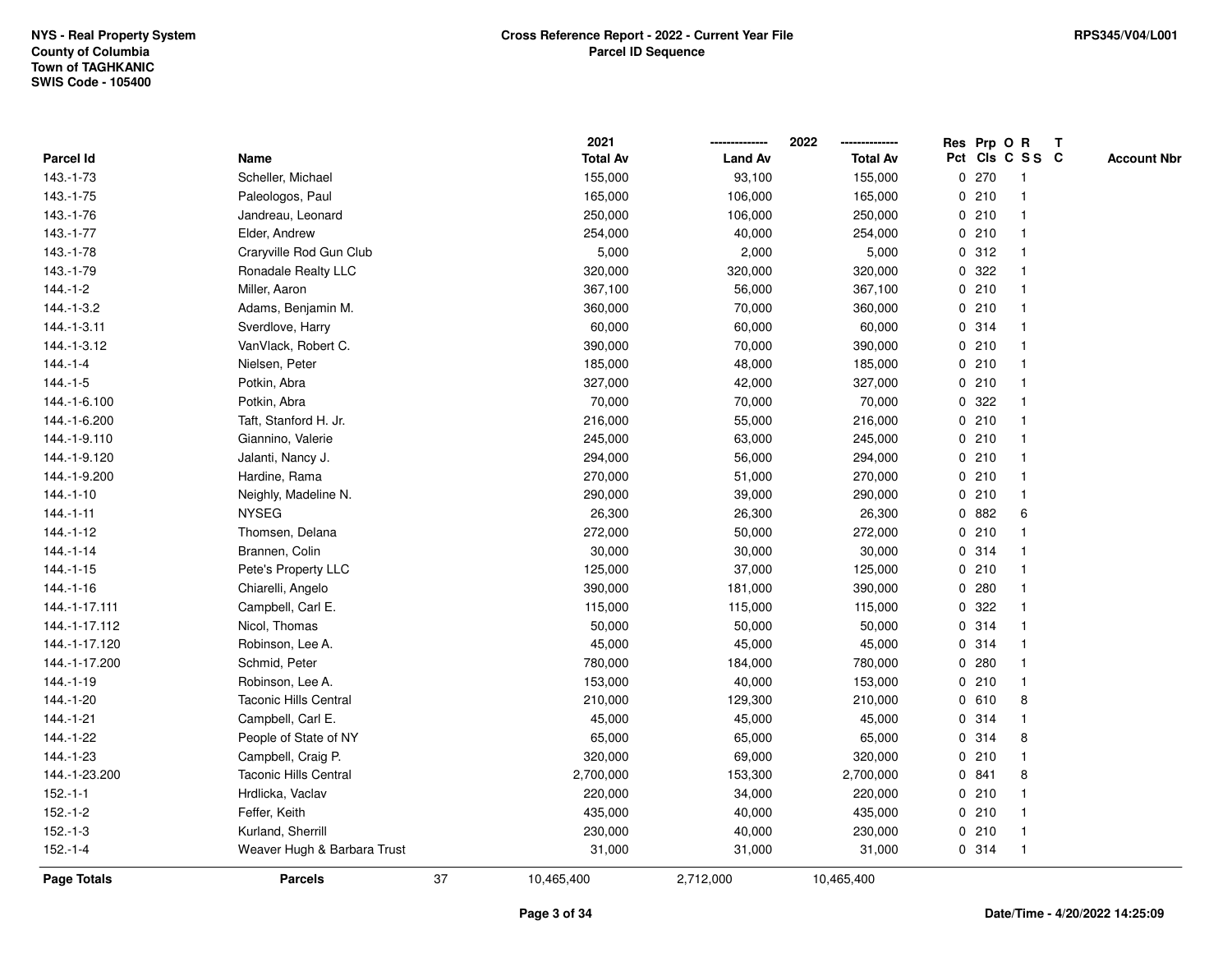|                    |                              |    | 2021            |                | 2022            | Res Prp O R  |                 |                |              | T |                    |
|--------------------|------------------------------|----|-----------------|----------------|-----------------|--------------|-----------------|----------------|--------------|---|--------------------|
| Parcel Id          | Name                         |    | <b>Total Av</b> | <b>Land Av</b> | <b>Total Av</b> |              | Pct Cls C S S C |                |              |   | <b>Account Nbr</b> |
| $152.-1-5$         | Clark, Franklin G.           |    | 300             | 300            | 300             |              | 0.314           |                | $\mathbf{1}$ |   |                    |
| $152.-1-7$         | Aisenberg, Suzanne Gaba      |    | 90,000          | 90,000         | 90,000          | $\mathbf{0}$ | 314             | $\overline{1}$ |              |   |                    |
| $152.-1-8$         | Weaver, Hugh & Barbara Trust |    | 31,000          | 31,000         | 31,000          |              | 0.314           | $\mathbf{1}$   |              |   |                    |
| $152.-1-9$         | Berger, Marc                 |    | 310,000         | 40,000         | 310,000         |              | 0210            | -1             |              |   |                    |
| $152.-1-10$        | Vlasto, Alex                 |    | 875,000         | 142,000        | 875,000         |              | 0210            |                |              |   |                    |
| $152.-1-11$        | Szekely, Louis               |    | 188,000         | 71,000         | 188,000         |              | 0210            |                |              |   |                    |
| $152.-1-12$        | Weaver Hugh & Barbara Trust  |    | 320,000         | 63,000         | 320,000         |              | 0210            |                |              |   |                    |
| $152.-1-13$        | Felcetto, Roy P.             |    | 305,000         | 34,000         | 305,000         |              | 0210            | $\overline{1}$ |              |   |                    |
| $152.-1-14$        | Sabo, Sarah                  |    | 10,000          | 10,000         | 10,000          |              | 0.314           |                | $\mathbf{1}$ |   |                    |
| $152.-1-15$        | Churchtown Cemetery          |    | 55,000          | 55,000         | 55,000          |              | 0 695           |                | 8            |   |                    |
| $152.-1-16$        | Craig, Douglas               |    | 260,000         | 45,000         | 260,000         |              | 0210            |                |              |   |                    |
| $152.-1-17$        | Gansowski, Bennay            |    | 260,000         | 81,000         | 260,000         |              | 0210            |                |              |   |                    |
| $152.-1-18$        | Sinclair, William            |    | 185,000         | 41,000         | 185,000         |              | 0210            |                |              |   |                    |
| $152.-1-19$        | Cherubini, Nicole            |    | 240,000         | 116,000        | 116,000         | $\mathbf 0$  | 322             |                |              |   |                    |
| 152.-1-20          | Barley, Myron Jr.            |    | 260,000         | 44,000         | 260,000         |              | 99 210          | $\overline{1}$ |              |   |                    |
| 152.-1-21          | Feroe, Linda                 |    | 189,000         | 43,000         | 189,000         | 0            | 210             | 1              |              |   |                    |
| 152.-1-22.11       | Arrick, Andrew               |    | 675,000         | 151,000        | 675,000         |              | 0.240           | 1              |              |   |                    |
| 152.-1-22.12       | Anderson, William E.         |    | 725,000         | 381,000        | 725,000         |              | 0.240           |                |              |   |                    |
| 152.-1-22.200      | Paden, Charlene S.           |    | 1,100,000       | 334,000        | 1,100,000       |              | 0.240           |                |              |   |                    |
| 152.-1-23.2        | Madlem, John C.              |    | 85,000          | 55,000         | 85,000          |              | 0270            |                |              |   |                    |
| 152.-1-23.11       | Keyser, Raymond A.           |    | 350,000         | 350,000        | 350,000         | 0            | 322             |                |              |   |                    |
| 152.-1-23.12       | Keyser, Raymond A.           |    | 55,000          | 55,000         | 55,000          | $\mathbf 0$  | 311             | -1             |              |   |                    |
| 152.-1-24          | Dalrymple, Raymond           |    | 225,000         | 45,000         | 225,000         |              | 0210            | -1             |              |   |                    |
| 152.-1-25.111      | Verna, Mario                 |    | 445,000         | 77,000         | 445,000         |              | 0210            | $\overline{1}$ |              |   |                    |
| 152.-1-25.112      | Power, Robert                |    | 385,000         | 77,000         | 385,000         |              | 0210            |                |              |   |                    |
| 152.-1-25.120      | Muldrow, Ackneil M. 3rd.     |    | 378,000         | 63,000         | 378,000         |              | 0210            |                |              |   |                    |
| 152.-1-25.200      | Cross, Peter L.              |    | 386,500         | 71,100         | 386,500         | $\mathbf 0$  | 210             |                |              |   |                    |
| 152.-1-26          | Burfeind, Paul M.            |    | 172,700         | 63,000         | 172,700         |              | 75 210          | $\mathbf{1}$   |              |   |                    |
| 152.-1-27.100      | Aisenberg, Suzanne Gaba      |    | 760,000         | 135,000        | 760,000         | 0            | 210             |                |              |   |                    |
| 152.-1-27.200      | Cross, Spencer               |    | 1,000,000       | 200,000        | 1,000,000       | 0            | 240             | 1              |              |   |                    |
| 152.-1-28          | Noles, David                 |    | 750,000         | 188,000        | 750,000         |              | 0.240           | $\mathbf 1$    |              |   |                    |
| 152.-1-29          | Long, Bonnie                 |    | 470,000         | 68,000         | 470,000         |              | 0210            |                |              |   |                    |
| $152.-1-30$        | Alvarez, James               |    | 72,000          | 86,500         | 1,135,000       |              | 0210            |                |              |   |                    |
| $152.-1-31$        | City Of Hudson               |    | 161,000         | 40,000         | 161,000         |              | 0210            |                | 6            |   |                    |
| $152.-1-31.-1$     | City Of Hudson               |    | 1,869,890       | 421,500        | 1,448,390       |              | 0822            |                | 6            |   |                    |
| 152.-1-32          | Kalpak, Jeffrey              |    | 268,000         | 42,000         | 268,000         | 0            | 210             | -1             |              |   |                    |
| 152.-1-33          | County of Columbia           |    | 62,000          | 38,000         | 62,000          |              | 0210            |                | $\mathbf{1}$ |   |                    |
| <b>Page Totals</b> | <b>Parcels</b>               | 37 | 13,973,390      | 3,847,400      | 14,490,890      |              |                 |                |              |   |                    |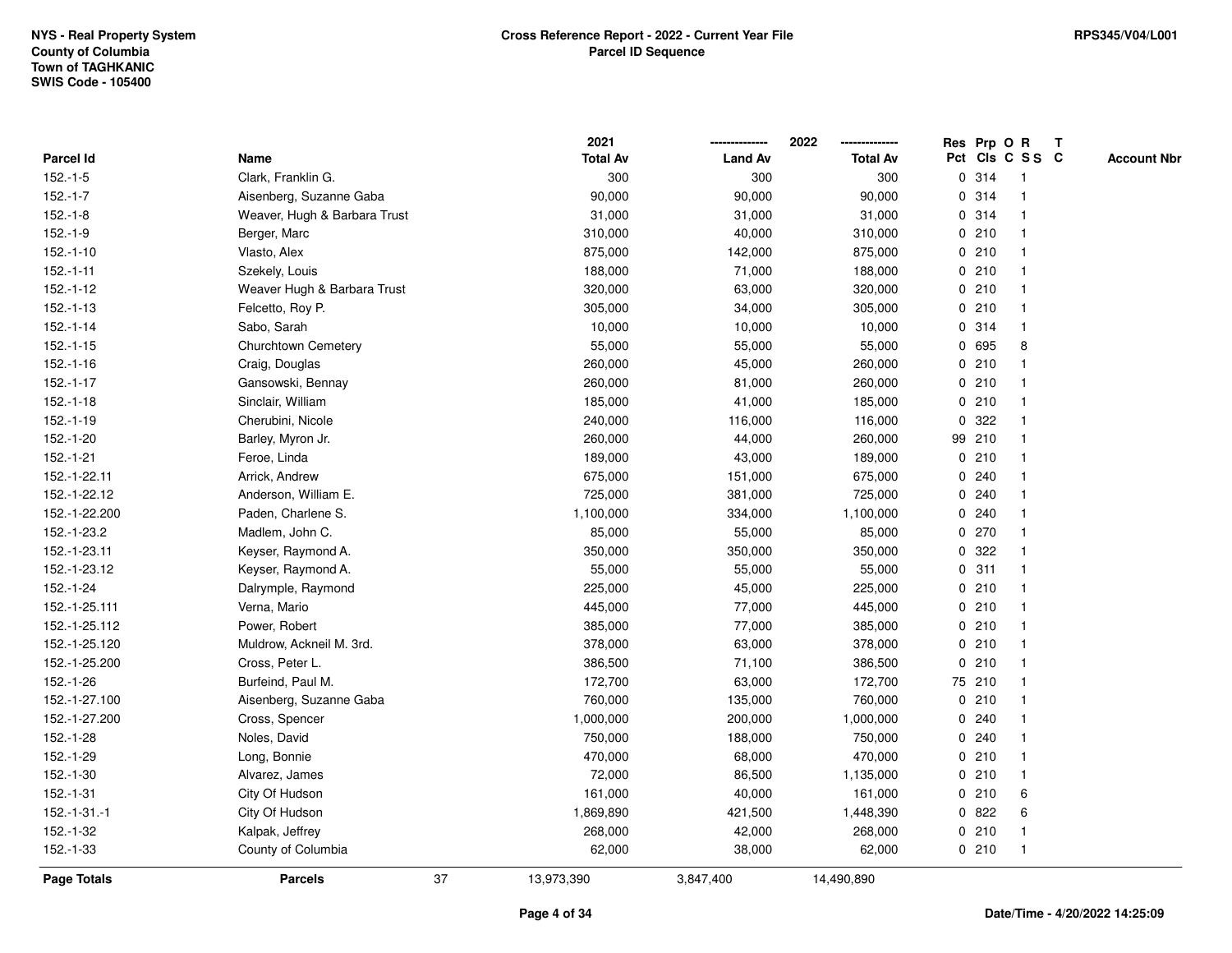|                    |                               |    | 2021            |                | 2022            |             |         | Res Prp O R     | T |                    |
|--------------------|-------------------------------|----|-----------------|----------------|-----------------|-------------|---------|-----------------|---|--------------------|
| Parcel Id          | Name                          |    | <b>Total Av</b> | <b>Land Av</b> | <b>Total Av</b> |             |         | Pct Cls C S S C |   | <b>Account Nbr</b> |
| 152.-1-34          | Brawley, Louis                |    | 255,000         | 41,000         | 255,000         |             | 0210    | -1              |   |                    |
| 152.-1-36.100      | Krapf, George E. Jr.          |    | 215,000         | 92,000         | 215,000         | 0           | 210     | $\mathbf 1$     |   |                    |
| 152.-1-36.200      | Rapport, Sara                 |    | 1,300,000       | 372,000        | 1,300,000       |             | 0.240   | $\mathbf{1}$    |   |                    |
| 152.-1-37.1        | Wirls, Douglas N.             |    | 630,000         | 207,000        | 630,000         |             | 0.240   |                 |   |                    |
| 152.-1-37.2        | Statsenko, Paul               |    | 390,000         | 256,800        | 390,000         |             | 0270    |                 |   |                    |
| 152.-1-38          | Kreig, Lauren M.              |    | 175,000         | 55,000         | 175,000         |             | 0210    |                 |   |                    |
| 152.-1-39          | Zempko, Nicole                |    | 63,000          | 40,000         | 63,000          |             | $0$ 270 |                 |   |                    |
| 152.-1-40.100      | Porreca, Larry                |    | 255,500         | 138,000        | 255,500         | $\mathbf 0$ | 240     |                 |   |                    |
| 152.-1-40.200      | Hopkins-Porreca, Janet L.     |    | 95,000          | 95,000         | 95,000          | 0           | 322     |                 |   |                    |
| 152.-1-41          | Cerniglia, Nancy              |    | 180,000         | 53,000         | 180,000         |             | 0210    | $\mathbf 1$     |   |                    |
| 152.-1-42          | Oliver, Donna J.              |    | 160,000         | 40,000         | 160,000         |             | 0210    |                 |   |                    |
| $152.-1-43$        | Sherman, Michael              |    | 146,000         | 40,000         | 146,000         |             | 0210    |                 |   |                    |
| 152.-1-44.1        | Cassara, Susan R.             |    | 122,000         | 45,000         | 122,000         |             | 0210    |                 |   |                    |
| 152.-1-44.2        | Johnson, Rhonda L.            |    | 205,000         | 40,000         | 205,000         |             | 0210    |                 |   |                    |
| $152.-1-45$        | Waldron, Edward E.            |    | 155,000         | 78,000         | 155,000         |             | 65 210  |                 |   |                    |
| $152.-1-46$        | Cerniglia, Nancy M.           |    | 165,000         | 165,000        | 165,000         | $\mathbf 0$ | 322     |                 |   |                    |
| 152.-1-47.11       | Pratt, Samuel S.              |    | 345,000         | 345,000        | 345,000         | $\mathbf 0$ | 322     |                 |   |                    |
| 152.-1-47.12       | Pratt, Samuel S.              |    | 75,000          | 75,000         | 75,000          |             | 0.314   |                 |   |                    |
| 152.-1-47.200      | Cohen, David                  |    | 228,100         | 212,800        | 228,100         |             | 0.312   |                 |   |                    |
| 152.-1-49.112      | Frank, Harley                 |    | 773,000         | 311,000        | 773,000         |             | 0.240   |                 |   |                    |
| 152.-1-49.120      | Gutierrez, April              |    | 493,000         | 105,000        | 493,000         |             | 0210    |                 |   |                    |
| 152.-1-49.200      | Platt, Alice                  |    | 655,000         | 175,000        | 655,000         |             | 0210    |                 |   |                    |
| 152.-1-52          | Keeler, Patrick M.            |    | 355,000         | 355,000        | 355,000         | 0           | 322     | -1              |   |                    |
| 152.-1-53.111      | Marinoff, Scott E.            |    | 325,000         | 325,000        | 325,000         | $\mathbf 0$ | 322     |                 |   |                    |
| 152.-1-53.112      | Williams, Susan               |    | 492,000         | 112,000        | 492,000         |             | 89 210  |                 |   |                    |
| 152.-1-53.200      | Marinoff, Scott E.            |    | 650,000         | 218,000        | 650,000         |             | 0.240   |                 |   |                    |
| 152.-1-54.110      | Powers, Patricia              |    | 250,000         | 80,000         | 250,000         |             | 0210    |                 |   |                    |
| 152.-1-54.120      | Mitchell, George              |    | 215,000         | 215,000        | 215,000         | 0           | 322     |                 |   |                    |
| 152.-1-54.200      | Mitchell, George W.           |    | 292,000         | 79,000         | 292,000         |             | 0210    |                 |   |                    |
| $152.-1-55$        | 777 Congress Ave. Partners LP |    | 280,000         | 280,000        | 280,000         | $\mathbf 0$ | 322     |                 |   |                    |
| 152.-1-56.100      | Cohen, David                  |    | 410,000         | 222,000        | 410,000         | 0           | 240     | $\mathbf 1$     |   |                    |
| $152.-1-57$        | Cassara, Robert V.            |    | 335,000         | 68,000         | 335,000         |             | 0210    | $\mathbf 1$     |   |                    |
| $152.-1-61$        | Taylor, Stephanie E.          |    | 170,000         | 40,000         | 170,000         |             | 0210    |                 |   |                    |
| 152.-1-62          | Ingraham, Alan A. Sr.         |    | 159,000         | 40,000         | 159,000         |             | 0210    |                 |   |                    |
| 152.-1-63          | Marinacio, Margaret           |    | 650,000         | 133,000        | 650,000         |             | 0210    |                 |   |                    |
| 152.-1-64          | Martinaccio, Marilyn          |    | 310,000         | 135,000        | 310,000         |             | 0210    | -1              |   |                    |
| 152.-1-65.111      | Snyder, Samuel J.             |    | 1,238,000       | 354,000        | 1,238,000       |             | 0.280   | $\overline{1}$  |   |                    |
| <b>Page Totals</b> | <b>Parcels</b>                | 37 | 13,211,600      | 5,637,600      | 13,211,600      |             |         |                 |   |                    |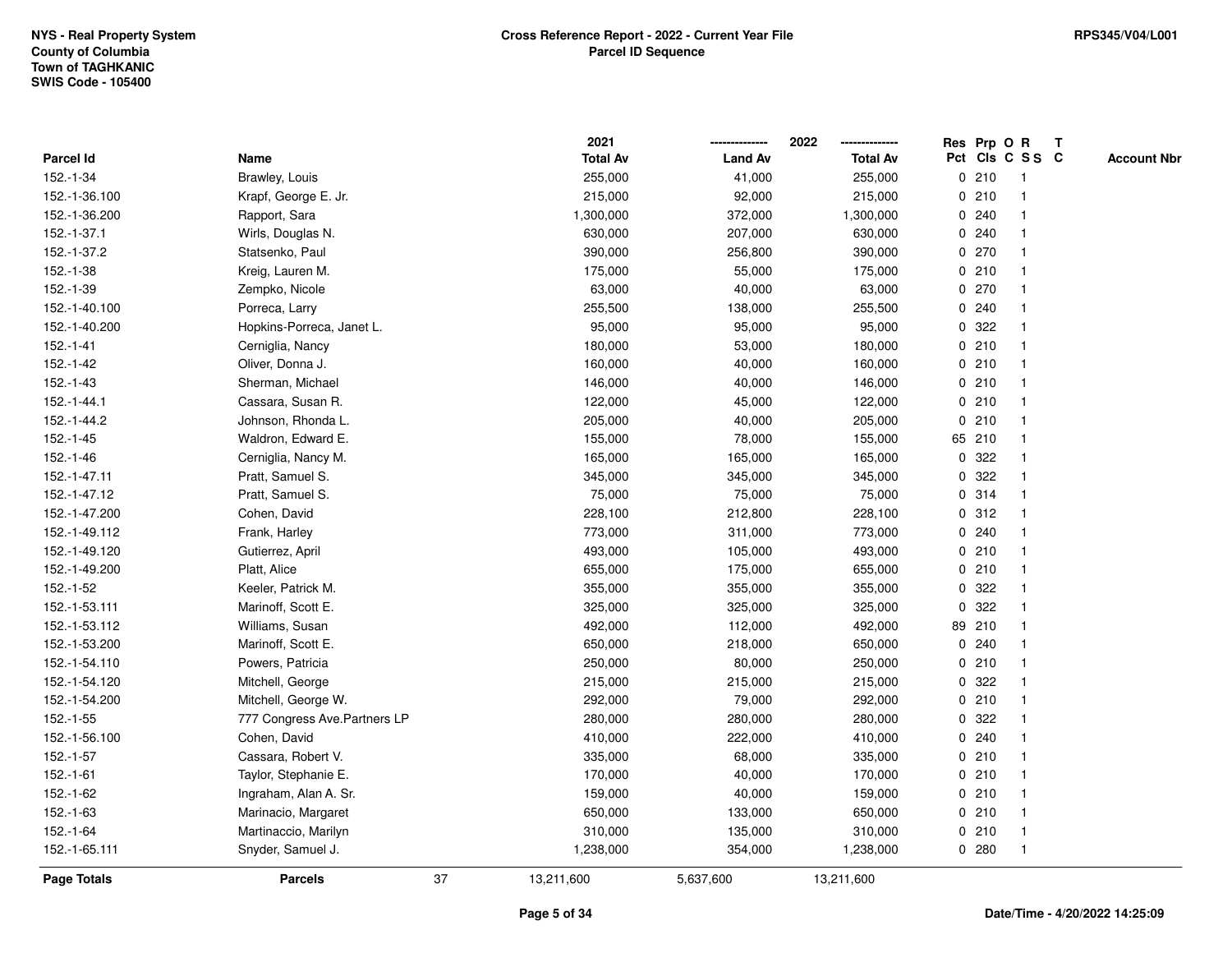|                    |                        |    | 2021            |                | 2022            |   | Res Prp O R |                 | Т |                    |
|--------------------|------------------------|----|-----------------|----------------|-----------------|---|-------------|-----------------|---|--------------------|
| Parcel Id          | Name                   |    | <b>Total Av</b> | <b>Land Av</b> | <b>Total Av</b> |   |             | Pct Cls C S S C |   | <b>Account Nbr</b> |
| 152.-1-65.121      | Marinoff, Scott E.     |    | 80,000          | 80,000         | 80,000          |   | 0 314       | $\mathbf{1}$    |   |                    |
| 152.-1-65.122      | Marinoff, Scott E.     |    | 80,000          | 80,000         | 80,000          |   | 0.314       | $\mathbf{1}$    |   |                    |
| 152.-1-65.200      | Morrissey, Lynn        |    | 420,000         | 149,000        | 420,000         |   | 0.240       | $\mathbf{1}$    |   |                    |
| 152.-1-66          | Platt, Alice           |    | 85,000          | 85,000         | 85,000          |   | 0.314       | -1              |   |                    |
| 152.-1-67          | Blendell, Stephen      |    | 335,000         | 90,000         | 335,000         |   | 0210        |                 |   |                    |
| 152.-1-68          | Luscombe, Wendy        |    | 540,000         | 242,000        | 540,000         |   | 0.240       |                 |   |                    |
| 152.-1-69          | Marinoff, Scott E.     |    | 90,000          | 90,000         | 300,000         |   | 0.240       | $\mathbf{1}$    |   |                    |
| 152.-1-70          | Stevens, David         |    | 925,000         | 703,000        | 925,000         |   | 0.240       | $\mathbf{1}$    |   |                    |
| $153.-1-1$         | LaValley, Donald M.    |    | 215,000         | 44,000         | 215,000         |   | 0210        | $\mathbf{1}$    |   |                    |
| $153.-1-2$         | Cleveland, Brian J.    |    | 235,000         | 46,000         | 235,000         |   | 99 210      | $\mathbf{1}$    |   |                    |
| $153.-1-3$         | Redding, William D.    |    | 351,000         | 48,000         | 351,000         |   | 0210        | $\mathbf{1}$    |   |                    |
| $153.-1-4$         | Keyser, Raymond A.     |    | 345,100         | 52,000         | 345,100         |   | 98 210      | $\mathbf 1$     |   |                    |
| 153.-1-5.111       | Cutting, Ty L.         |    | 380,000         | 138,000        | 380,000         |   | 70 240      |                 |   |                    |
| 153.-1-5.112       | Freccia, Timoteo       |    | 208,000         | 100,000        | 208,000         |   | 0210        | $\mathbf{1}$    |   |                    |
| 153.-1-5.120       | Rosewood Trust         |    | 95,000          | 95,000         | 95,000          | 0 | 322         | $\mathbf{1}$    |   |                    |
| 153.-1-5.200       | Good, Geoffrey         |    | 310,000         | 86,000         | 310,000         |   | 0210        | $\mathbf{1}$    |   |                    |
| $153.-1-6$         | Johannes, Marion       |    | 227,000         | 60,000         | 227,000         |   | 88 210      | $\mathbf{1}$    |   |                    |
| $153.-1-8$         | Krieger, Karl          |    | 655,000         | 655,000        | 655,000         |   | 0.322       | $\mathbf{1}$    |   |                    |
| $153.-1-9$         | Caponera, Anthony      |    | 365,000         | 365,000        | 365,000         |   | 0.322       |                 |   |                    |
| $153.-1-11$        | Jefferson, Jacqueline  |    | 25,000          | 25,000         | 25,000          |   | 0.314       |                 |   |                    |
| $153.-1-12$        | Bleau, Jennifer H.     |    | 45,000          | 45,000         | 45,000          |   | 0.314       | $\mathbf{1}$    |   |                    |
| $153.-1-13$        | Mulert, Carl           |    | 293,300         | 55,000         | 293,300         |   | 0210        | $\mathbf{1}$    |   |                    |
| 153.-1-14.100      | <b>Bard College</b>    |    | 270,000         | 270,000        | 270,000         | 0 | 322         | $\mathbf{1}$    |   |                    |
| 153.-1-14.200      | Chichilnisky, Graciela |    | 950,000         | 334,000        | 950,000         |   | 0.240       | $\mathbf{1}$    |   |                    |
| 153.-1-15.110      | Rosati, Guido          |    | 265,000         | 265,000        | 265,000         |   | 0.322       | $\mathbf{1}$    |   |                    |
| 153.-1-15.120      | Bove, Joseph           |    | 110,000         | 110,000        | 110,000         |   | 0.322       | $\mathbf 1$     |   |                    |
| 153.-1-15.200      | Schwartz, Jane E.      |    | 429,000         | 108,000        | 429,000         |   | 0210        | $\mathbf 1$     |   |                    |
| 153.-1-16          | Dipper, Jennifer       |    | 185,000         | 55,000         | 185,000         |   | 0210        | $\mathbf{1}$    |   |                    |
| $153.-1-17$        | Poor, Jeffrey S.       |    | 243,000         | 79,000         | 243,000         |   | 0.280       | $\mathbf{1}$    |   |                    |
| 153.-1-18.21       | Lief, Jacob            |    | 582,000         | 159,000        | 582,000         |   | 0.240       | $\mathbf{1}$    |   |                    |
| 153.-1-18.22       | Jurgeleit, Deborah     |    | 85,000          | 85,000         | 85,000          |   | 0.314       | $\mathbf{1}$    |   |                    |
| 153.-1-18.111      | Ackerman, Joel         |    | 790,000         | 376,000        | 790,000         |   | 0.240       | $\mathbf 1$     |   |                    |
| 153.-1-18.112      | Flocco, Gary           |    | 205,000         | 205,000        | 205,000         |   | 0.322       |                 |   |                    |
| 153.-1-18.120      | Flocco, Gary           |    | 135,000         | 135,000        | 135,000         |   | 0.322       |                 |   |                    |
| 153.-1-20          | Groth, Carl            |    | 495,000         | 212,000        | 495,000         |   | 0.240       | $\mathbf{1}$    |   |                    |
| $153.-1-21$        | Lieberman, Roger J.    |    | 790,700         | 329,000        | 790,700         |   | 0.240       | $\mathbf{1}$    |   |                    |
| 153.-1-23.2        | Mourad, Boaz           |    | 190,000         | 190,000        | 190,000         |   | 0.322       | $\mathbf{1}$    |   |                    |
| <b>Page Totals</b> | <b>Parcels</b>         | 37 | 12,029,100      | 6,245,000      | 12,239,100      |   |             |                 |   |                    |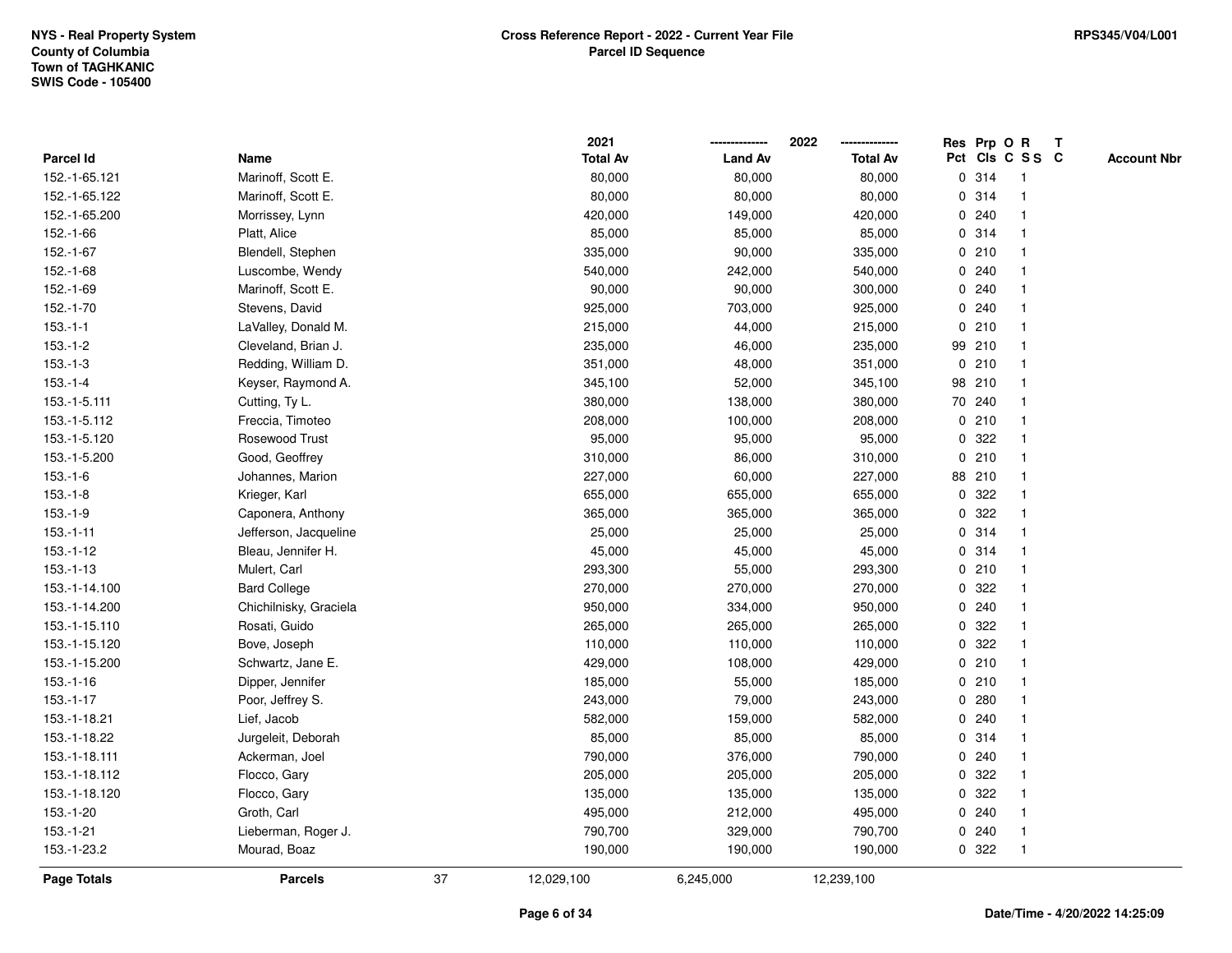|                    |                         |    | 2021            |                | 2022<br>-------------- |             |         | Res Prp O R     | $\mathbf{T}$       |
|--------------------|-------------------------|----|-----------------|----------------|------------------------|-------------|---------|-----------------|--------------------|
| Parcel Id          | Name                    |    | <b>Total Av</b> | <b>Land Av</b> | <b>Total Av</b>        |             |         | Pct Cls C S S C | <b>Account Nbr</b> |
| 153.-1-23.3        | Elosua, Maria           |    | 135,000         | 135,000        | 135,000                | 0           | 322     |                 |                    |
| 153.-1-23.4        | Elosua, Maria           |    | 28,000          | 28,000         | 28,000                 | 0           | 311     |                 |                    |
| 153.-1-23.111      | Taghkanic Lookout LLC   |    | 2,400,000       | 769,000        | 2,400,000              | 0           | 240     | -1              |                    |
| 153.-1-23.112      | Drylewski, Alexander C. |    | 165,000         | 165,000        | 165,000                | $\mathbf 0$ | 322     | $\overline{1}$  |                    |
| 153.-1-24          | Rosewood Trust          |    | 380,000         | 380,000        | 380,000                | 0           | 322 W 1 |                 |                    |
| 153.-1-25          | Rosewood Trust          |    | 1,350,000       | 190,000        | 1,350,000              |             | 0.240   | -1              |                    |
| 153.-1-26          | Kling, Stephen Isaac    |    | 526,000         | 165,000        | 526,000                | $\mathbf 0$ | 280     |                 |                    |
| $153.-1-27$        | Mckeon, John            |    | 340,000         | 82,000         | 340,000                |             | 84 210  |                 |                    |
| 153.-1-29          | Stickles, Mark          |    | 585,000         | 180,000        | 585,000                |             | 0210    |                 |                    |
| 153.-1-30.120      | Pratt, Samuel           |    | 21,500          | 21,500         | 21,500                 | 0           | 314     |                 |                    |
| 153.-1-30.200      | Tomlin, Sean            |    | 175,000         | 34,000         | 175,000                |             | 0210    | -1              |                    |
| $153.-1-31$        | Snyder, Perry           |    | 64,000          | 49,200         | 64,000                 |             | 0 270   | $\overline{1}$  |                    |
| 153.-1-32          | Cruise, Paul            |    | 30,000          | 30,000         | 30,000                 |             | 0 314   |                 |                    |
| 153.-1-33          | Rutkowski, Joseph R.    |    | 340,000         | 125,000        | 340,000                |             | 0.240   |                 |                    |
| 153.-1-34          | Anderson, Sarah G.      |    | 190,000         | 71,000         | 190,000                |             | 0210    |                 |                    |
| 153.-1-36          | Ryan Gilbert, Debora    |    | 234,000         | 147,000        | 234,000                |             | 0.240   |                 |                    |
| 153.-1-37          | Swantek, George W.      |    | 215,000         | 215,000        | 215,000                | 0           | 322     |                 |                    |
| 153.-1-38          | Coletti, Robert James   |    | 210,000         | 210,000        | 210,000                | 0           | 322     |                 |                    |
| 153.-1-39          | DeFeo, Paul N.          |    | 578,000         | 390,000        | 578,000                |             | 0.241   | -1              |                    |
| $153.-1-41$        | Childs, Lucinda         |    | 1,200,000       | 401,000        | 1,200,000              |             | 0.240   |                 |                    |
| 153.-1-42          | Coletti, Robert James   |    | 314,800         | 314,800        | 314,800                |             | 0 322   |                 |                    |
| $153.-1-43$        | Maina, Robert           |    | 63,000          | 30,600         | 63,000                 |             | 0.312   |                 |                    |
| 153.-1-44          | Kelly, Peter Thomas     |    | 52,800          | 25,000         | 52,800                 | 0           | 260     |                 |                    |
| $153.-1-45$        | Kelly, Mitchell S. Jr.  |    | 149,000         | 41,000         | 149,000                | 0           | 210     | $\mathbf{1}$    |                    |
| $153.-1-46$        | Maina, Robert           |    | 208,000         | 208,000        | 208,000                | 0           | 322     | -1              |                    |
| 153.-1-47          | Tabasso, Martin A.      |    | 255,000         | 47,000         | 255,000                |             | 0210    | -1              |                    |
| $153.-1-48$        | Christie, William       |    | 175,000         | 40,000         | 175,000                |             | 0210    |                 |                    |
| 153.-1-49          | Christie, William       |    | 15,000          | 15,000         | 15,000                 |             | 0 314   |                 |                    |
| 153.-1-50          | Plass, Jason            |    | 50,000          | 38,500         | 50,000                 | 0           | 270     |                 |                    |
| $153.-1-51$        | Kadish, Deborah S.      |    | 681,500         | 313,500        | 681,500                | 81          | 240     |                 |                    |
| 153.-1-52.120      | Epstein, Amy Kallman    |    | 240,000         | 240,000        | 240,000                | 0           | 322     |                 |                    |
| 153.-1-52.200      | Epstein, Amy            |    | 520,000         | 216,000        | 520,000                | 0           | 240     | -1              |                    |
| 153.-1-53.111      | Cornachio, Sherry A.    |    | 350,000         | 350,000        | 350,000                |             | 0.322   |                 |                    |
| 153.-1-53.112      | Brooks, Faye D.         |    | 348,000         | 67,000         | 348,000                |             | 0210    |                 |                    |
| 153.-1-53.200      | Chen, Betty             |    | 1,325,000       | 694,000        | 1,325,000              |             | 0.240   |                 |                    |
| 153.-1-56          | Dimitrijevic, Slavica   |    | 105,000         | 69,300         | 105,000                |             | 0270    | $\overline{1}$  |                    |
| 153.-1-57          | Schmid, Kevin G.        |    | 35,000          | 35,000         | 35,000                 |             | 0 314   | $\overline{1}$  |                    |
| <b>Page Totals</b> | <b>Parcels</b>          | 37 | 14,053,600      | 6,532,400      | 14,053,600             |             |         |                 |                    |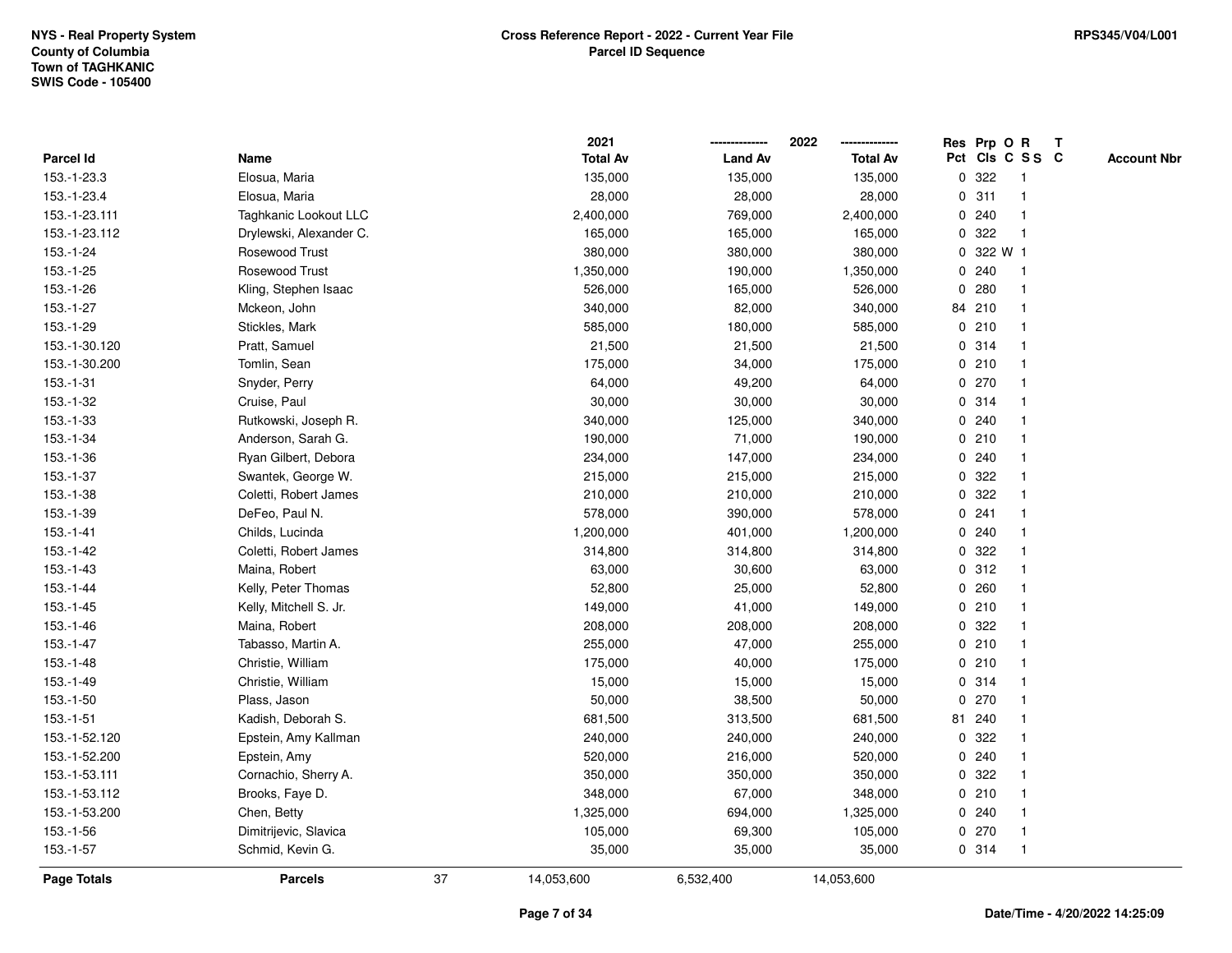|                  |                             |    | 2021            |                | 2022            |             |        | Res Prp O R             | $\mathbf{T}$ |                    |
|------------------|-----------------------------|----|-----------------|----------------|-----------------|-------------|--------|-------------------------|--------------|--------------------|
| <b>Parcel Id</b> | Name                        |    | <b>Total Av</b> | <b>Land Av</b> | <b>Total Av</b> |             |        | Pct Cls C S S C         |              | <b>Account Nbr</b> |
| 153.-1-58        | Schmid, Kevin G.            |    | 52,000          | 52,000         | 52,000          |             | 0 314  |                         |              |                    |
| 153.-1-59        | Conn, Michael               |    | 115,000         | 55,000         | 115,000         |             | 0270   |                         |              |                    |
| 153.-1-60        | Keyser, Raymond C.          |    | 495,000         | 71,000         | 495,000         | $\mathbf 0$ | 210    |                         |              |                    |
| 153.-1-61        | Keyser, Alexander           |    | 88,000          | 88,000         | 88,000          |             | 0 314  | -1                      |              |                    |
| 153.-1-63        | Middlebrook, Jason D.       |    | 147,000         | 48,000         | 147,000         |             | 0210   | -1                      |              |                    |
| 153.-1-65        | Hoerning, Joseph W.         |    | 48,000          | 48,000         | 48,000          |             | 0.314  |                         |              |                    |
| 153.-1-66        | Herrington, Edmond B.       |    | 130,000         | 130,000        | 130,000         |             | 0 322  |                         |              |                    |
| 153.-1-67        | Carter, Christofer J.       |    | 126,600         | 90,100         | 126,600         |             | 0.260  |                         |              |                    |
| 153.-1-68        | Blackwell, Gordon           |    | 536,000         | 99,000         | 536,000         |             | 0210   |                         |              |                    |
| 153.-1-69        | Zimmerman, Catherine        |    | 630,000         | 285,000        | 630,000         | 0           | 240    | -1                      |              |                    |
| 154.-1-3.111     | EB <sub>5</sub> LLC         |    | 335,000         | 335,000        | 335,000         | 0           | 322    |                         |              |                    |
| 154.-1-3.112     | Rubin, Harvey               |    | 275,000         | 78,000         | 275,000         |             | 0210   | $\mathbf 1$             |              |                    |
| 154.-1-3.120     | Ronadale Neighbors          |    | 80,000          | 80,000         | 80,000          |             | 0.314  |                         |              |                    |
| 154.-1-3.200     | Davala, Janet F.            |    | 125,000         | 125,000        | 125,000         | 0           | 322    |                         |              |                    |
| 154.-1-4.100     | Cobble Hill Center Corp     |    | 1,832,000       | 1,130,000      | 1,832,000       | 0           | 280    |                         |              |                    |
| 154.-1-4.200     | Miller, Terry M.            |    | 235,000         | 77,000         | 235,000         |             | 75 210 |                         |              |                    |
| $154.-1-5$       | Cjmc Realty Corporation     |    | 325,000         | 325,000        | 325,000         | 0           | 322    |                         |              |                    |
| 154.-1-6         | Christiana Estate, Margaret |    | 582,000         | 385,000        | 582,000         |             | 41 240 | -1                      |              |                    |
| $154.-1-7$       | Pyle, Richard W.            |    | 46,000          | 40,000         | 46,000          |             | 0.312  |                         |              |                    |
| $154.-1-8$       | Catonic Holdings LLC        |    | 45,000          | 45,000         | 45,000          |             | 0 322  |                         |              |                    |
| $154.-1-9$       | Cimc Realty Corporation     |    | 535,000         | 415,000        | 535,000         |             | 0.240  |                         |              |                    |
| $154.-1-11$      | Price, Eric                 |    | 575,000         | 158,000        | 575,000         |             | 0.280  |                         |              |                    |
| $154.-1-12$      | Dysard, Peggy L.            |    | 270,000         | 51,000         | 270,000         |             | 0210   |                         |              |                    |
| $154 - 1 - 13$   | Arnholter, Robert C.        |    | 140,000         | 137,500        | 140,000         | 0           | 312    | $\mathbf{1}$            |              |                    |
| 154.-1-14.21     | Zamina LLC                  |    | 969,800         | 940,700        | 969,800         |             | 0.312  | $\overline{\mathbf{1}}$ |              |                    |
| 154.-1-14.22     | Saunders, Melissa           |    | 115,000         | 115,000        | 115,000         |             | 0 322  |                         |              |                    |
| 154.-1-14.100    | Sterner, Nelson             |    | 535,000         | 200,000        | 535,000         |             | 72 240 |                         |              |                    |
| $154.-1-15$      | Zamina LLC                  |    | 995,000         | 995,000        | 995,000         |             | 0 322  |                         |              |                    |
| $154.-1-16$      | Facchini, Claudio           |    | 150,000         | 150,000        | 150,000         | 0           | 322    |                         |              |                    |
| $154. - 1 - 17$  | Wolfe, Alan                 |    | 215,000         | 79,000         | 215,000         |             | 0210   |                         |              |                    |
| $154.-1-18$      | Looser, Thomas              |    | 210,000         | 111,000        | 210,000         | 0           | 240    |                         |              |                    |
| 154.-1-19        | Looser, Thomas              |    | 70,000          | 70,000         | 70,000          |             | 0.314  | $\mathbf 1$             |              |                    |
| 154.-1-20        | Brenner, Michael            |    | 380,000         | 141,000        | 380,000         |             | 0210   |                         |              |                    |
| 154.-1-21        | Jefferson, Jacqueline       |    | 138,000         | 48,000         | 138,000         |             | 0210   |                         |              |                    |
| 154.-1-22        | Lane, William               |    | 138,000         | 50,000         | 138,000         |             | 99 210 |                         |              |                    |
| 154.-1-23        | Frank, Peter                |    | 40,000          | 40,000         | 40,000          |             | 0.314  | -1                      |              |                    |
| 154.-1-24        | Volker, Brett               |    | 358,300         | 70,000         | 358,300         |             | 84 210 | -1                      |              |                    |
| Page Totals      | <b>Parcels</b>              | 37 | 12,081,700      | 7,357,300      | 12,081,700      |             |        |                         |              |                    |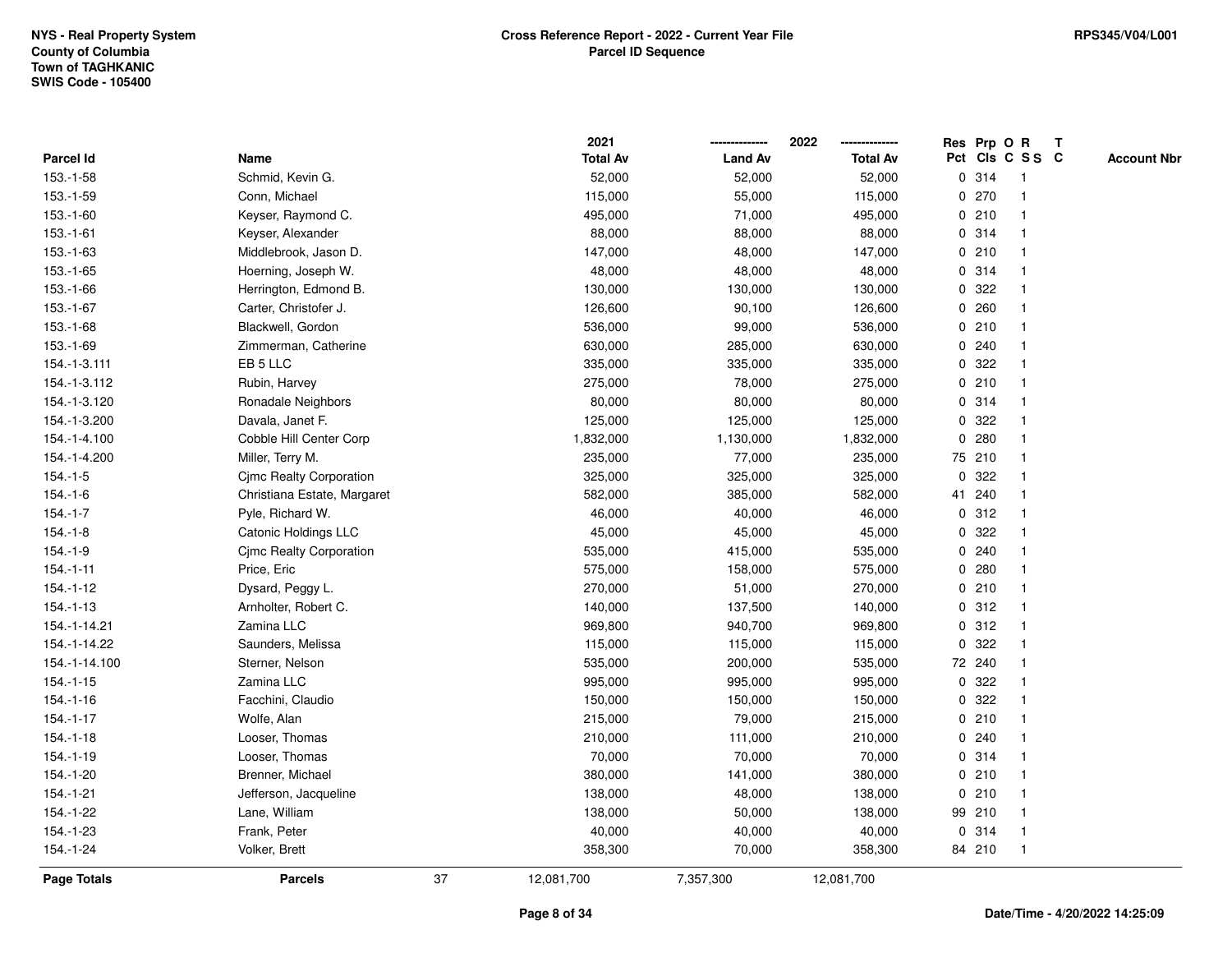|               |                         |    | 2021            |                | 2022            |   | Res Prp O R |                 | Т |                    |
|---------------|-------------------------|----|-----------------|----------------|-----------------|---|-------------|-----------------|---|--------------------|
| Parcel Id     | Name                    |    | <b>Total Av</b> | <b>Land Av</b> | <b>Total Av</b> |   |             | Pct Cls C S S C |   | <b>Account Nbr</b> |
| 154.-1-24.100 | Frank, Peter C.         |    | 450,000         | 264,000        | 450,000         |   | 0.240       | $\mathbf{1}$    |   |                    |
| 154.-1-25.100 | Desrosiers, Nan         |    | 145,000         | 145,000        | 145,000         | 0 | 322         | 1               |   |                    |
| 154.-1-25.200 | Desrosiers, Nan         |    | 238,000         | 85,000         | 238,000         |   | 0210        | $\mathbf{1}$    |   |                    |
| 154.-1-26     | Katz, Michael W.        |    | 210,000         | 210,000        | 210,000         |   | 0.322       | $\mathbf{1}$    |   |                    |
| 154.-1-27     | Martindale Realty Llc   |    | 315,000         | 315,000        | 315,000         |   | 0 322 W 1   |                 |   |                    |
| 154.-1-28     | Smith Estate, John L.   |    | 191,000         | 40,000         | 191,000         |   | 0210        |                 |   |                    |
| 154.-1-29     | Coviello, James V.      |    | 195,000         | 40,000         | 195,000         |   | 0210        | $\mathbf{1}$    |   |                    |
| 154.-1-30     | Scutt, Robert Dell      |    | 220,000         | 40,000         | 220,000         |   | 0210        | $\mathbf{1}$    |   |                    |
| 154.-1-31     | Carney, Nancy           |    | 270,000         | 40,000         | 270,000         |   | 0210        | 1               |   |                    |
| 154.-1-32     | Dellea, Marc            |    | 200,000         | 42,000         | 200,000         |   | 0210        | $\mathbf{1}$    |   |                    |
| 154.-1-35.2   | Schreiber, Elliot       |    | 830,000         | 177,000        | 830,000         |   | 0210        | $\mathbf 1$     |   |                    |
| 154.-1-35.12  | Shutkind, Richard C.    |    | 832,000         | 201,000        | 832,000         |   | 0.240       |                 |   |                    |
| 154.-1-35.112 | Taylor, John R.         |    | 14,000          | 14,000         | 14,000          |   | 0.314       |                 |   |                    |
| 154.-1-36.100 | Weitz, Andrea S.        |    | 255,000         | 255,000        | 255,000         |   | 0.322       |                 |   |                    |
| 154.-1-36.200 | Weitz, Andrea S.        |    | 848,000         | 178,000        | 848,000         |   | 0.240       |                 |   |                    |
| 154.-1-38     | Fox, Edward             |    | 150,000         | 110,000        | 150,000         |   | 0.240       | $\mathbf{1}$    |   |                    |
| 154.-1-39.111 | Cuomo, Joseph M.        |    | 100,000         | 100,000        | 100,000         | 0 | 322         | -1              |   |                    |
| 154.-1-39.112 | Cuomo, Joseph M.        |    | 126,000         | 126,000        | 126,000         |   | 0.322       |                 |   |                    |
| 154.-1-40.111 | Katz, Michael W.        |    | 1,040,000       | 715,000        | 1,040,000       |   | 0.240       |                 |   |                    |
| 154.-1-40.200 | Freire, Jose G.         |    | 531,000         | 355,000        | 531,000         |   | 0.240       |                 |   |                    |
| 154.-1-42.1   | Tramo, Michael V.       |    | 255,000         | 104,000        | 255,000         |   | 0210        |                 |   |                    |
| 154.-1-42.2   | Marrone, Michael        |    | 779,000         | 270,000        | 779,000         |   | 0.240       |                 |   |                    |
| 154.-1-43     | Flamenbaum Family LLC   |    | 203,900         | 203,900        | 203,900         | 0 | 322         | 1               |   |                    |
| 154.-1-44     | Zelf, Andrew D.         |    | 217,600         | 56,000         | 217,600         |   | 0210        | $\mathbf{1}$    |   |                    |
| $154.-1-45$   | Flamenbaum, Judith      |    | 757,700         | 179,600        | 757,700         |   | 0.240       | $\mathbf 1$     |   |                    |
| 154.-1-46     | Clarkson, John          |    | 637,000         | 138,000        | 637,000         |   | 0.240       |                 |   |                    |
| 154.-1-47.100 | Chung, Irene            |    | 225,000         | 225,000        | 225,000         |   | 0.322       |                 |   |                    |
| 154.-1-47.200 | Rossi, Pascale V.       |    | 100,000         | 96,300         | 100,000         |   | 0.312       | $\mathbf{1}$    |   |                    |
| 154.-1-48     | North East Theosophical |    | 363,200         | 363,200        | 363,200         | 0 | 322         | $\mathbf{1}$    |   |                    |
| 154.-1-48.-1  | North East Theosophical |    | 1,270,000       | 287,700        | 1,270,000       |   | 0 632       | 8               |   |                    |
| 154.-1-49.21  | Procario, James         |    | 40,000          | 40,000         | 40,000          |   | 0.314       | 1               |   |                    |
| 154.-1-49.22  | Fried, Janet            |    | 28,000          | 28,000         | 28,000          |   | 0.314       | 1               |   |                    |
| 154.-1-49.111 | Rosenthal, Steve        |    | 650,000         | 51,000         | 650,000         |   | 0210        |                 |   |                    |
| 154.-1-49.112 | Botwinick, Michael      |    | 413,000         | 62,000         | 413,000         |   | 0210        |                 |   |                    |
| 154.-1-50     | Davala, Thomas          |    | 68,000          | 68,000         | 68,000          |   | 0.322       | $\mathbf 1$     |   |                    |
| $154.-1-51$   | Zamina LLC              |    | 725,000         | 725,000        | 725,000         | 0 | 322         | $\mathbf{1}$    |   |                    |
| 154.-1-52     | Looser, Thomas          |    | 70,000          | 70,000         | 70,000          |   | 0.314       | $\mathbf{1}$    |   |                    |
| Page Totals   | <b>Parcels</b>          | 37 | 13,962,400      | 6,419,700      | 13,962,400      |   |             |                 |   |                    |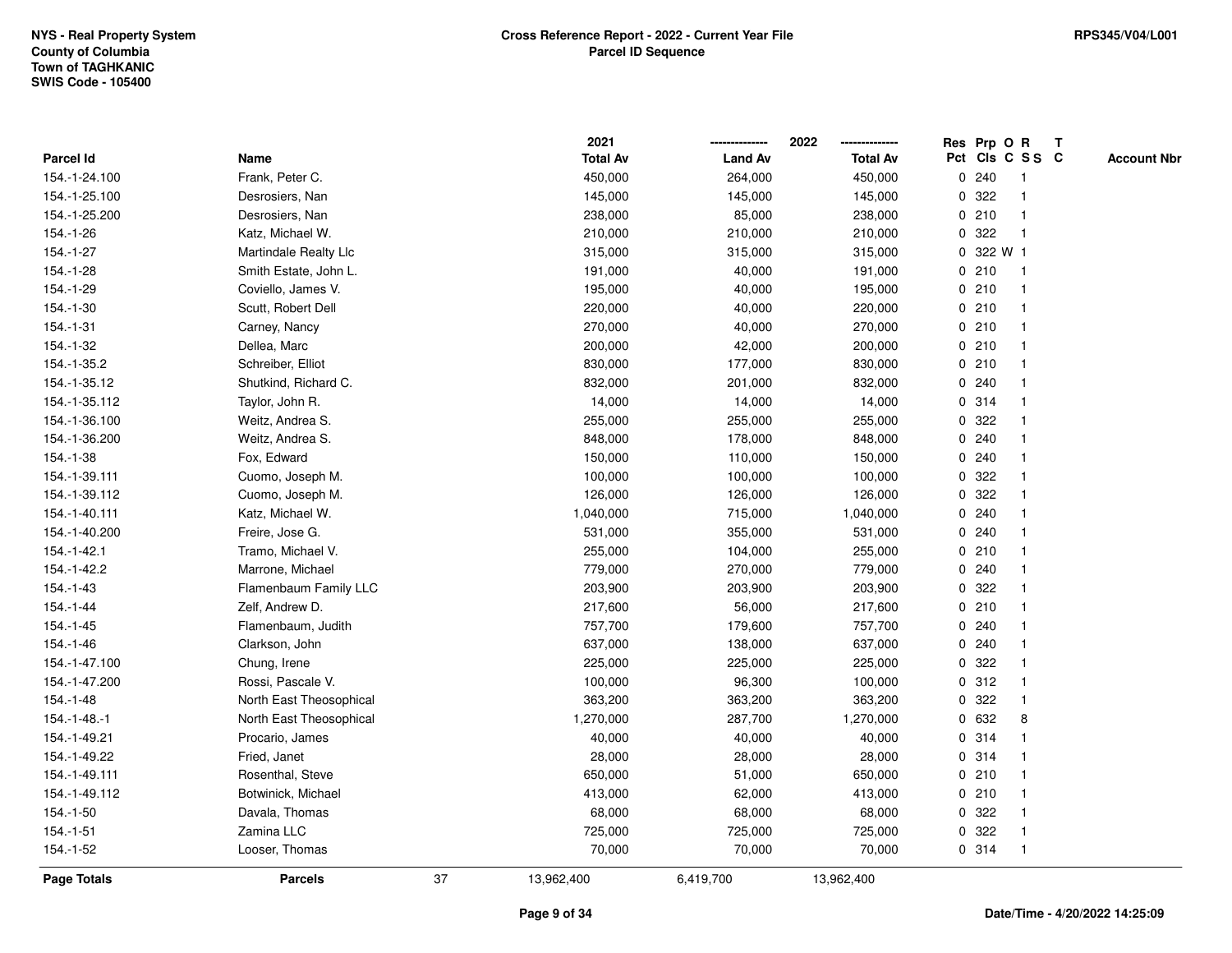|              |                               |    | 2021            |                | 2022            |   | Res Prp O R |                         | T |                    |
|--------------|-------------------------------|----|-----------------|----------------|-----------------|---|-------------|-------------------------|---|--------------------|
| Parcel Id    | Name                          |    | <b>Total Av</b> | <b>Land Av</b> | <b>Total Av</b> |   |             | Pct Cls C S S C         |   | <b>Account Nbr</b> |
| 154.-1-53    | Rubin, Harvey                 |    | 40,000          | 40,000         | 40,000          |   | 0.314       | $\overline{\mathbf{1}}$ |   |                    |
| 154.-1-54    | Davala, Janet F.              |    | 32,000          | 32,000         | 32,000          |   | 0.314       | $\overline{1}$          |   |                    |
| 154.-1-55    | Elbaum, David                 |    | 450,000         | 115,000        | 450,000         |   | 0210        | -1                      |   |                    |
| 154.-1-56    | Clarkson, John                |    | 19,000          | 19,000         | 19,000          |   | 0.314       |                         |   |                    |
| 154.-1-57    | Conyers, David E.             |    | 545,000         | 83,000         | 545,000         |   | 0210        |                         |   |                    |
| 154.-1-58    | Monteleone, Robert            |    | 67,000          | 67,000         | 67,000          |   | 0.314       |                         |   |                    |
| 154.-1-59    | Monteleone, Robert            |    | 386,000         | 87,000         | 386,000         |   | 0210        |                         |   |                    |
| 154.-1-60    | Levine, Laurie                |    | 404,000         | 168,000        | 404,000         |   | 0210        | $\overline{\mathbf{1}}$ |   |                    |
| 154.-1-61    | Martindale Realty Llc         |    | 100,000         | 100,000        | 100,000         |   | 0 322       | -1                      |   |                    |
| 154.-1-62    | Pessin, Gregory               |    | 424,000         | 96,000         | 424,000         |   | 0210        | -1                      |   |                    |
| 154.-1-63    | Lewis, Gary                   |    | 69,000          | 82,800         | 407,600         |   | 0210        |                         |   |                    |
| 154.-1-64    | Miserendino, Anthony          |    | 365,000         | 75,000         | 365,000         |   | 0210        |                         |   |                    |
| 154.-1-67    | Gellert, Phillip              |    | 50,000          | 50,000         | 50,000          |   | 0.314       |                         |   |                    |
| 154.-1-68    | Chambers, Leslie              |    | 480,000         | 52,000         | 480,000         |   | 0210        |                         |   |                    |
| 154.-1-69    | Mende, Craig S.               |    | 315,000         | 315,000        | 315,000         | 0 | 322         | -1                      |   |                    |
| 154.-1-70    | Mende, Craig S.               |    | 165,000         | 118,600        | 165,000         |   | 0.312       | $\overline{\mathbf{1}}$ |   |                    |
| 154.-1-71.3  | Daniel, Justin                |    | 1,075,000       | 381,000        | 1,075,000       |   | 0.240       | -1                      |   |                    |
| 154.-1-71.4  | Cose & Vix Essex St. LLC      |    | 160,000         | 160,000        | 160,000         |   | 0 322       |                         |   |                    |
| 154.-1-71.5  | Three Beaux LLC               |    | 240,000         | 240,000        | 240,000         |   | 0.322       |                         |   |                    |
| 154.-1-72    | Taylor, John R.               |    | 245,000         | 245,000        | 245,000         |   | 0.322       |                         |   |                    |
| 154.-1-74.3  | Kobos, Vincent G. Jr.         |    | 793,700         | 357,000        | 793,700         |   | 0.240       |                         |   |                    |
| $154.-1-75$  | Longo, James                  |    | 345,000         | 100,000        | 345,000         |   | 0210        | -1                      |   |                    |
| 162.-1-1.120 | Meyerkopf, Neil               |    | 468,000         | 122,600        | 468,000         |   | 0210        | -1                      |   |                    |
| 162.-1-1.200 | Stevens, David                |    | 330,000         | 330,000        | 330,000         | 0 | 322         | -1                      |   |                    |
| $162.-1-2$   | Harriet Shur Rev. Trust       |    | 694,500         | 174,900        | 694,500         |   | 0.280       |                         |   |                    |
| 162.-1-3.2   | Skoda, Richard                |    | 50,000          | 50,000         | 50,000          |   | 0.322       |                         |   |                    |
| $162.-1-4$   | Pratt, Samuel S.              |    | 1,150,000       | 770,000        | 1,150,000       |   | 0240        |                         |   |                    |
| $162.-1-5$   | Javaras, George               |    | 335,000         | 335,000        | 335,000         | 0 | 322         |                         |   |                    |
| 162.-1-9.111 | Card, Thomas C.               |    | 330,000         | 192,000        | 330,000         |   | 65 240      | $\overline{1}$          |   |                    |
| 162.-1-9.112 | Walker, Sally                 |    | 120,000         | 53,000         | 120,000         |   | 87 210      | -1                      |   |                    |
| 162.-1-9.120 | Correa, Oliver                |    | 521,000         | 238,000        | 521,000         |   | 0.240       | -1                      |   |                    |
| 162.-1-9.200 | Hollingsworth-Realty          |    | 75,000          | 52,300         | 75,000          |   | 0.312       |                         |   |                    |
| $162.-1-10$  | Hays, Paul S.                 |    | 314,000         | 47,000         | 314,000         |   | 0210        |                         |   |                    |
| 162.-1-11.2  | Skoda, Richard                |    | 43,000          | 43,000         | 43,000          |   | 0.314       |                         |   |                    |
| 162.-1-12    | Schnackenberg, Philip         |    | 302,000         | 71,000         | 302,000         |   | 0210        | -1                      |   |                    |
| 162.-1-13.3  | 777 Congress Ave. Partners LP |    | 5,425,000       | 969,000        | 5,425,000       | 0 | 280         | $\overline{\mathbf{1}}$ |   |                    |
| 162.-1-13.4  | 777 Congress Ave. Partners LP |    | 495,000         | 495,000        | 495,000         |   | 0 322       | $\overline{1}$          |   |                    |
| Page Totals  | <b>Parcels</b>                | 37 | 17,422,200      | 6,926,200      | 17,760,800      |   |             |                         |   |                    |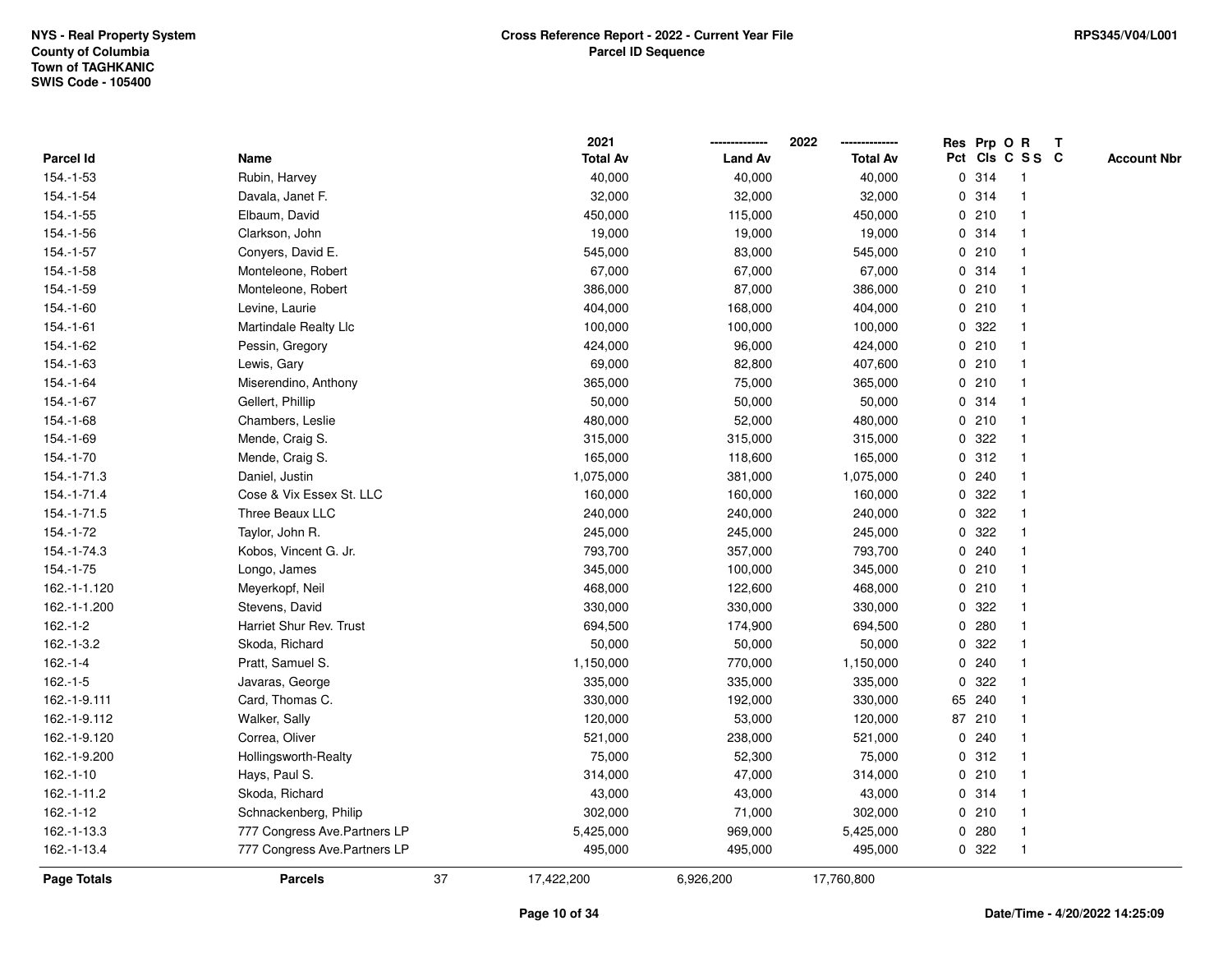|               |                               |    | 2021            |                | 2022            | Res Prp O R |         |           |                         | $\mathbf{T}$ |                    |
|---------------|-------------------------------|----|-----------------|----------------|-----------------|-------------|---------|-----------|-------------------------|--------------|--------------------|
| Parcel Id     | Name                          |    | <b>Total Av</b> | <b>Land Av</b> | <b>Total Av</b> |             |         |           | Pct Cls C S S C         |              | <b>Account Nbr</b> |
| $162.-1-15$   | Schefano, Tracey E.           |    | 276,000         | 38,000         | 276,000         |             | 98 210  |           |                         |              |                    |
| 162.-1-16.3   | 777 Congress Ave. Partners LP |    | 1,100,000       | 679,000        | 1,100,000       |             | 0.240   |           |                         |              |                    |
| 162.-1-16.4   | 777 Congress Ave. Partners LP |    | 80,000          | 80,000         | 80,000          | 0           | 311     |           |                         |              |                    |
| 162.-1-16.111 | Feller, Arnold E. Jr.         |    | 210,000         | 142,300        | 210,000         | 0           | 312     |           | -1                      |              |                    |
| 162.-1-16.112 | Feller, Arnold E. Jr.         |    | 926,100         | 92,100         | 926,100         |             | 0450    |           | $\mathbf 1$             |              |                    |
| 162.-1-16.200 | Sirago-Bryant, Annmaria       |    | 270,000         | 86,000         | 270,000         |             | 0210    |           |                         |              |                    |
| $162.-1-17$   | Eggleston, Tommy              |    | 75,000          | 67,500         | 75,000          |             | 0270    |           |                         |              |                    |
| 162.-1-19     | Wirth Family Irv. Trust       |    | 251,000         | 42,000         | 251,000         |             | 0210    |           |                         |              |                    |
| 162.-1-20     | Wirth, Elizabeth J.           |    | 139,000         | 38,000         | 139,000         |             | 0210    |           | -1                      |              |                    |
| 162.-1-21     | Hamm, Robert Howard           |    | 142,000         | 42,000         | 142,000         |             | 0210    |           | $\mathbf{1}$            |              |                    |
| 162.-1-22     | Udell, Daniel                 |    | 322,000         | 36,000         | 322,000         |             | 0210    |           | -1                      |              |                    |
| 162.-1-23     | Curtis, Elliot                |    | 151,000         | 32,000         | 151,000         |             | 0210    |           | $\mathbf 1$             |              |                    |
| 162.-1-24     | Murphy, William               |    | 268,000         | 41,000         | 268,000         |             | 0210    |           |                         |              |                    |
| 162.-1-27.1   | Reardon, Linda                |    | 196,000         | 60,000         | 196,000         |             | 0210    |           |                         |              |                    |
| 162.-1-27.2   | Reardon, Linda                |    | 127,000         | 59,000         | 127,000         |             | 0210    |           |                         |              |                    |
| 162.-1-28     | 60 Cross Street LLC           |    | 280,000         | 34,000         | 280,000         |             | 0210    |           | -1                      |              |                    |
| 162.-1-30     | Pretorius, Andre              |    | 25,000          | 25,000         | 25,000          | $\mathbf 0$ | 314     |           | $\mathbf{1}$            |              |                    |
| 162.-1-31     | Dobkin, John H.               |    | 519,000         | 89,000         | 519,000         | 0           | 210     |           | $\mathbf 1$             |              |                    |
| 162.-1-33.11  | Skoda, Richard                |    | 2,940,000       | 1,463,000      | 2,940,000       |             | 27 112  |           | $\mathbf{1}$            |              |                    |
| 162.-1-33.12  | Middlebrook, Jason            |    | 215,000         | 215,000        | 215,000         |             |         | 0 322 W 1 |                         |              |                    |
| 162.-1-33.22  | Skoda, Richard                |    | 343,000         | 48,000         | 343,000         |             | 0210    |           |                         |              |                    |
| 162.-1-34     | <b>Tserpes Living Trust</b>   |    | 372,000         | 264,000        | 372,000         |             | 0.240   |           | $\overline{\mathbf{1}}$ |              |                    |
| 162.-1-35     | Javaras, George               |    | 283,000         | 61,000         | 283,000         |             | 0210    |           |                         |              |                    |
| 162.-1-36.100 | Buffa, Darrin                 |    | 315,000         | 62,000         | 315,000         |             | 0210    |           | $\mathbf{1}$            |              |                    |
| 162.-1-36.210 | Rogers, Eric M.               |    | 70,000          | 70,000         | 70,000          |             | 0.314   |           | -1                      |              |                    |
| 162.-1-36.220 | Buffa, Tara                   |    | 25,000          | 25,000         | 25,000          |             | 0.314   |           | -1                      |              |                    |
| 162.-1-37.100 | Feigelson, Daniel H.          |    | 315,000         | 50,000         | 315,000         |             | 0210    |           |                         |              |                    |
| 162.-1-37.200 | Feigelson, Daniel H.          |    | 30,000          | 30,000         | 30,000          |             | 0.314   |           |                         |              |                    |
| 162.-1-38     | Rodriguez, Steven J.          |    | 330,000         | 84,000         | 330,000         |             | 0210    |           |                         |              |                    |
| 162.-1-39     | Carmody, Judith               |    | 80,000          | 35,000         | 80,000          |             | 0210    |           |                         |              |                    |
| 162.-1-40     | <b>Tserpes Living Trust</b>   |    | 152,000         | 152,000        | 152,000         | 0           | 322     |           |                         |              |                    |
| 162.-1-42.3   | Woolworth, Priscilla          |    | 316,000         | 122,000        | 316,000         |             | 0.240   |           | $\mathbf 1$             |              |                    |
| 162.-1-43     | Stephens, Cynthia R.          |    | 238,000         | 38,000         | 238,000         |             | 0210    |           |                         |              |                    |
| 162.-1-44     | Witko, Anthony                |    | 100,000         | 33,000         | 100,000         |             | 0270    |           |                         |              |                    |
| 162.-1-45     | Stoddard, Marlana Rose        |    | 108,000         | 32,000         | 108,000         |             | 0210    |           |                         |              |                    |
| 162.-1-46     | MMLR Stoddard Rte 32          |    | 82,000          | 35,000         | 82,000          |             | $0$ 270 |           | $\mathbf{1}$            |              |                    |
| 162.-1-49     | Sammons, Kent J.              |    | 163,000         | 33,000         | 163,000         |             | 0210    |           | $\mathbf{1}$            |              |                    |
| Page Totals   | <b>Parcels</b>                | 37 | 11,834,100      | 4,534,900      | 11,834,100      |             |         |           |                         |              |                    |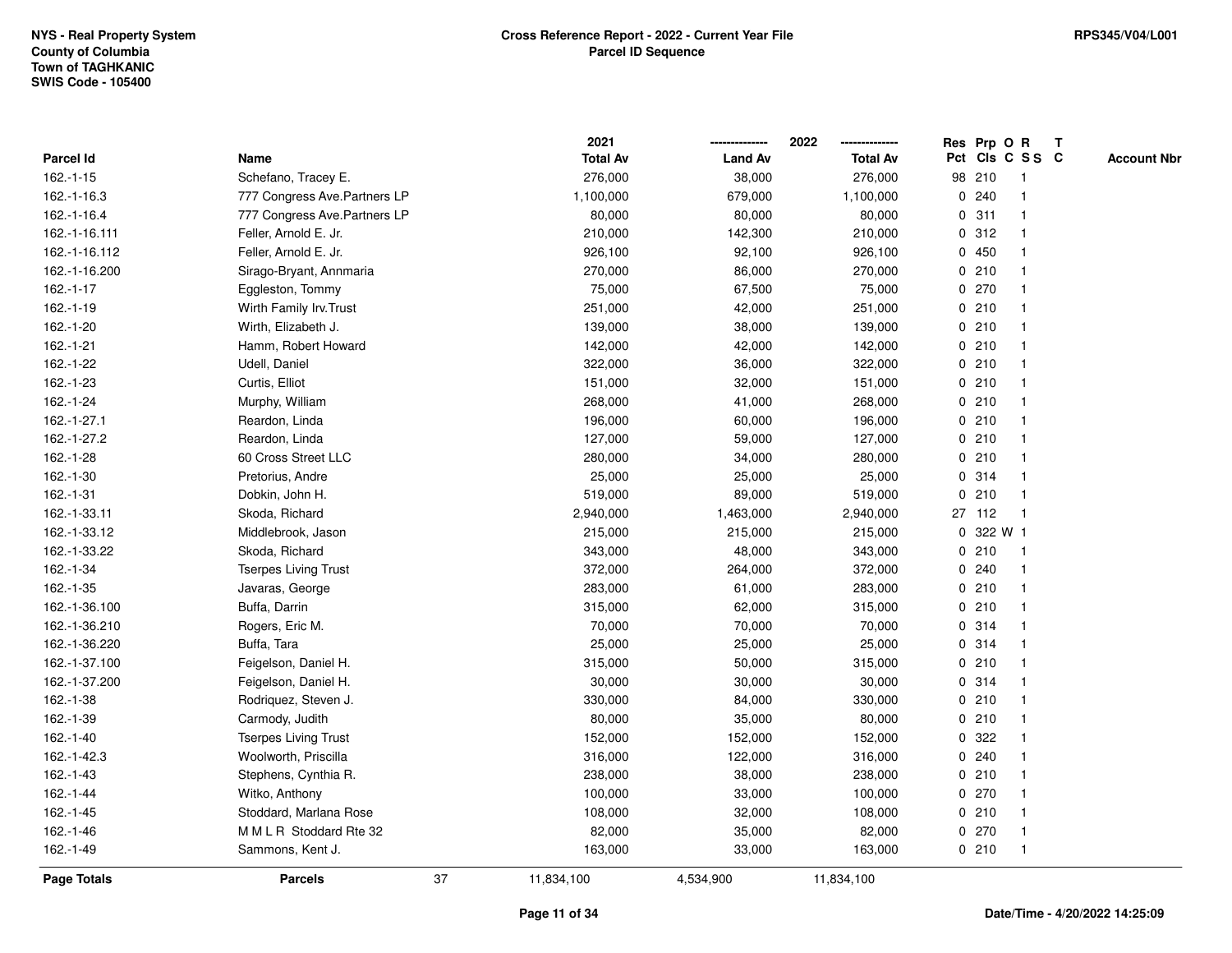|                    |                             |    | 2021            |                | 2022            |         | Res Prp O R     | T |                    |
|--------------------|-----------------------------|----|-----------------|----------------|-----------------|---------|-----------------|---|--------------------|
| <b>Parcel Id</b>   | Name                        |    | <b>Total Av</b> | <b>Land Av</b> | <b>Total Av</b> |         | Pct Cls C S S C |   | <b>Account Nbr</b> |
| $162.-1-50$        | Middlebrook, Jason          |    | 329,200         | 42,000         | 329,200         | 0210    | $\mathbf{1}$    |   |                    |
| 162.-1-51          | Koehler, David R.           |    | 185,000         | 33,000         | 185,000         | 0210    | $\mathbf{1}$    |   |                    |
| 162.-1-52          | Callahan, Dennis M.         |    | 257,000         | 42,000         | 319,000         | 0210    | $\mathbf{1}$    |   |                    |
| 162.-1-53          | Monska, Jack                |    | 222,000         | 48,000         | 222,000         | 0210    | $\mathbf{1}$    |   |                    |
| 162.-1-54          | Zitz, Dawn                  |    | 220,000         | 38,000         | 220,000         | 0210    | $\mathbf{1}$    |   |                    |
| $162.-1-55$        | Schram, Kristopher          |    | 115,000         | 38,000         | 115,000         | 0210    | $\mathbf{1}$    |   |                    |
| $162.-1-56$        | Chiusano, Charles           |    | 185,000         | 37,000         | 185,000         | 99 210  | $\mathbf{1}$    |   |                    |
| 162.-1-57.100      | Pierro, Carmine A.          |    | 607,800         | 141,700        | 607,800         | 0.240   | $\mathbf{1}$    |   |                    |
| 162.-1-57.200      | Barlanti, Joseph            |    | 430,000         | 242,000        | 430,000         | 0.240   | $\mathbf{1}$    |   |                    |
| 162.-1-58          | 7 Point LLC                 |    | 480,000         | 314,000        | 480,000         | 0.240   | $\mathbf{1}$    |   |                    |
| 162.-1-59          | Fauth, Steven G.            |    | 967,500         | 308,000        | 967,500         | 0.240   | $\mathbf{1}$    |   |                    |
| $162.-1-60$        | Clogg, David                |    | 375,000         | 284,000        | 375,000         | 0.240   | 1               |   |                    |
| 162.-1-61.111      | Gellert, Philip             |    | 125,000         | 125,000        | 125,000         | 0.322   | 1               |   |                    |
| 162.-1-61.112      | Gellert, Philip             |    | 21,000          | 21,000         | 21,000          | 0.314   | $\mathbf{1}$    |   |                    |
| 162.-1-61.120      | Gellert, Philip             |    | 55,000          | 55,000         | 55,000          | 0.314   | $\mathbf{1}$    |   |                    |
| 162.-1-61.200      | Gellert, Philip             |    | 85,000          | 85,000         | 85,000          | 0.322   | $\mathbf{1}$    |   |                    |
| 162.-1-62.3        | Arni, Pavitra               |    | 641,000         | 259,000        | 641,000         | $0$ 240 | $\mathbf{1}$    |   |                    |
| 162.-1-62.4        | Benjamin, H. Jon            |    | 83,800          | 83,800         | 83,800          | 0.322   | $\mathbf{1}$    |   |                    |
| 162.-1-62.5        | Barbanti, Melinda           |    | 152,200         | 50,000         | 152,200         | 0210    | 1               |   |                    |
| 162.-1-64.111      | Wilzig, Alan                |    | 71,000          | 71,000         | 71,000          | 0.314   | 1               |   |                    |
| 162.-1-64.112      | Wohlbach, Sally             |    | 290,000         | 45,000         | 290,000         | 0210    | $\mathbf{1}$    |   |                    |
| 162.-1-64.200      | Wilzig, Alan                |    | 250,000         | 246,700        | 250,000         | 0.312   | $\mathbf{1}$    |   |                    |
| $162.-1-65$        | Wilzig, Alan                |    | 6,946,000       | 2,008,000      | 6,946,000       | 0.240   | $\mathbf{1}$    |   |                    |
| 162.-1-67          | Braun, Robert               |    | 235,000         | 35,000         | 235,000         | 0210    | $\mathbf{1}$    |   |                    |
| 162.-1-68.111      | Guardians of Our Dependents |    | 160,000         | 160,000        | 160,000         | 0.322   | $\mathbf{1}$    |   |                    |
| 162.-1-68.112      | Rusoff, Carol               |    | 331,700         | 49,000         | 331,700         | 0210    | 1               |   |                    |
| 162.-1-68.120      | Braun, Robert               |    | 39,000          | 39,000         | 39,000          | 0.311   | 1               |   |                    |
| 162.-1-68.210      | Heiferman, Marvin           |    | 331,000         | 45,000         | 331,000         | 0210    | 1               |   |                    |
| 162.-1-68.220      | Berger, Maurice             |    | 205,000         | 158,600        | 205,000         | 0.312   | $\mathbf{1}$    |   |                    |
| 162.-1-69          | Krishnan, Eugene            |    | 795,000         | 155,000        | 795,000         | 0210    | $\mathbf{1}$    |   |                    |
| 162.-1-70.100      | Krishnan, Eugene            |    | 50,000          | 50,000         | 50,000          | 0.314   | $\mathbf{1}$    |   |                    |
| 162.-1-70.200      | Wilzig, Alan                |    | 201,000         | 44,000         | 201,000         | 0210    | $\mathbf{1}$    |   |                    |
| $162.-1-71$        | Reiser, Edward E; Walter    |    | 70,000          | 70,000         | 70,000          | 0.314   | 1               |   |                    |
| 162.-1-72          | Drescher, Meleea L.         |    | 28,000          | 28,000         | 28,000          | 0.314   | 1               |   |                    |
| 162.-1-73          | Miller, Christopher L.      |    | 65,000          | 40,000         | 65,000          | 0.260   | 1               |   |                    |
| 162.-1-75.111      | Hall, Richard M. Jr         |    | 260,000         | 66,000         | 260,000         | 0210    | $\mathbf{1}$    |   |                    |
| 162.-1-75.112      | Willig, Jenifer             |    | 30,000          | 30,000         | 30,000          | 0.314   | $\mathbf{1}$    |   |                    |
| <b>Page Totals</b> | <b>Parcels</b>              | 37 | 15,894,200      | 5,586,800      | 15,956,200      |         |                 |   |                    |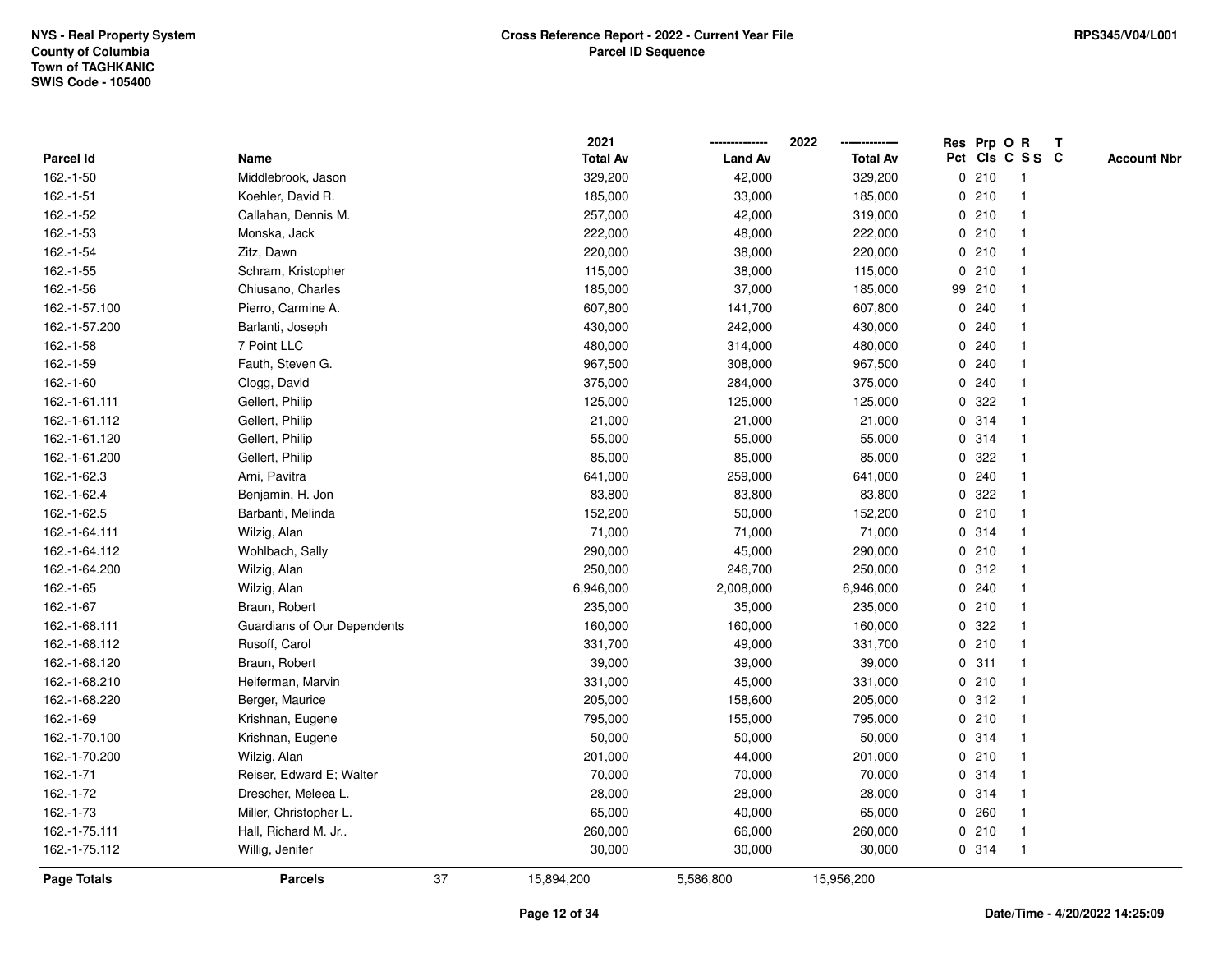|                    |                                       | 2021            |                | 2022            |             |        | Res Prp O R     | $\mathbf{T}$ |                    |
|--------------------|---------------------------------------|-----------------|----------------|-----------------|-------------|--------|-----------------|--------------|--------------------|
| Parcel Id          | Name                                  | <b>Total Av</b> | <b>Land Av</b> | <b>Total Av</b> |             |        | Pct Cls C S S C |              | <b>Account Nbr</b> |
| 162.-1-75.120      | Willig, Lorenz E.                     | 55,000          | 55,000         | 55,000          |             | 0 314  | -1              |              |                    |
| 162.-1-75.200      | Willig, Lorenz E.                     | 530,000         | 157,000        | 530,000         |             | 0210   |                 |              |                    |
| 162.-1-76          | Bartlett, Mary                        | 378,000         | 62,000         | 378,000         |             | 93 210 | -1              |              |                    |
| 162.-1-77          | Rodriguez, Jose A.                    | 325,000         | 70,000         | 325,000         |             | 91 210 | $\mathbf{1}$    |              |                    |
| 162.-1-79          | Delia, Suzannah                       | 624,000         | 105,000        | 624,000         |             | 0.240  | -1              |              |                    |
| 162.-1-80.1        | Gilmore, Kara                         | 310,000         | 80,500         | 280,100         |             | 0210   | -1              |              |                    |
| 162.-1-80.2        | Wilzig, Alan                          | 195,000         | 193,600        | 195,000         |             | 0.312  |                 |              |                    |
| 162.-1-81          | Ghaleb, Elyssar                       | 134,000         | 134,000        | 134,000         |             | 0.314  |                 |              |                    |
| 162.-1-82          | Bertoletti, Robert G.                 | 487,000         | 174,000        | 487,000         |             | 0210   | $\overline{1}$  |              |                    |
| 162.-1-83          | Charifson, Jeffrey H.                 | 253,000         | 78,000         | 253,000         |             | 85 210 |                 |              |                    |
| 162.-1-84          | Willig, Lorenz E.                     | 22,000          | 22,000         | 22,000          |             | 0.314  | $\mathbf{1}$    |              |                    |
| 162.-1-86.3        | Hutman, Stephen L. Jr.                | 3,000           | 3,000          | 3,000           |             | 0.314  | -1              |              |                    |
| 162.-1-86.4        | Moklach, Mohammed L. Jr.              | 3,600           | 3,600          | 3,600           |             | 0.314  |                 |              |                    |
| 162.-1-86.5        | Dziubelski H.S. LLC                   | 3,600           | 3,600          | 3,600           |             | 0.314  |                 |              |                    |
| 162.-1-87          | Feinberg, Jean                        | 250,000         | 250,000        | 250,000         |             | 0.322  |                 |              |                    |
| 162.-1-88          | Guardians of Our Dependents           | 130,000         | 130,000        | 130,000         |             | 0.322  |                 |              |                    |
| 162.-1-89          | Feller, Arnold                        | 407,000         | 42,000         | 407,000         | $\mathbf 0$ | 210    | $\mathbf{1}$    |              |                    |
| $163.-1-1$         | Nostrand, Kenneth P.                  | 190,000         | 184,000        | 190,000         | 0           | 270    | -1              |              |                    |
| $163.-1-3$         | Buckley, Garrett                      | 286,000         | 55,000         | 286,000         |             | 95 210 | $\mathbf{1}$    |              |                    |
| $163.-1-4$         | Arenas, Louise                        | 374,200         | 48,000         | 374,200         |             | 95 210 |                 |              |                    |
| 163.-1-6.100       | Desiderio, Kara                       | 304,000         | 55,000         | 304,000         |             | 0210   |                 |              |                    |
| 163.-1-6.200       | Nostrand, Paul R.                     | 929,900         | 303,000        | 929,900         |             | 0.240  |                 |              |                    |
| $163.-1-7$         | Brush (trustee Bear Trust), Robert L. | 579,000         | 304,000        | 579,000         |             | 0.240  |                 |              |                    |
| $163.-1-8$         | Durst, Laurel Ann                     | 1,088,000       | 339,000        | 1,088,000       |             | 0.240  | $\overline{1}$  |              |                    |
| $163.-1-9$         | Talavera, Wilson                      | 205,000         | 49,000         | 205,000         |             | 0210   | -1              |              |                    |
| $163.-1-10$        | Talavera, Wilson                      | 35,000          | 35,000         | 35,000          |             | 0.314  | -1              |              |                    |
| $163.-1-11$        | Pinto, Vincent                        | 35,000          | 35,000         | 35,000          |             | 0.314  |                 |              |                    |
| $163.-1-12$        | Pinto, Vincent                        | 350,000         | 50,000         | 350,000         |             | 0210   |                 |              |                    |
| $163.-1-13$        | In Flight, Inc.                       | 364,000         | 98,000         | 364,000         |             | 0210   | 8               |              |                    |
| $163.-1-14$        | Buell, Carol I.                       | 362,000         | 109,000        | 362,000         |             | 0210   |                 |              |                    |
| $163.-1-15$        | Wallen, Jonathan A.                   | 375,000         | 52,000         | 375,000         |             | 0210   | $\mathbf{1}$    |              |                    |
| 163.-1-16          | Birrittella, Joseph P. Jr.            | 218,000         | 93,000         | 218,000         |             | 69 210 | $\mathbf 1$     |              |                    |
| $163.-1-17$        | Gold, Daniel                          | 235,000         | 55,000         | 235,000         |             | 0210   | -1              |              |                    |
| $163.-1-18$        | Testa, Lisa J.                        | 199,000         | 62,000         | 199,000         |             | 98 210 |                 |              |                    |
| 163.-1-19.200      | Diruzzio, Robert A.                   | 425,000         | 73,000         | 425,000         |             | 0210   |                 |              |                    |
| 163.-1-20.110      | Sweet, Dean R.                        | 477,500         | 116,500        | 477,500         |             | 0.280  | $\mathbf{1}$    |              |                    |
| 163.-1-20.120      | Mahar, Marla                          | 258,600         | 70,000         | 258,600         |             | 0210   | $\mathbf{1}$    |              |                    |
| <b>Page Totals</b> | 37<br><b>Parcels</b>                  | 11,400,400      | 3,748,800      | 11,370,500      |             |        |                 |              |                    |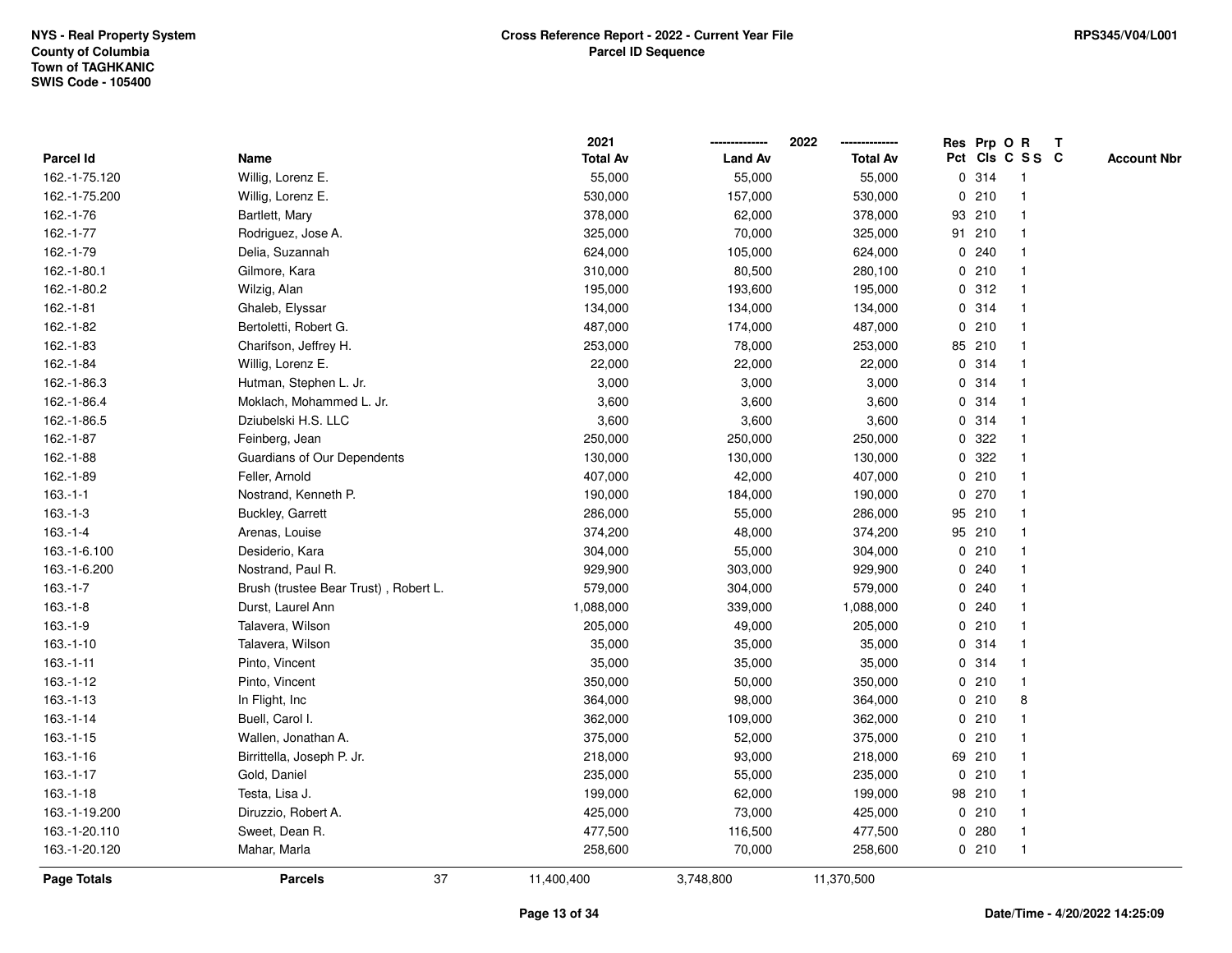|                    |                             |    | 2021            |                | 2022            |             |        | Res Prp O R     | $\mathbf{T}$ |                    |
|--------------------|-----------------------------|----|-----------------|----------------|-----------------|-------------|--------|-----------------|--------------|--------------------|
| <b>Parcel Id</b>   | Name                        |    | <b>Total Av</b> | <b>Land Av</b> | <b>Total Av</b> |             |        | Pct Cls C S S C |              | <b>Account Nbr</b> |
| 163.-1-20.200      | Suelflow, Natasha           |    | 280,000         | 55,000         | 280,000         |             | 0210   |                 |              |                    |
| 163.-1-21          | Davies, Naomi A.            |    | 395,000         | 207,000        | 395,000         | 0           | 240    |                 |              |                    |
| 163.-1-22.111      | Faison, Amanda              |    | 115,000         | 115,000        | 115,000         | $\mathbf 0$ | 322    |                 |              |                    |
| 163.-1-22.112      | Chernewsky, Andrew J.       |    | 489,000         | 60,000         | 489,000         | $\mathbf 0$ | 210    | $\mathbf{1}$    |              |                    |
| 163.-1-22.120      | O'Shea, Andrew P.           |    | 1,000,000       | 105,000        | 1,000,000       |             | 0210   | $\mathbf 1$     |              |                    |
| 163.-1-22.200      | Mandel, Jane                |    | 20,000          | 20,000         | 20,000          |             | 0.314  |                 |              |                    |
| 163.-1-23.110      | Lovell III, Ronald A.       |    | 312,000         | 85,000         | 312,000         |             | 0210   |                 |              |                    |
| 163.-1-23.120      | Brier, Stephen B.           |    | 340,000         | 70,000         | 340,000         |             | 0210   |                 |              |                    |
| 163.-1-23.210      | Irby, Kevin C.              |    | 343,000         | 70,000         | 343,000         |             | 0210   |                 |              |                    |
| 163.-1-23.220      | Knopp, Orin                 |    | 454,000         | 70,000         | 454,000         |             | 0210   |                 |              |                    |
| 163.-1-24.111      | Papadopoulos, Periklis      |    | 550,000         | 300,000        | 550,000         |             | 0.280  | -1              |              |                    |
| 163.-1-24.112      | Beck, Peter T.              |    | 42,000          | 42,000         | 42,000          |             | 0.314  |                 |              |                    |
| 163.-1-24.120      | Doris, Philip               |    | 354,000         | 55,000         | 354,000         |             | 0210   |                 |              |                    |
| 163.-1-24.200      | Shikarides, Constantine     |    | 595,000         | 290,000        | 595,000         |             | 0.240  |                 |              |                    |
| 163.-1-25.100      | Forsberg, Charles           |    | 130,000         | 130,000        | 130,000         | 0           | 322    |                 |              |                    |
| 163.-1-25.200      | Forsberg, Charles           |    | 77,000          | 55,000         | 77,000          |             | 0.312  |                 |              |                    |
| 163.-1-26          | Burnett, McCaleb            |    | 415,000         | 191,000        | 415,000         | 0           | 240    |                 |              |                    |
| 163.-1-28          | Polese, JoAnn               |    | 385,000         | 92,000         | 385,000         |             | 0210   | -1              |              |                    |
| 163.-1-29          | Roman, Robert               |    | 144,000         | 63,000         | 144,000         |             | 0210   |                 |              |                    |
| $163.-1-30$        | Nostrand, Joseph Jr.        |    | 85,000          | 85,000         | 85,000          |             | 0.314  |                 |              |                    |
| 163.-1-31          | Hudson Valley Conservancy   |    | 1,400,000       | 366,000        | 1,400,000       |             | 0.240  |                 |              |                    |
| 163.-1-32          | Zadeh, Dawn P.              |    | 279,000         | 79,000         | 279,000         |             | 0210   |                 |              |                    |
| 163.-1-34.100      | Hardy, Jeanne M.            |    | 250,000         | 53,000         | 250,000         |             | 0210   |                 |              |                    |
| 163.-1-34.200      | Bauer, Paul D.              |    | 242,000         | 42,000         | 242,000         | $\mathbf 0$ | 210    | $\mathbf{1}$    |              |                    |
| 163.-1-35          | Stein, Frances              |    | 269,000         | 42,000         | 269,000         |             | 0210   |                 |              |                    |
| 163.-1-37          | Blaskovic, John             |    | 170,000         | 96,000         | 170,000         |             | 0210   | $\mathbf 1$     |              |                    |
| 163.-1-38          | Blaskovic, John             |    | 25,000          | 25,000         | 25,000          |             | 0.314  |                 |              |                    |
| 163.-1-39          | Blank, Jonathan             |    | 201,000         | 44,000         | 201,000         |             | 0210   |                 |              |                    |
| 163.-1-41          | Johnson, Matthew            |    | 393,000         | 70,000         | 393,000         |             | 90 210 |                 |              |                    |
| 163.-1-42          | Robert L. Strong Irr. Trust |    | 350,000         | 78,000         | 350,000         |             | 85 210 |                 |              |                    |
| 163.-1-43          | Johnson, Matthew            |    | 85,000          | 85,000         | 85,000          |             | 0.314  | -1              |              |                    |
| 163.-1-44.100      | Roberts, David              |    | 820,000         | 399,000        | 820,000         |             | 0.240  |                 |              |                    |
| 163.-1-44.200      | Mowder, Barbara             |    | 465,000         | 83,000         | 465,000         |             | 0210   |                 |              |                    |
| 163.-1-45          | Agate, Frank                |    | 419,000         | 105,000        | 419,000         |             | 84 210 |                 |              |                    |
| 163.-1-46.1        | Cervoni, Paul G.            |    | 310,000         | 310,000        | 310,000         |             | 0 322  |                 |              |                    |
| 163.-1-46.2        | Fonz Rock LLC               |    | 150,000         | 150,000        | 150,000         |             | 0 322  | $\mathbf{1}$    |              |                    |
| 163.-1-47          | Fonz Rock LLC               |    | 225,000         | 43,000         | 225,000         |             | 0210   | $\mathbf{1}$    |              |                    |
| <b>Page Totals</b> | <b>Parcels</b>              | 37 | 12,578,000      | 4,230,000      | 12,578,000      |             |        |                 |              |                    |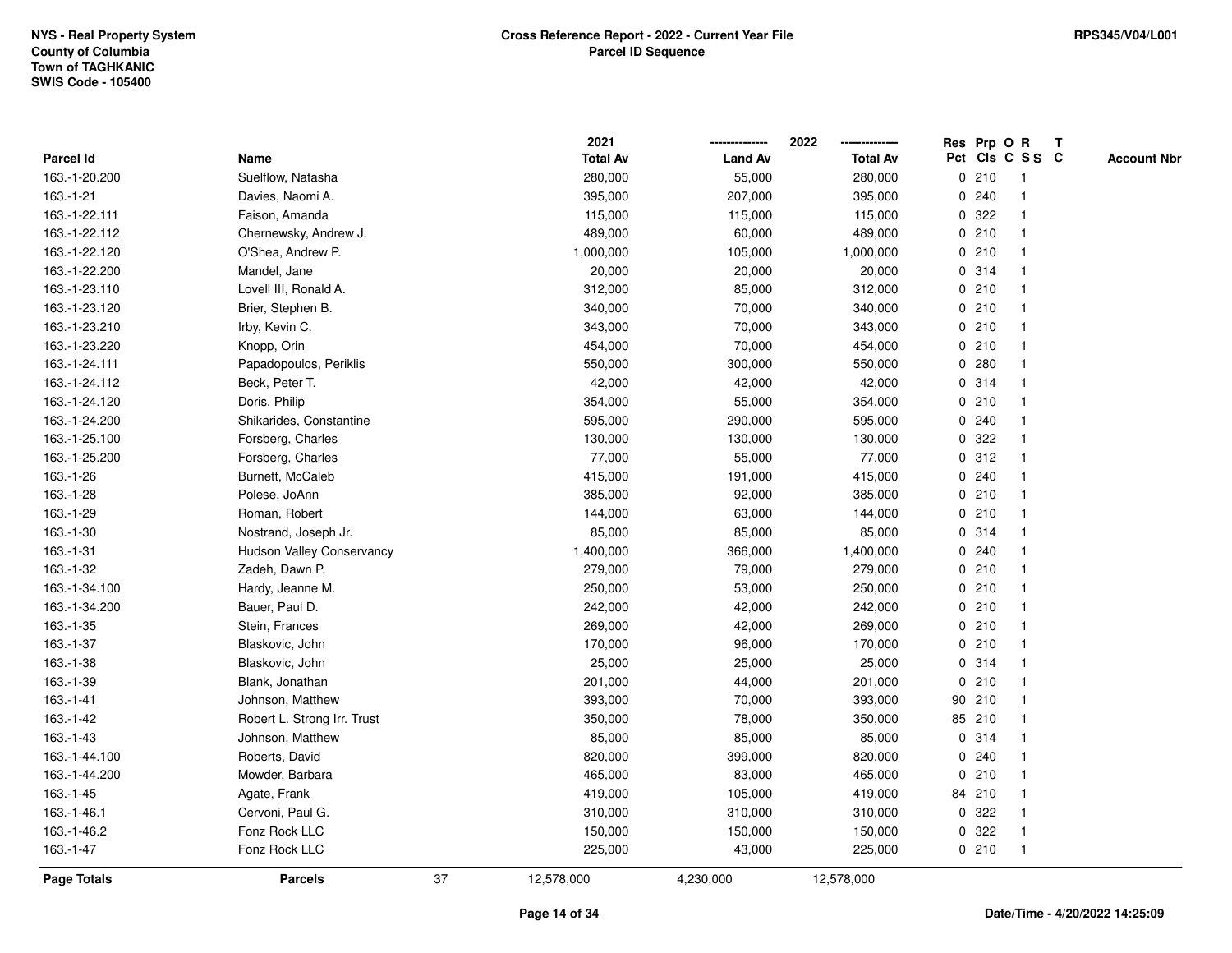|               |                        |    | 2021            |                | 2022            |              |        | Res Prp O R     | $\mathsf{T}$ |                    |
|---------------|------------------------|----|-----------------|----------------|-----------------|--------------|--------|-----------------|--------------|--------------------|
| Parcel Id     | Name                   |    | <b>Total Av</b> | <b>Land Av</b> | <b>Total Av</b> |              |        | Pct Cls C S S C |              | <b>Account Nbr</b> |
| 163.-1-48     | Lugo, Dianne           |    | 379,400         | 68,000         | 379,400         |              | 0210   | 1               |              |                    |
| 163.-1-49     | Tobin, James           |    | 50,000          | 50,000         | 50,000          |              | 0 314  |                 |              |                    |
| 163.-1-50     | Varelli, Frances       |    | 300,000         | 64,000         | 300,000         |              | 0210   |                 |              |                    |
| $163.-1-51$   | Haight, John           |    | 60,000          | 60,000         | 60,000          | $\mathbf 0$  | 314    | -1              |              |                    |
| 163.-1-52     | Cimini, Laura F.       |    | 230,000         | 41,000         | 230,000         | $\mathbf 0$  | 210    | $\mathbf{1}$    |              |                    |
| 163.-1-56     | Galante, Frank E.      |    | 185,000         | 32,000         | 185,000         |              | 0210   | $\mathbf 1$     |              |                    |
| 163.-1-57     | Galante, Frank         |    | 25,000          | 25,000         | 25,000          |              | 0 314  |                 |              |                    |
| 163.-1-58.200 | Duffy, John J.         |    | 886,000         | 315,000        | 886,000         |              | 0.240  |                 |              |                    |
| 163.-1-59     | Sullivan, Edward J.    |    | 469,000         | 155,000        | 469,000         |              | 0210   |                 |              |                    |
| 163.-1-60     | Ruggiero Trust, Nunzio |    | 1,081,000       | 382,000        | 1,081,000       |              | 0.240  |                 |              |                    |
| $163.-1-61$   | Dibona, Frank V.       |    | 100,000         | 51,000         | 100,000         | 0            | 312    | -1              |              |                    |
| 163.-1-62     | Dibona, Frank V.       |    | 324,700         | 63,000         | 324,700         | $\mathbf{0}$ | 210    | $\overline{1}$  |              |                    |
| 163.-1-63.100 | Dibona, Frank          |    | 58,000          | 58,000         | 58,000          |              | 0 314  |                 |              |                    |
| 163.-1-63.200 | Scott, Stanley C.      |    | 295,000         | 51,000         | 295,000         |              | 0210   |                 |              |                    |
| 163.-1-64.100 | Marricco, Giovanni     |    | 280,000         | 103,000        | 280,000         | 0            | 280    |                 |              |                    |
| 163.-1-64.200 | Specht, Carl           |    | 840,000         | 335,000        | 840,000         |              | 0.240  |                 |              |                    |
| $163.-1-65$   | Nostrand, Troy         |    | 160,000         | 48,000         | 160,000         | 0            | 210    | $\mathbf{1}$    |              |                    |
| 163.-1-66     | Reilly, Mathew D.      |    | 200,000         | 61,000         | 200,000         |              | 79 210 | -1              |              |                    |
| 163.-1-67     | DePole, Mary Jane      |    | 453,000         | 244,000        | 453,000         |              | 0.240  | $\mathbf 1$     |              |                    |
| 163.-1-68     | Burke, John            |    | 282,000         | 38,000         | 282,000         |              | 0210   |                 |              |                    |
| 163.-1-69     | Beck, Peter T.         |    | 277,000         | 57,000         | 277,000         |              | 0210   |                 |              |                    |
| 163.-1-70     | Papadopoulos, Lefteris |    | 45,000          | 41,500         | 45,000          |              | 0.312  |                 |              |                    |
| 163.-1-71     | Johnson, David         |    | 65,000          | 65,000         | 65,000          |              | 0 314  |                 |              |                    |
| 163.-1-72     | Boyles, Brett D.       |    | 25,000          | 25,000         | 25,000          | 0            | 314    | $\mathbf{1}$    |              |                    |
| 163.-1-73     | Mandel, Eric           |    | 593,000         | 77,000         | 593,000         | 0            | 210    | -1              |              |                    |
| 163.-1-74     | Mandel, Jane           |    | 274,000         | 52,000         | 274,000         |              | 0210   | 1               |              |                    |
| 163.-2-2.3    | Tyler, Peter Lee       |    | 310,000         | 310,000        | 310,000         |              | 0.322  |                 |              |                    |
| 163.-2-2.4    | Tyler, Thomas          |    | 310,000         | 310,000        | 310,000         | 0            | 322    |                 |              |                    |
| 163.-2-2.112  | Kiely, Thomas P.       |    | 333,000         | 202,000        | 333,000         |              | 0.240  |                 |              |                    |
| 163.-2-2.120  | Panawek, Steve         |    | 261,500         | 53,000         | 261,500         | 0            | 210    | 1               |              |                    |
| 163.-2-2.200  | Blank, Jonathan        |    | 38,000          | 38,000         | 38,000          | $\mathbf{0}$ | 314    | $\overline{1}$  |              |                    |
| 163.-2-3      | Bucci, Kristofer       |    | 120,000         | 55,000         | 120,000         |              | 90 210 | $\mathbf 1$     |              |                    |
| 163.-2-4      | Langan, Lorie          |    | 117,000         | 50,000         | 117,000         |              | 0210   |                 |              |                    |
| 163.-2-5      | Markus, John           |    | 975,000         | 960,400        | 975,000         |              | 0.312  |                 |              |                    |
| 163.-2-6      | Senerchia, Nicholas    |    | 175,000         | 175,000        | 175,000         | $\mathbf{0}$ | 322    |                 |              |                    |
| $163.-2-7$    | Schriber, C.Nicholas   |    | 451,000         | 104,000        | 451,000         | 0            | 210    | $\overline{1}$  |              |                    |
| 163.-2-8      | Leggieri, Peter R.     |    | 295,000         | 76,000         | 295,000         |              | 95 210 | $\overline{1}$  |              |                    |
| Page Totals   | <b>Parcels</b>         | 37 | 11,322,600      | 4,894,900      | 11,322,600      |              |        |                 |              |                    |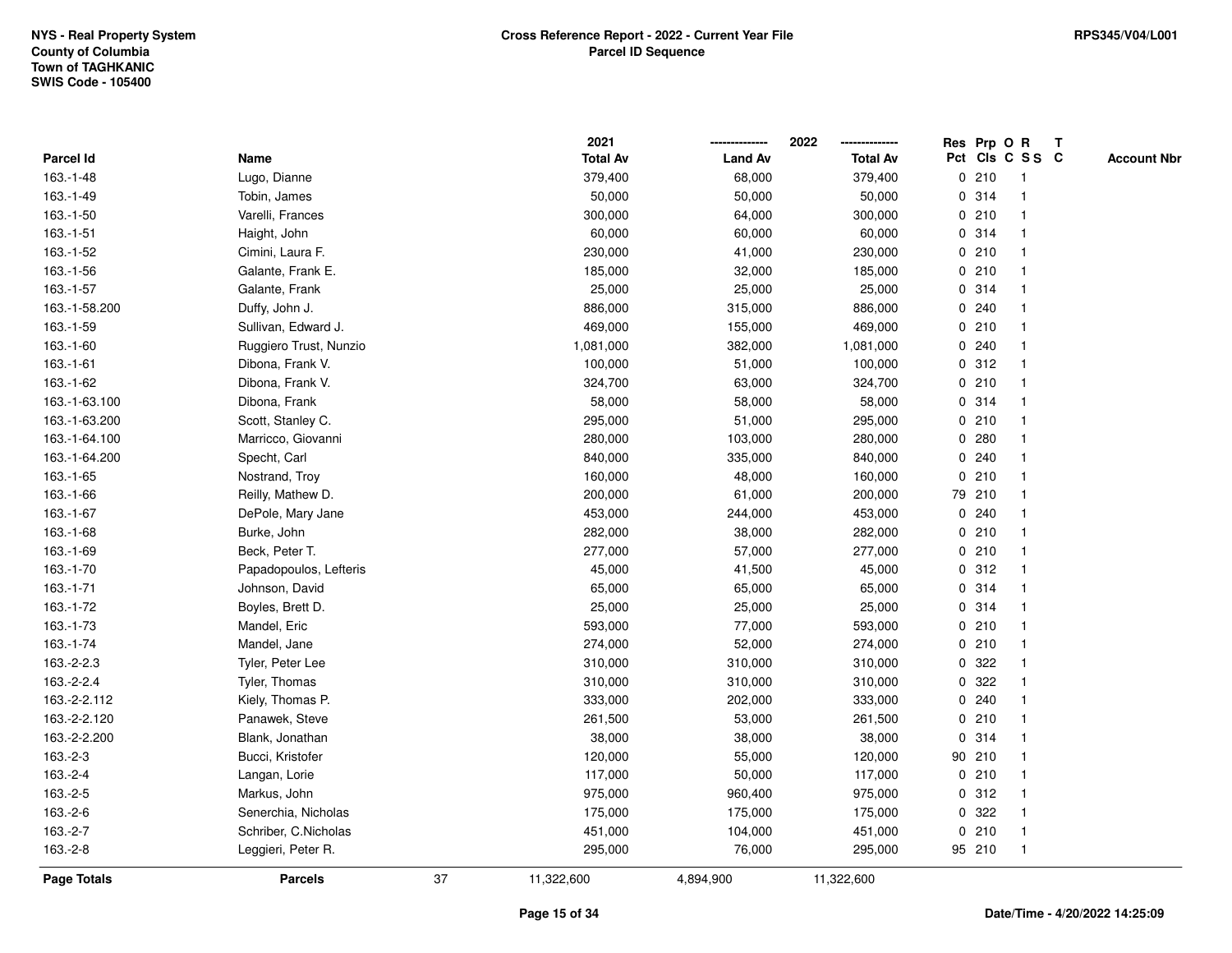|               |                         |    | 2021            |                | 2022            |             |           | Res Prp O R             | $\mathbf{T}$ |                    |
|---------------|-------------------------|----|-----------------|----------------|-----------------|-------------|-----------|-------------------------|--------------|--------------------|
| Parcel Id     | Name                    |    | <b>Total Av</b> | <b>Land Av</b> | <b>Total Av</b> |             |           | Pct Cls C S S C         |              | <b>Account Nbr</b> |
| 163.-2-9      | Plakon II, David S.     |    | 305,000         | 31,000         | 305,000         |             | 0210      | -1                      |              |                    |
| 163.-2-10     | Thompson, Walter E.     |    | 900,000         | 188,000        | 900,000         | 0           | 240       |                         |              |                    |
| 163.-2-11     | Eikner, Jean Marie      |    | 65,000          | 39,500         | 65,000          |             | 0270      | -1                      |              |                    |
| 163.-2-12     | Roberts, John A.        |    | 278,000         | 86,000         | 278,000         | 0           | 210       | $\mathbf{1}$            |              |                    |
| 163.-2-14     | Roberts, Edwin          |    | 210,000         | 48,000         | 210,000         |             | 0210      | $\mathbf{1}$            |              |                    |
| 163.-2-15     | Senerchia, Nicholas     |    | 315,000         | 315,000        | 315,000         |             | 0.322     | -1                      |              |                    |
| 163.-2-16     | McGovern, Michael M.    |    | 165,000         | 73,000         | 165,000         |             | 0210      |                         |              |                    |
| 163.-2-17     | McGovern, Michael M.    |    | 65,000          | 65,000         | 65,000          |             | 0.314     |                         |              |                    |
| 163.-2-18     | Balsley, Anthony        |    | 247,000         | 63,000         | 247,000         |             | 0210      | -1                      |              |                    |
| 163.-2-19     | Muschitiello, Jerome    |    | 204,000         | 38,000         | 204,000         |             | 0210      |                         |              |                    |
| 163.-2-20     | Queenan, Donay J.       |    | 297,000         | 44,000         | 297,000         |             | 0210      | $\mathbf{1}$            |              |                    |
| 163.-2-21.100 | Senerchia, Nicholas     |    | 638,900         | 316,000        | 638,900         | $\mathbf 0$ | 280       | $\mathbf{1}$            |              |                    |
| 163.-2-21.200 | Taghkanic Fire Co       |    | 180,000         | 30,000         | 180,000         |             | 0 662     | 8                       |              |                    |
| 163.-2-22     | Senerchia, Nicholas     |    | 10,000          | 10,000         | 10,000          |             | 0.314     |                         |              |                    |
| 163.-2-23     | Senerchia, Nicholas     |    | 113,000         | 113,000        | 113,000         | 0           | 322       |                         |              |                    |
| 163.-2-24     | Raymond, Alan           |    | 200,000         | 62,000         | 200,000         |             | 0210      | -1                      |              |                    |
| 163.-2-25     | Brightly, Cindy Lu      |    | 118,900         | 46,000         | 118,900         | $\mathbf 0$ | 210       | $\overline{\mathbf{1}}$ |              |                    |
| 163.-2-26     | Manuppella, Mary C.     |    | 197,000         | 86,000         | 197,000         |             | 0210      | $\mathbf 1$             |              |                    |
| 163.-2-28     | Moscona-Ishai, Shay     |    | 415,000         | 93,000         | 415,000         |             | 0210      | $\mathbf{1}$            |              |                    |
| 163.-2-29     | Senerchia, Nicholas     |    | 25,000          | 25,000         | 25,000          |             | 0.314     |                         |              |                    |
| 163.-2-30.110 | Senerchia, Nicholas     |    | 568,000         | 335,000        | 568,000         |             | $0$ 220   |                         |              |                    |
| 163.-2-30.120 | Defeo, Arthur           |    | 443,000         | 146,000        | 443,000         |             | 0.240     |                         |              |                    |
| 163.-2-30.200 | Ship To Shore LLC       |    | 130,000         | 130,000        | 130,000         | 0           | 322       |                         |              |                    |
| 163.-2-31     | Senerchia, John         |    | 40,000          | 40,000         | 40,000          |             | 0.314     | $\mathbf{1}$            |              |                    |
| 163.-2-32     | Manuppella, Mary C.     |    | 260,000         | 260,000        | 260,000         | 0           | 322       |                         |              |                    |
| 163.-2-33     | Roberts, John A.        |    | 3,500           | 3,500          | 3,500           |             | 0.314     | $\mathbf 1$             |              |                    |
| 163.-2-34     | Tyler, Robert O.        |    | 169,000         | 70,000         | 169,000         |             | 80 210    |                         |              |                    |
| $164 - 1 - 1$ | Markus, John            |    | 900,000         | 900,000        | 900,000         |             | 0 322     |                         |              |                    |
| $164.-1-2$    | Fagin, Gary S.          |    | 420,000         | 85,000         | 420,000         |             | 0210      |                         |              |                    |
| $164 - 1 - 4$ | Markus, John A.         |    | 2,820,000       | 1,087,000      | 2,820,000       | 0           | 280       |                         |              |                    |
| $164.-1-5$    | Glabman, Meridith B.    |    | 309,000         | 45,000         | 309,000         |             | 0210      | $\mathbf{1}$            |              |                    |
| 164.-1-6.111  | Matteo, Garret          |    | 410,000         | 410,000        | 410,000         | 0           | 322       | -1                      |              |                    |
| 164.-1-6.112  | Markus, John            |    | 125,000         | 125,000        | 125,000         |             | 0.322     |                         |              |                    |
| 164.-1-6.120  | Kaplan, Eve             |    | 536,000         | 179,000        | 536,000         |             | 0.240     |                         |              |                    |
| 164.-1-6.200  | Burrows, Rochelle       |    | 582,000         | 86,000         | 582,000         |             | 0210      |                         |              |                    |
| 164.-1-7.100  | Barbara Shey Braunstein |    | 1,916,000       | 404,000        | 1,916,000       |             | 0 240 W 1 |                         |              |                    |
| $164.-1-8.1$  | Copake Lake Golf LLC    |    | 450,000         | 450,000        | 450,000         |             | 0 552     | -1                      |              |                    |
| Page Totals   | <b>Parcels</b>          | 37 | 15,030,300      | 6,527,000      | 15,030,300      |             |           |                         |              |                    |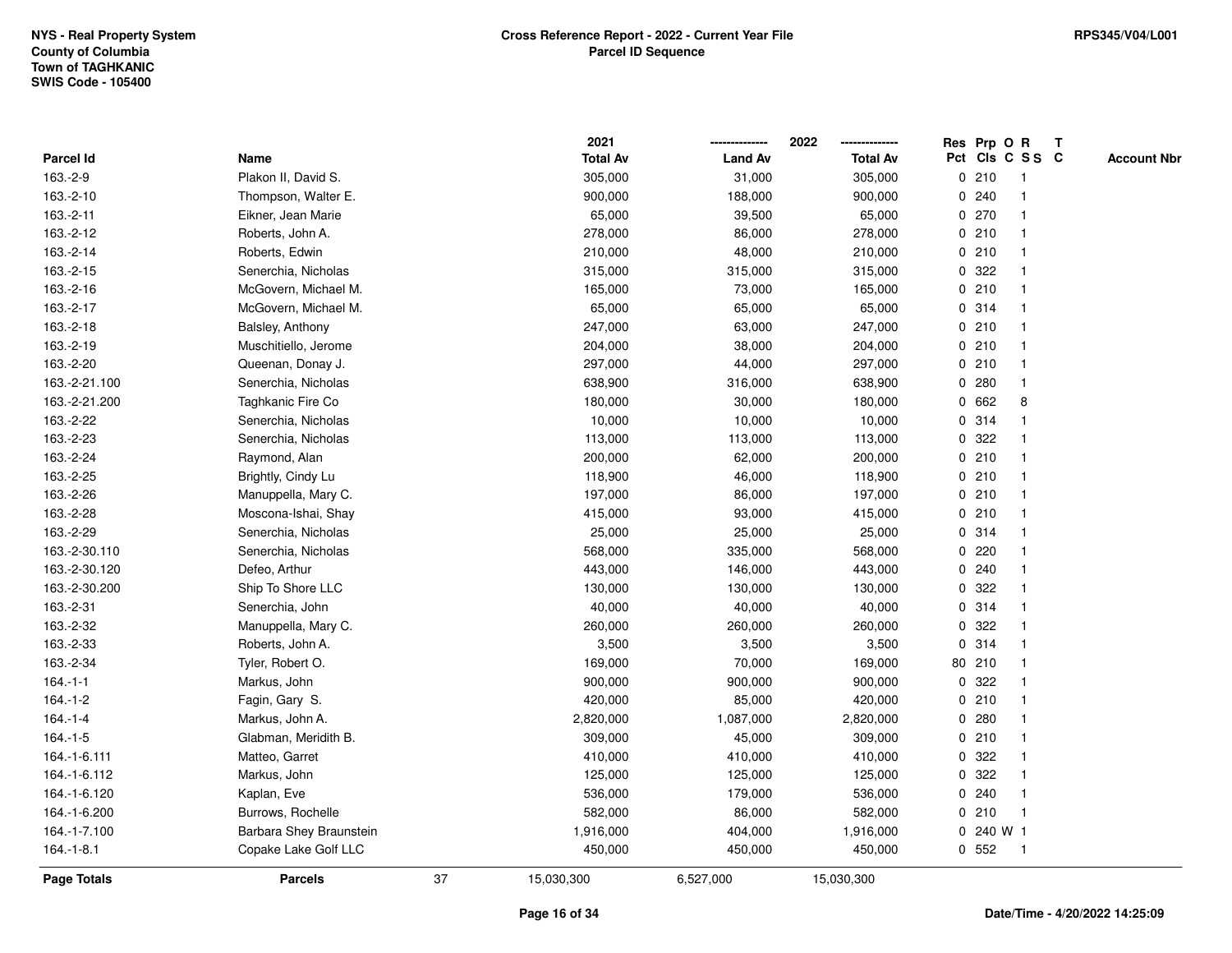|                  |                                |    | 2021            |                | 2022<br>-------------- |              | Res Prp O R     |                         | $\mathbf{T}$ |                    |
|------------------|--------------------------------|----|-----------------|----------------|------------------------|--------------|-----------------|-------------------------|--------------|--------------------|
| <b>Parcel Id</b> | Name                           |    | <b>Total Av</b> | <b>Land Av</b> | <b>Total Av</b>        |              | Pct Cls C S S C |                         |              | <b>Account Nbr</b> |
| $164.-1-8.2$     | Barbara Shey Braunstein        |    | 35,000          | 35,000         | 35,000                 |              | 0.314           | $\mathbf{1}$            |              |                    |
| 164.-1-13.12     | Witkowsky, Anthony             |    | 296,000         | 296,000        | 296,000                |              | 0 314 W 1       |                         |              |                    |
| 164.-1-13.111    | Berkshire Lake Prop Assoc Inc. |    | 50,000          | 50,000         | 50,000                 | 0            | 322 W 1         |                         |              |                    |
| 164.-1-13.112    | Kaufman, Moises                |    | 978,000         | 152,000        | 978,000                | $\mathbf{0}$ | 210 W 1         |                         |              |                    |
| 164.-1-13.200    | Bencivengo, Charles            |    | 890,000         | 169,000        | 890,000                | 0            | 240 W 1         |                         |              |                    |
| $164 - 1 - 14$   | Butterfield, Toby M.J.         |    | 860,000         | 165,000        | 860,000                |              | 0 210 W 1       |                         |              |                    |
| $164. - 1 - 15$  | Yang, Jui-Jung                 |    | 250,000         | 250,000        | 250,000                |              | 0 314 W 1       |                         |              |                    |
| $164.-1-16$      | Sackler, Steven                |    | 790,000         | 164,000        | 790,000                |              | 0 210 W 1       |                         |              |                    |
| 164.-1-17.100    | Markus, John                   |    | 975,000         | 975,000        | 975,000                |              | 0.322           |                         |              |                    |
| $164.-1-18$      | Markus, John                   |    | 225,000         | 225,000        | 225,000                | 0            | 322             | $\overline{\mathbf{1}}$ |              |                    |
| 164.-1-19        | Wilson, Letha                  |    | 100,000         | 60,000         | 100,000                |              | 0210            | -1                      |              |                    |
| 164.-1-20        | Wilson, Letha                  |    | 100,000         | 41,000         | 100,000                |              | 99 210          | $\mathbf{1}$            |              |                    |
| 164.-1-21        | Scofield, Rolfe E.             |    | 367,700         | 367,700        | 367,700                |              | 0.322           |                         |              |                    |
| 164.-1-22        | Scofield, Rolfe E.             |    | 512,800         | 446,300        | 512,800                |              | $0$ 271         |                         |              |                    |
| 164.-1-24        | Abramov, Ruben                 |    | 145,000         | 48,000         | 145,000                |              | 0210            |                         |              |                    |
| 164.-1-25        | Luna-Martinez, Lorenzo Bertin  |    | 60,000          | 34,200         | 60,000                 |              | 0270            |                         |              |                    |
| 164.-1-26        | Bletterman, Joshua J.          |    | 2,700           | 2,700          | 2,700                  | 0            | 311             |                         |              |                    |
| 164.-1-27        | Banker, Daniel                 |    | 120,600         | 49,000         | 120,600                | 0            | 270             |                         |              |                    |
| 164.-1-28        | Stellate, Kenneth              |    | 78,000          | 43,000         | 78,000                 |              | 0.270           |                         |              |                    |
| 164.-1-29        | French-Marcelin, Megan         |    | 222,000         | 35,000         | 222,000                |              | 0210            |                         |              |                    |
| 164.-1-30        | French-Marcelin, Megan         |    | 30,000          | 30,000         | 30,000                 |              | 0 314           |                         |              |                    |
| 164.-1-31        | Cannizzaro, Linda A.           |    | 100,000         | 47,500         | 100,000                |              | 0270            |                         |              |                    |
| 164.-1-32        | Cassara, Charles               |    | 22,000          | 22,000         | 22,000                 |              | 0.314           |                         |              |                    |
| 164.-1-33        | Cassara, Charles               |    | 60,000          | 60,000         | 60,000                 |              | 0 314           |                         |              |                    |
| 164.-1-35        | RunningBear 3 Enterprises      |    | 125,000         | 125,000        | 125,000                | 0            | 322             |                         |              |                    |
| 164.-1-36.1      | Cassara, Charles D.            |    | 461,000         | 102,000        | 461,000                |              | 0210            |                         |              |                    |
| 164.-1-36.2      | Cassara, Charles D.            |    | 129,000         | 129,000        | 129,000                |              | 0.322           |                         |              |                    |
| 164.-1-37.100    | Cottini, Emma P.               |    | 230,000         | 100,000        | 230,000                |              | 0.240           |                         |              |                    |
| 164.-1-37.200    | Titzer, Leonard R.             |    | 223,000         | 48,000         | 223,000                | 0            | 210             |                         |              |                    |
| 164.-1-40        | Cottini, Lido                  |    | 907,300         | 435,700        | 907,300                |              | 21 418          |                         |              |                    |
| 164.-1-41.100    | Russo, Robert                  |    | 356,000         | 168,000        | 356,000                |              | 45 240          |                         |              |                    |
| 164.-1-41.200    | Barbara Shey Braunstein        |    | 225,000         | 225,000        | 225,000                | $\mathbf 0$  | 322             |                         |              |                    |
| 164.-1-42        | Herman, Brian J.               |    | 1,200           | 1,200          | 1,200                  |              | 0 314           |                         |              |                    |
| 164.-1-43        | Coleman, Arthur Jr             |    | 275,000         | 63,000         | 275,000                |              | 0210            |                         |              |                    |
| 164.-1-45        | Plauger, Candi L.              |    | 75,000          | 38,000         | 75,000                 |              | 0 270           |                         |              |                    |
| 164.-1-46        | Tripp, Dewitt T.               |    | 107,000         | 46,000         | 107,000                |              | 99 210          | $\mathbf 1$             |              |                    |
| 164.-1-47.110    | Schutzer, Karen L.             |    | 1,573,000       | 1,006,000      | 1,573,000              |              | 0.241           |                         |              |                    |
| Page Totals      | <b>Parcels</b>                 | 37 | 11,957,300      | 6,254,300      | 11,957,300             |              |                 |                         |              |                    |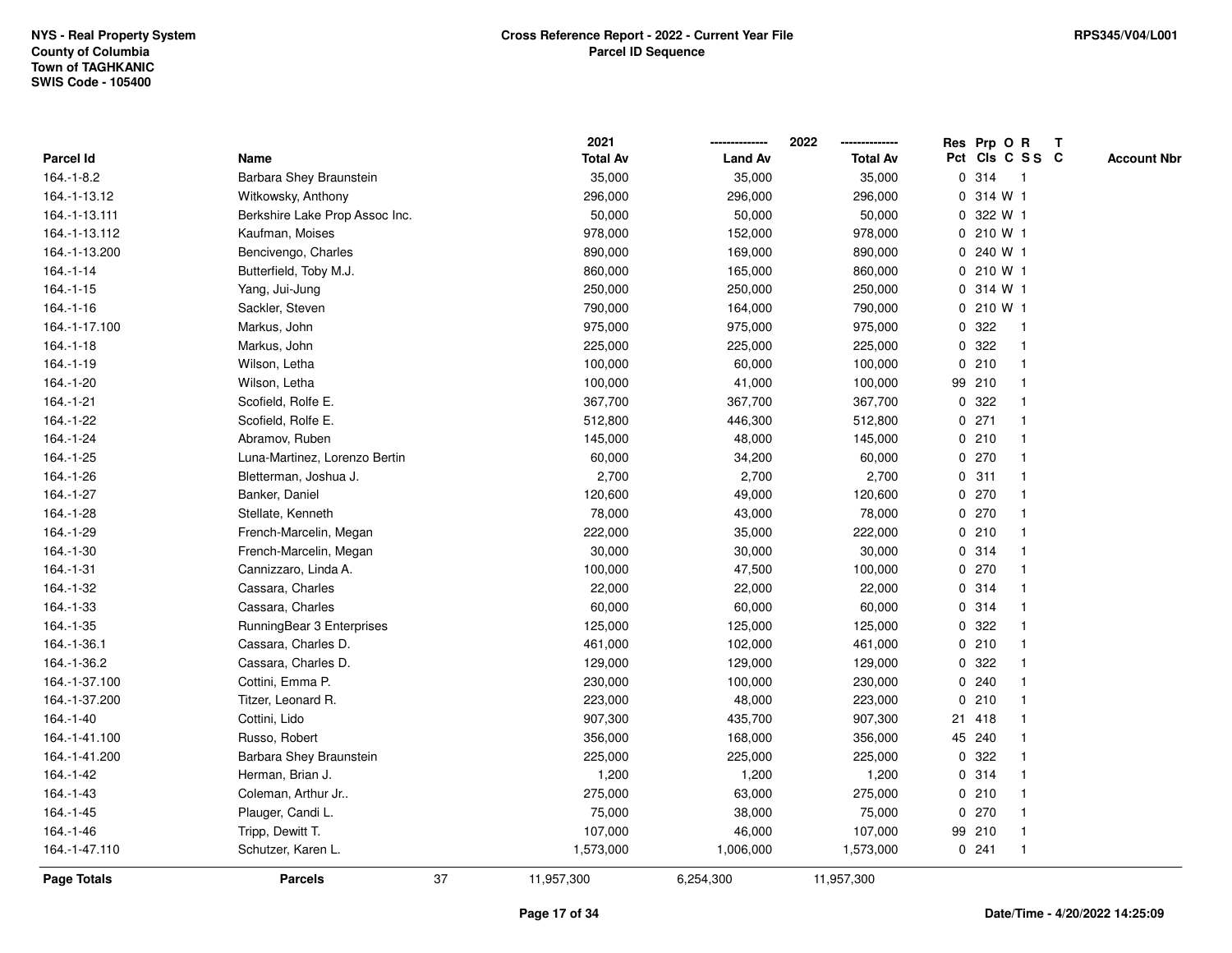|               |                           |    | 2021            |                | 2022            |             |        | Res Prp O R             | $\mathsf{T}$ |                    |
|---------------|---------------------------|----|-----------------|----------------|-----------------|-------------|--------|-------------------------|--------------|--------------------|
| Parcel Id     | Name                      |    | <b>Total Av</b> | <b>Land Av</b> | <b>Total Av</b> |             |        | Pct Cls C S S C         |              | <b>Account Nbr</b> |
| 164.-1-47.120 | Berkley, Peter            |    | 120,000         | 120,000        | 120,000         | 0           | 322    |                         |              |                    |
| 164.-1-47.200 | Bainer, Katherine         |    | 231,000         | 99,000         | 231,000         |             | 0210   |                         |              |                    |
| 164.-1-48     | Curto, Philip             |    | 195,000         | 195,000        | 195,000         | $\mathbf 0$ | 322    | -1                      |              |                    |
| 164.-1-49     | Cassara, Charles          |    | 15,000          | 11,500         | 15,000          | $\mathbf 0$ | 312    | $\mathbf{1}$            |              |                    |
| 164.-1-51     | Plass, Joshua             |    | 200,000         | 111,000        | 200,000         |             | 78 240 | $\mathbf 1$             |              |                    |
| 164.-1-52     | Christian, David          |    | 45,000          | 30,800         | 45,000          |             | 0270   | -1                      |              |                    |
| 164.-1-53     | Geroux, Robert            |    | 7,000           | 7,000          | 7,000           |             | 0.314  |                         |              |                    |
| 164.-1-54     | Geroux, Robert            |    | 105,000         | 32,000         | 105,000         |             | 0210   |                         |              |                    |
| 164.-1-55     | Pippert, Thomas           |    | 25,000          | 25,000         | 25,000          |             | 0.314  | -1                      |              |                    |
| 164.-1-56     | Bemiss, Darlene Marie     |    | 117,900         | 32,000         | 117,900         |             | 0210   |                         |              |                    |
| 164.-1-57     | Patterson, Margaret C.    |    | 165,000         | 37,000         | 165,000         |             | 0210   | $\mathbf{1}$            |              |                    |
| 164.-1-58     | Plavinskas, Darius        |    | 25,000          | 25,000         | 25,000          |             | 0.314  | $\mathbf{1}$            |              |                    |
| 164.-1-59     | Plavinskas, Darius        |    | 158,000         | 126,000        | 158,000         |             | 0.240  | -1                      |              |                    |
| 164.-1-60     | Toothill, Joy M.          |    | 125,000         | 66,000         | 125,000         |             | 0210   |                         |              |                    |
| 164.-1-61     | Plavinskas, Darius        |    | 154,000         | 48,000         | 154,000         |             | 0210   |                         |              |                    |
| 164.-1-62     | Warren, Jeffrey W.        |    | 246,000         | 61,000         | 246,000         |             | 0.280  | -1                      |              |                    |
| 164.-1-63     | Caponera, Anthony         |    | 135,000         | 84,000         | 135,000         | $\mathbf 0$ | 210    | $\overline{\mathbf{1}}$ |              |                    |
| 164.-1-64     | Goehring, Stacy M.        |    | 115,000         | 55,000         | 115,000         |             | 0210   | -1                      |              |                    |
| 164.-1-65     | Cottini, Emma P.          |    | 45,000          | 45,000         | 45,000          |             | 0.314  | $\mathbf{1}$            |              |                    |
| 164.-1-66     | Paluch, Anton             |    | 80,500          | 40,000         | 80,500          |             | 0210   |                         |              |                    |
| 164.-1-67     | Fontana, Raymond J.       |    | 185,000         | 42,000         | 185,000         |             | 0210   |                         |              |                    |
| 164.-1-68     | Coords, Edwin             |    | 120,000         | 48,000         | 120,000         |             | 0210   |                         |              |                    |
| 164.-1-69     | Koukouthakis, Michael     |    | 62,000          | 52,000         | 62,000          |             | 0.260  |                         |              |                    |
| 164.-1-70     | Saavedra, Ivan            |    | 26,000          | 26,000         | 26,000          | $\mathbf 0$ | 314    | $\mathbf{1}$            |              |                    |
| $164.-1-71$   | Golden, William           |    | 25,000          | 25,000         | 25,000          | 0           | 314    | -1                      |              |                    |
| 164.-1-72     | Golden, William J.        |    | 25,000          | 25,000         | 25,000          |             | 0.314  | -1                      |              |                    |
| 164.-1-73     | Thomas, Hillarie Lynn     |    | 53,000          | 53,000         | 53,000          |             | 0.314  |                         |              |                    |
| 164.-1-75     | Wilbur, Kenzi             |    | 200,000         | 41,000         | 200,000         |             | 0210   |                         |              |                    |
| 164.-1-76     | Corneille, Kenneth J.     |    | 262,000         | 48,000         | 262,000         |             | 0210   | -1                      |              |                    |
| 164.-1-77     | Clark, Kevin              |    | 154,000         | 30,000         | 154,000         |             | 0210   | -1                      |              |                    |
| 164.-1-78     | Berstein, Braxton         |    | 217,000         | 55,000         | 217,000         | 0           | 210    | -1                      |              |                    |
| 164.-1-79     | Tivan, David              |    | 82,000          | 82,000         | 82,000          |             | 0.314  | $\mathbf 1$             |              |                    |
| 164.-1-80     | Camphill Village USA Inc. |    | 64,000          | 64,000         | 64,000          |             | 0.314  | 8                       |              |                    |
| 164.-1-81     | Saavedra, Ivan            |    | 182,000         | 55,000         | 182,000         |             | 0210   |                         |              |                    |
| 164.-1-82     | Blomquist, Per            |    | 80,000          | 80,000         | 80,000          |             | 0.314  |                         |              |                    |
| 164.-1-83.11  | Hawkins, Susan L.         |    | 225,000         | 111,000        | 225,000         |             | 0.240  | -1                      |              |                    |
| 164.-1-83.12  | Albright, Kevin           |    | 40,000          | 40,000         | 40,000          |             | 0.314  | -1                      |              |                    |
| Page Totals   | <b>Parcels</b>            | 37 | 4,311,400       | 2,127,300      | 4,311,400       |             |        |                         |              |                    |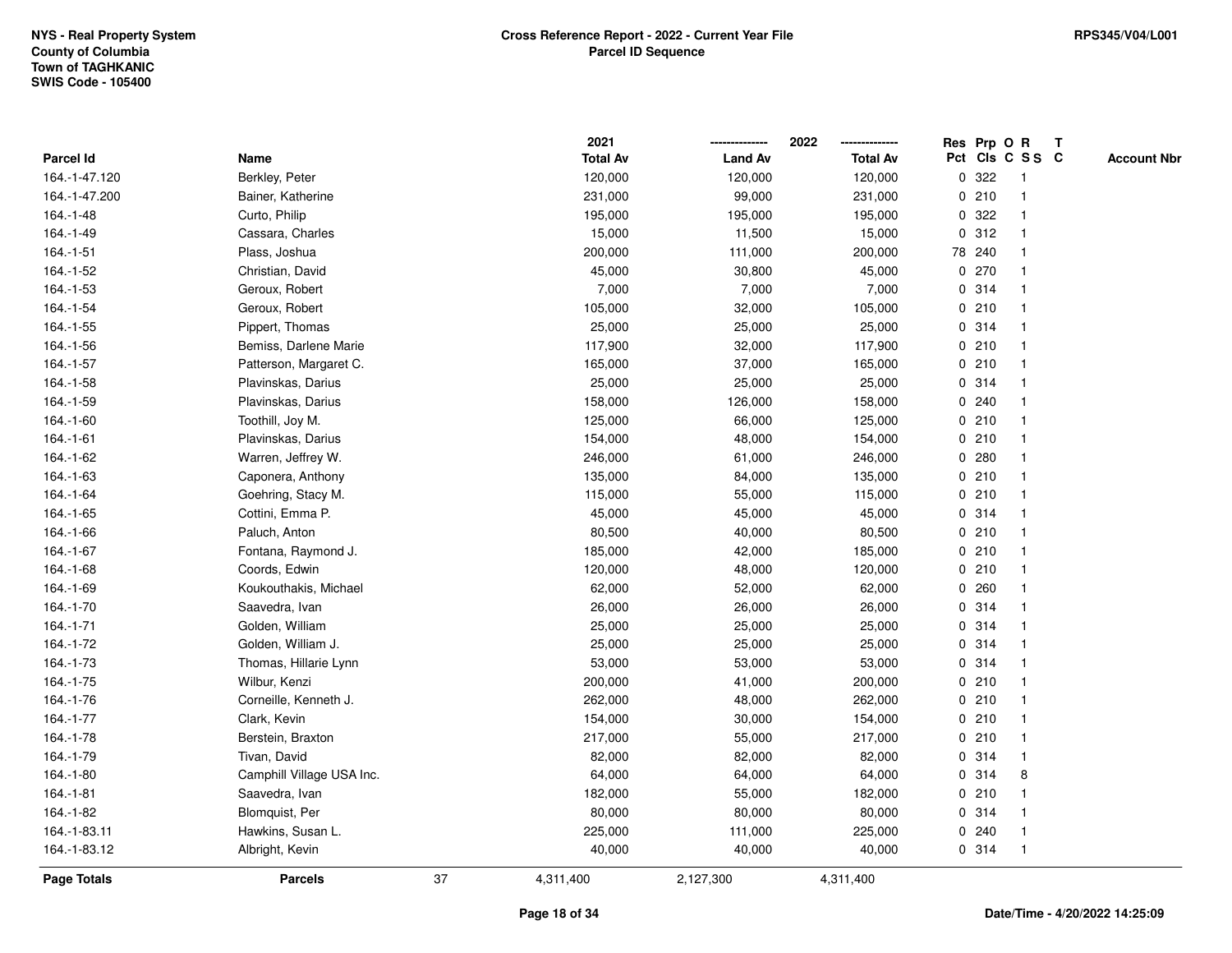|               |                           |    | 2021            |                | 2022            |   | Res Prp O R |                 | Т |                    |
|---------------|---------------------------|----|-----------------|----------------|-----------------|---|-------------|-----------------|---|--------------------|
| Parcel Id     | Name                      |    | <b>Total Av</b> | <b>Land Av</b> | <b>Total Av</b> |   |             | Pct Cls C S S C |   | <b>Account Nbr</b> |
| 164.-1-83.200 | Peck, Brian               |    | 135,000         | 90,300         | 135,000         |   | 0.312       | $\overline{1}$  |   |                    |
| 164.-1-84     | Bletterman, Joshua J.     |    | 217,100         | 36,900         | 217,100         |   | 0.314       | 1               |   |                    |
| 164.-1-87     | Paluch, Anton             |    | 87,000          | 87,000         | 87,000          |   | 0.322       | $\mathbf 1$     |   |                    |
| 164.-1-88     | Bardini, Maria            |    | 173,000         | 40,000         | 173,000         |   | 0210        | -1              |   |                    |
| 164.-1-89     | Tartaglia, Patrick        |    | 20,000          | 20,000         | 20,000          |   | 0.314       |                 |   |                    |
| 164.-1-90     | Friedman, Martin W.       |    | 150,000         | 150,000        | 150,000         |   | 0.322       |                 |   |                    |
| 164.-1-91     | Perlman, Eric             |    | 975,000         | 154,000        | 975,000         |   | 0 210 W 1   |                 |   |                    |
| 164.-1-92     | Fagin, Gary S.            |    | 125,000         | 125,000        | 125,000         | 0 | 314         | $\mathbf{1}$    |   |                    |
| 164.-1-93     | Fagin, Gary S.            |    | 225,000         | 210,000        | 225,000         |   | 0.312       | 1               |   |                    |
| 164.-1-94     | Harrison, Mychal Douglas  |    | 75,000          | 75,000         | 75,000          |   | 0.314       | $\mathbf{1}$    |   |                    |
| 164.-1-95     | McHale, James P. Jr.      |    | 150,000         | 150,000        | 150,000         |   | 0.322       | $\mathbf 1$     |   |                    |
| 164.-1-96     | Kaufman, Mark A.          |    | 155,000         | 155,000        | 155,000         |   | 0.314       |                 |   |                    |
| 164.-1-97     | Negroni, Xavier A.        |    | 995,000         | 172,000        | 995,000         |   | 0210        |                 |   |                    |
| 164.-1-98     | Copake Lake Golf LLC      |    | 240,000         | 240,000        | 240,000         |   | 0 322       | 1               |   |                    |
| 164.-1-99     | Caviezel, Andreas K.      |    | 220,000         | 220,000        | 220,000         | 0 | 314 W 1     |                 |   |                    |
| $164.-2-1$    | Matteo, Garret            |    | 89,000          | 89,000         | 89,000          | 0 | 314         | $\overline{1}$  |   |                    |
| 164.-2-2      | Matteo, Garret            |    | 91,000          | 91,000         | 91,000          |   | 0.314       | $\mathbf{1}$    |   |                    |
| 164.-2-3      | Matteo, Garret            |    | 200,000         | 200,000        | 200,000         |   | 0.322       | 1               |   |                    |
| 164.-2-4      | Matteo, Garret            |    | 165,000         | 165,000        | 165,000         |   | 0.322       |                 |   |                    |
| 164.-2-5      | Matteo, Garret            |    | 100,000         | 100,000        | 100,000         |   | 0.322       |                 |   |                    |
| 164.-2-6      | Matteo, Garret            |    | 120,000         | 120,000        | 120,000         |   | 0.322       | $\mathbf{1}$    |   |                    |
| 164.-2-7      | Matteo, Garret            |    | 100,000         | 100,000        | 100,000         |   | 0.322       |                 |   |                    |
| 164.-2-8      | Matteo, Garret            |    | 105,000         | 105,000        | 105,000         | 0 | 322         | $\mathbf{1}$    |   |                    |
| 164.-2-9      | Matteo, Garret            |    | 100,000         | 100,000        | 100,000         | 0 | 322         | $\mathbf 1$     |   |                    |
| 164.-2-10     | Matteo, Garret            |    | 215,000         | 215,000        | 215,000         |   | 0.322       | $\mathbf 1$     |   |                    |
| 164.-2-11     | Matteo, Garret            |    | 190,000         | 190,000        | 190,000         |   | 0.322       |                 |   |                    |
| 164.-2-12     | Matteo, Garret            |    | 112,000         | 112,000        | 112,000         | 0 | 322         |                 |   |                    |
| 164.-2-13     | Matteo, Garret            |    | 105,000         | 105,000        | 105,000         | 0 | 322         | $\mathbf 1$     |   |                    |
| 164.-2-14     | Matteo, Garret            |    | 73,000          | 73,000         | 73,000          |   | 0.314       | $\mathbf{1}$    |   |                    |
| 164.-2-15     | Matteo, Garret            |    | 150,000         | 150,000        | 150,000         | 0 | 322         | 1               |   |                    |
| 164.-2-16     | Matteo, Garret            |    | 165,000         | 165,000        | 165,000         | 0 | 322         | 1               |   |                    |
| 164.-2-17     | Markus, John              |    | 138,000         | 138,000        | 138,000         |   | 0.322       | 1               |   |                    |
| 164.-2-18     | Markus, John              |    | 140,000         | 140,000        | 140,000         |   | 0.322       |                 |   |                    |
| $171 - 1 - 1$ | Rosario Ferrara Irr Trust |    | 310,000         | 310,000        | 310,000         |   | 0.322       |                 |   |                    |
| $171.-1-2.3$  | Prochera, Robert C.       |    | 565,000         | 281,000        | 565,000         |   | 0.240       | $\mathbf 1$     |   |                    |
| $171.-1-2.4$  | Prochera, Ashley          |    | 66,400          | 48,900         | 520,400         |   | 0210        | 1               |   |                    |
| $171 - 1 - 3$ | Luks, Claire              |    | 255,000         | 176,000        | 255,000         |   | 0.240       | $\mathbf{1}$    |   |                    |
| Page Totals   | <b>Parcels</b>            | 37 | 7,496,500       | 5,099,100      | 7,950,500       |   |             |                 |   |                    |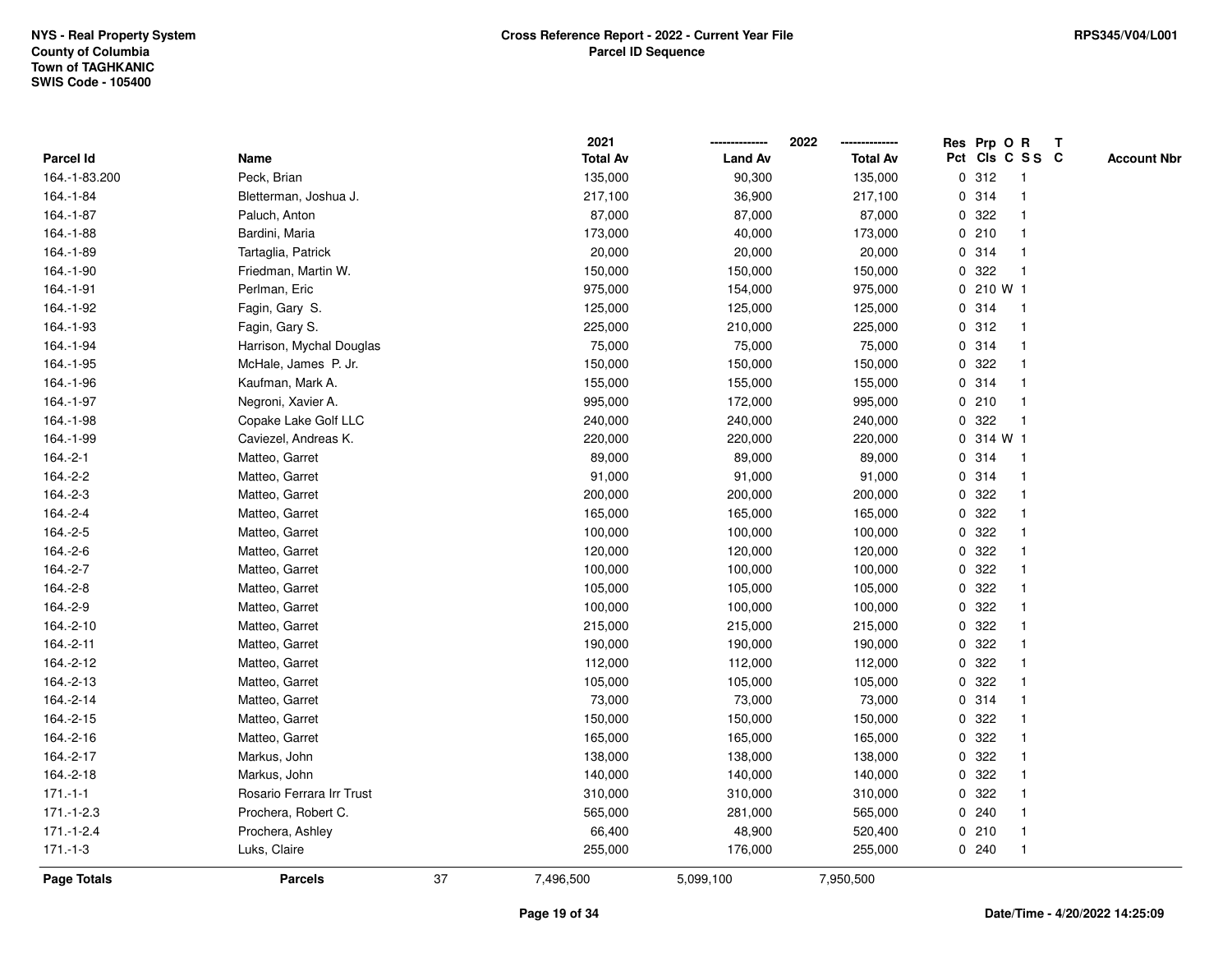|               |                                 |    | 2021            |                | 2022            |              |        | Res Prp O R     | Т |                    |
|---------------|---------------------------------|----|-----------------|----------------|-----------------|--------------|--------|-----------------|---|--------------------|
| Parcel Id     | Name                            |    | <b>Total Av</b> | <b>Land Av</b> | <b>Total Av</b> |              |        | Pct Cls C S S C |   | <b>Account Nbr</b> |
| $171.-1-4$    | Krapf, Charles                  |    | 167,300         | 113,000        | 167,300         |              | 53 240 | $\mathbf{1}$    |   |                    |
| $171.-1-5$    | Ellis, Paul E.                  |    | 90,000          | 81,200         | 90,000          | 0            | 312    | $\overline{1}$  |   |                    |
| 171.-1-6.100  | Ellis, Paul E.                  |    | 359,000         | 215,000        | 359,000         |              | 50 240 | $\mathbf 1$     |   |                    |
| 171.-1-6.200  | Alger, Nicholas                 |    | 246,000         | 43,000         | 246,000         |              | 0210   |                 |   |                    |
| $171 - 1 - 8$ | Corcoran, Renee M.              |    | 212,000         | 41,000         | 212,000         |              | 0210   |                 |   |                    |
| $171.-1-9$    | Palladino, Gerard J.            |    | 71,000          | 71,000         | 71,000          |              | 0.314  |                 |   |                    |
| $171.-1-10$   | Rizzo, Janet                    |    | 294,000         | 81,000         | 294,000         |              | 0210   |                 |   |                    |
| 171.-1-11.21  | Trevino, Laura                  |    | 225,000         | 225,000        | 225,000         | 0            | 322    |                 |   |                    |
| 171.-1-11.22  | Gallagher, Leonard F. Jr.       |    | 354,000         | 51,000         | 354,000         |              | 0210   |                 |   |                    |
| 171.-1-11.100 | Foglia, John B.                 |    | 632,000         | 168,000        | 632,000         |              | 0.240  | 1               |   |                    |
| $171.-1-12$   | Casey, Jon A.                   |    | 60,000          | 60,000         | 60,000          |              | 0.322  |                 |   |                    |
| $171.-1-13$   | Cozzolino, Roy                  |    | 331,000         | 124,000        | 331,000         |              | 0.240  |                 |   |                    |
| 171.-1-14     | Beck, James M.                  |    | 387,000         | 210,000        | 387,000         | 0            | 241    |                 |   |                    |
| $171.-1-15$   | 443T LLC                        |    | 1,066,000       | 261,000        | 1,066,000       |              | 0.240  |                 |   |                    |
| $171.-1-16$   | <b>Black Dog Homes LLC</b>      |    | 110,000         | 107,200        | 110,000         | 0            | 312    | $\mathbf{1}$    |   |                    |
| 171.-1-17.100 | Rizzo, Charles                  |    | 90,000          | 85,000         | 90,000          | 0            | 312    |                 |   |                    |
| 171.-1-17.210 | Murphy, Charles                 |    | 59,000          | 59,000         | 59,000          |              | 0.314  | $\mathbf 1$     |   |                    |
| 171.-1-17.220 | Murphy, Charles                 |    | 95,000          | 66,900         | 95,000          |              | 0270   |                 |   |                    |
| $171.-1-18$   | Sammons, Ronald                 |    | 296,000         | 132,000        | 296,000         |              | 76 280 |                 |   |                    |
| 171.-1-19     | Abato, Anthony                  |    | 409,400         | 174,000        | 409,400         | $\mathbf{0}$ | 240    |                 |   |                    |
| 171.-1-20     | Crimi, Trudette D.              |    | 401,500         | 109,100        | 401,500         |              | 83 240 |                 |   |                    |
| 172.-1-1.100  | Cipriano, Michael               |    | 190,000         | 184,800        | 190,000         |              | 0.312  |                 |   |                    |
| 172.-1-1.200  | Carillo, Angelo                 |    | 365,000         | 128,000        | 365,000         |              | 0210   | $\overline{1}$  |   |                    |
| 172.-1-2.111  | Robertson, Frank                |    | 105,000         | 49,800         | 105,000         |              | 0270   | $\mathbf 1$     |   |                    |
| 172.-1-2.112  | Webster, Steven                 |    | 313,000         | 48,000         | 313,000         |              | 0210   |                 |   |                    |
| 172.-1-2.120  | Zapp, Louis P.                  |    | 345,000         | 68,000         | 345,000         |              | 0210   |                 |   |                    |
| 172.-1-2.200  | Wagner, Ronald                  |    | 642,000         | 213,000        | 642,000         | 0            | 240    |                 |   |                    |
| 172.-1-3      | Colgrove, Raymond               |    | 183,000         | 41,000         | 183,000         |              | 98 210 |                 |   |                    |
| $172.-1-4$    | Visagie, Lere                   |    | 273,000         | 150,000        | 273,000         | $\mathbf 0$  | 280    |                 |   |                    |
| $172.-1-5.3$  | Gaylord, Barbara                |    | 364,900         | 326,500        | 364,900         | $\mathbf 0$  | 312    | $\overline{1}$  |   |                    |
| 172.-1-5.4    | Rochler, Beverly                |    | 51,100          | 51,100         | 51,100          | $\mathbf 0$  | 311    | $\mathbf{1}$    |   |                    |
| $172.-1-5.5$  | Gaylord, Ronald Jr.             |    | 270,000         | 69,000         | 270,000         |              | 0210   |                 |   |                    |
| 172.-1-5.112  | Sammons, Kent                   |    | 55,000          | 38,400         | 55,000          |              | 0.312  |                 |   |                    |
| 172.-1-5.120  | Concra (Irr. Trust), Anthony J. |    | 315,000         | 49,000         | 315,000         |              | 0210   |                 |   |                    |
| 172.-1-5.200  | Sammons, Kent J.                |    | 382,000         | 49,000         | 382,000         |              | 0210   | $\mathbf{1}$    |   |                    |
| 172.-1-6      | <b>Grab The Ducats LLC</b>      |    | 22,000          | 21,600         | 22,000          |              | 0270   | $\mathbf{1}$    |   |                    |
| $172.-1-7$    | Murphy, James J.                |    | 269,000         | 68,000         | 269,000         |              | 0210   | $\mathbf{1}$    |   |                    |
| Page Totals   | <b>Parcels</b>                  | 37 | 10,100,200      | 4,032,600      | 10,100,200      |              |        |                 |   |                    |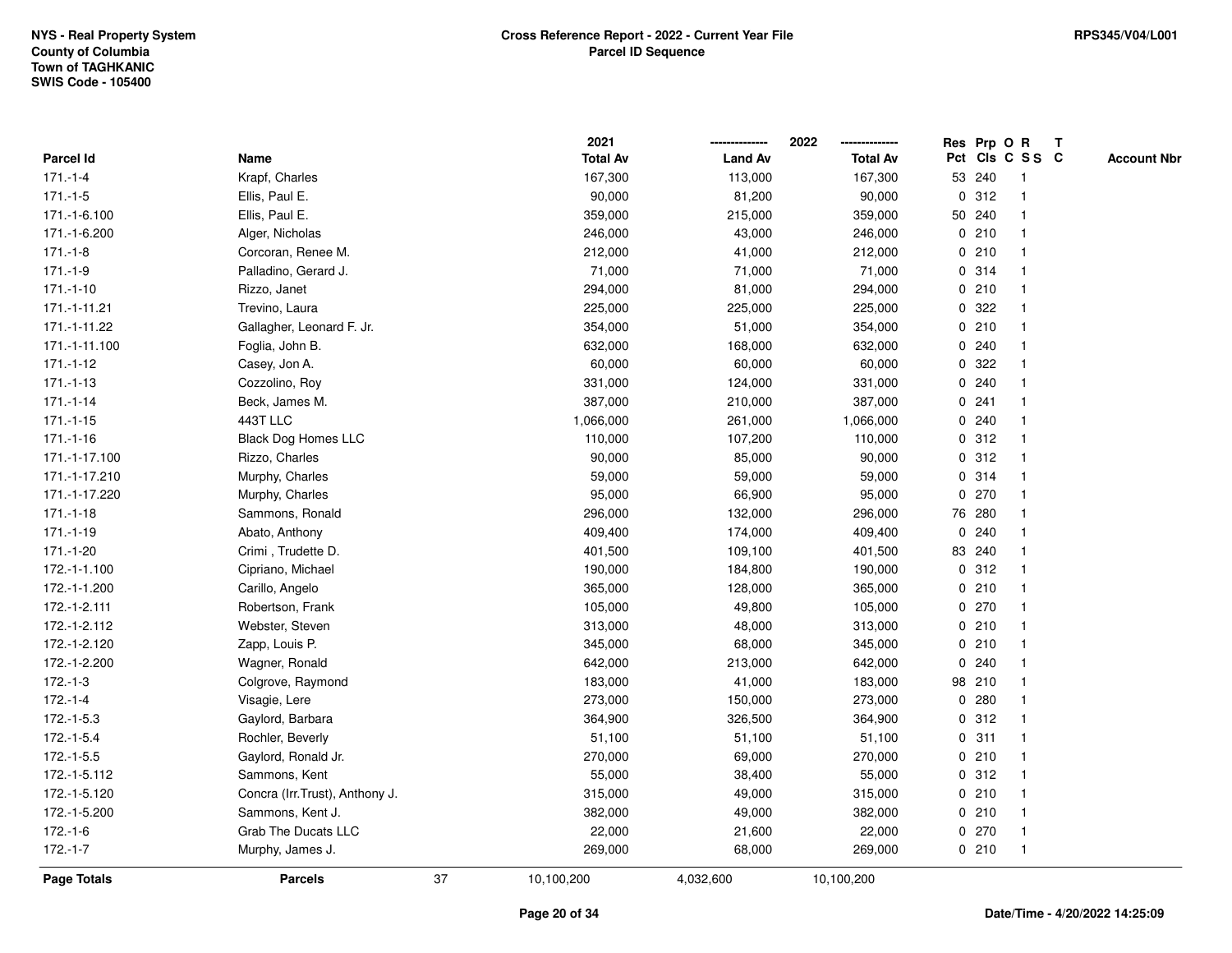|                    |                          |    | 2021            |                | 2022            |             |        | Res Prp O R     | $\mathbf{T}$ |                    |
|--------------------|--------------------------|----|-----------------|----------------|-----------------|-------------|--------|-----------------|--------------|--------------------|
| Parcel Id          | Name                     |    | <b>Total Av</b> | <b>Land Av</b> | <b>Total Av</b> |             |        | Pct Cls C S S C |              | <b>Account Nbr</b> |
| $172.-1-8$         | Zapp, Michele L.         |    | 189,000         | 31,000         | 189,000         |             | 0210   | 1               |              |                    |
| $172.-1-9$         | Zapp, Michele L.         |    | 20,000          | 15,000         | 20,000          | $\mathbf 0$ | 312    |                 |              |                    |
| 172.-1-10.100      | Rogers IV, Frank         |    | 232,400         | 81,000         | 232,400         | 0           | 280    |                 |              |                    |
| 172.-1-10.200      | Dixon, Catherine         |    | 105,000         | 41,500         | 105,000         | 91          | 270    | $\overline{1}$  |              |                    |
| $172.-1-11$        | Lansing, Karen           |    | 215,000         | 40,000         | 215,000         | 0           | 210    | $\mathbf{1}$    |              |                    |
| $172.-1-12$        | Ferrusi, Michael         |    | 227,000         | 54,000         | 227,000         |             | 0210   | $\mathbf 1$     |              |                    |
| $172.-1-13$        | Smith, Edward L. Jr.     |    | 233,300         | 41,000         | 233,300         |             | 0210   |                 |              |                    |
| 172.-1-14.2        | Krein, Kevib             |    | 383,300         | 48,000         | 383,300         |             | 0210   |                 |              |                    |
| 172.-1-14.12       | Gellert, Philip          |    | 43,000          | 42,000         | 43,000          |             | 0.312  |                 |              |                    |
| 172.-1-14.111      | <b>RCME Partners LLC</b> |    | 32,000          | 32,000         | 32,000          | 0           | 314    |                 |              |                    |
| 172.-1-14.112      | Gellert, Philip          |    | 35,600          | 35,600         | 35,600          |             | 0.314  | -1              |              |                    |
| $172.-1-15$        | Hayes, Joanne            |    | 5,000           | 5,000          | 5,000           |             | 0.314  | $\overline{1}$  |              |                    |
| $172.-1-16$        | Hayes, Joann M.          |    | 220,000         | 65,000         | 220,000         |             | 0 484  |                 |              |                    |
| $172.-1-17$        | Hayes, Joann M.          |    | 5,000           | 5,000          | 5,000           |             | 0.314  |                 |              |                    |
| $172.-1-18$        | Whiteman, Linda L.       |    | 4,000           | 4,000          | 4,000           |             | 0.314  |                 |              |                    |
| 172.-1-19          | Stark, Frederick K.      |    | 228,000         | 30,000         | 228,000         |             | 0210   |                 |              |                    |
| 172.-1-20          | Whiteman, Linda L.       |    | 178,000         | 38,000         | 178,000         | 0           | 210    | $\overline{1}$  |              |                    |
| 172.-1-21          | Spratt, Eugene III.      |    | 55,000          | 38,600         | 55,000          |             | 95 270 | -1              |              |                    |
| 172.-1-22          | Mercer, Selena A.        |    | 75,000          | 30,000         | 75,000          |             | 0270   | $\mathbf 1$     |              |                    |
| 172.-1-23          | Renvi20 LLC              |    | 178,700         | 30,000         | 178,700         |             | 0210   |                 |              |                    |
| 172.-1-24          | Gaylord, Karen           |    | 75,000          | 30,400         | 75,000          |             | 0270   |                 |              |                    |
| 172.-1-25          | Collins, John F.         |    | 65,000          | 26,000         | 65,000          |             | 0270   |                 |              |                    |
| 172.-1-26.2        | Var-Rez Associates       |    | 40,000          | 40,000         | 40,000          |             | 0.314  |                 |              |                    |
| 172.-1-26.12       | Var-Rez Associates       |    | 32,000          | 32,000         | 32,000          | 0           | 314    | $\mathbf{1}$    |              |                    |
| 172.-1-26.111      | Casteel, Chandra K.      |    | 390,700         | 48,000         | 390,700         | $\mathbf 0$ | 210    | -1              |              |                    |
| 172.-1-26.112      | Var-Rez Associates       |    | 32,000          | 32,000         | 32,000          |             | 0.314  |                 |              |                    |
| $172.-1-27$        | Concra-Porecca, Erika    |    | 151,000         | 35,000         | 151,000         |             | 0210   |                 |              |                    |
| 172.-1-28          | Concra, Anthony IV       |    | 198,000         | 38,000         | 198,000         |             | 0210   |                 |              |                    |
| 172.-1-29          | Keil, Diane P.           |    | 145,000         | 145,000        | 145,000         |             | 0 322  |                 |              |                    |
| 172.-1-30.100      | Cottini, Emma P.         |    | 110,000         | 110,000        | 110,000         | 0           | 322    |                 |              |                    |
| 172.-1-30.200      | Wu, William              |    | 223,000         | 106,500        | 223,000         | 0           | 260    | $\overline{1}$  |              |                    |
| 172.-1-31.1        | McGlynn, Alicia          |    | 250,000         | 250,000        | 250,000         | 0           | 322    |                 |              |                    |
| 172.-1-31.2        | Pastor, Kevin            |    | 145,000         | 62,000         | 145,000         |             | 0210   |                 |              |                    |
| 172.-1-33.111      | Sand, Kjell              |    | 1,110,000       | 332,000        | 1,110,000       |             | 0.241  |                 |              |                    |
| 172.-1-33.112      | Kim, Young Rok           |    | 60,000          | 60,000         | 60,000          |             | 0.314  |                 |              |                    |
| 172.-1-33.120      | Trang, Lam               |    | 60,000          | 60,000         | 60,000          |             | 0.314  | $\overline{1}$  |              |                    |
| 172.-1-33.200      | Scherrer, Yvonne         |    | 349,000         | 45,000         | 349,000         |             | 96 210 | $\overline{1}$  |              |                    |
| <b>Page Totals</b> | <b>Parcels</b>           | 37 | 6,100,000       | 2,158,600      | 6,100,000       |             |        |                 |              |                    |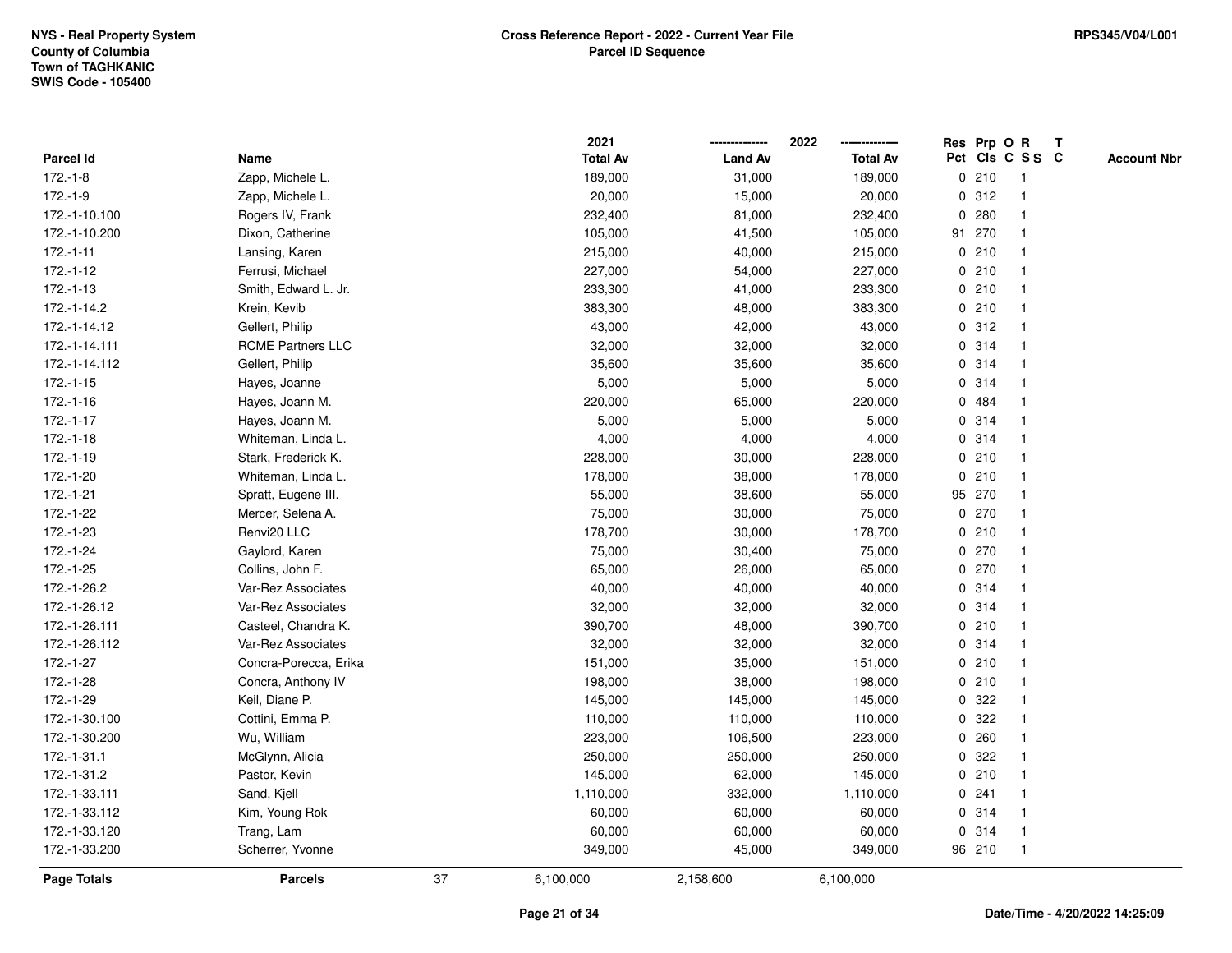|                    |                             |    | 2021            |                | 2022            |             |        | Res Prp O R             | $\mathbf{T}$ |                    |
|--------------------|-----------------------------|----|-----------------|----------------|-----------------|-------------|--------|-------------------------|--------------|--------------------|
| <b>Parcel Id</b>   | Name                        |    | <b>Total Av</b> | <b>Land Av</b> | <b>Total Av</b> |             |        | Pct Cls C S S C         |              | <b>Account Nbr</b> |
| 172.-1-34          | New Miller's Tavern LLC     |    | 335,000         | 32,800         | 335,000         |             | 25 421 |                         |              |                    |
| 172.-1-35          | 934 State Route 82 LLC      |    | 190,000         | 117,700        | 190,000         | 0           | 484    |                         |              |                    |
| 172.-1-36          | ANK Realty Inc.             |    | 450,000         | 82,000         | 450,000         | $\mathbf 0$ | 432    |                         |              |                    |
| 172.-1-37.100      | Schram, Kristopher          |    | 345,000         | 38,800         | 345,000         | 0           | 422    |                         |              |                    |
| 172.-1-37.200      | Kim, Chul H.                |    | 75,000          | 75,000         | 75,000          | 0           | 330    |                         |              |                    |
| 172.-1-38          | Heesch, Christian H.        |    | 126,700         | 36,000         | 126,700         |             | 0210   |                         |              |                    |
| 172.-1-39          | Thompson, John E.           |    | 192,800         | 35,000         | 192,800         |             | 0210   |                         |              |                    |
| 172.-1-40          | Hotaling, Charles E.        |    | 232,000         | 35,000         | 232,000         |             | 0210   |                         |              |                    |
| 172.-1-41          | Grundon, David              |    | 276,000         | 106,000        | 276,000         |             | 0.240  |                         |              |                    |
| 172.-1-42          | Gunvalsen, Donald           |    | 346,600         | 87,000         | 346,600         |             | 0210   |                         |              |                    |
| 172.-1-43.3        | Estes, Thomas               |    | 312,000         | 45,000         | 312,000         |             | 0210   | -1                      |              |                    |
| 172.-1-43.4        | Estes, Thomas               |    | 185,000         | 185,000        | 185,000         | $\mathbf 0$ | 322    |                         |              |                    |
| 172.-1-43.112      | Whitter, Alwyn              |    | 353,000         | 67,000         | 353,000         |             | 0210   |                         |              |                    |
| 172.-1-43.120      | Griffith Irr. Trust, Arthur |    | 260,300         | 100,000        | 260,300         |             | 0.240  |                         |              |                    |
| 172.-1-43.210      | Pennacchio, Frank           |    | 1,119,000       | 821,000        | 1,119,000       | 0           | 240    |                         |              |                    |
| 172.-1-43.220      | Duncan, Annetta             |    | 408,000         | 181,000        | 408,000         |             | 0.240  |                         |              |                    |
| 172.-1-44          | Logan Ridge Preserve LLC    |    | 115,000         | 115,000        | 115,000         | 0           | 322    |                         |              |                    |
| 172.-1-47          | De Rochefort, Yann          |    | 1,300,000       | 964,000        | 1,300,000       | 0           | 240    |                         |              |                    |
| 172.-1-48          | Lewis, John                 |    | 307,000         | 108,000        | 307,000         |             | 0.240  |                         |              |                    |
| $172.-1-50$        | Van Alphen, John M.         |    | 289,000         | 62,000         | 289,000         |             | 0210   |                         |              |                    |
| 172.-1-52.111      | Tuminaro, Amelia K.         |    | 383,000         | 85,000         | 383,000         |             | 0210   |                         |              |                    |
| 172.-1-52.112      | Connolly, Christopher W.    |    | 389,000         | 83,000         | 389,000         |             | 0210   |                         |              |                    |
| 172.-1-52.120      | Berlin, Michael             |    | 80,000          | 80,000         | 80,000          | 0           | 322    |                         |              |                    |
| 172.-1-52.200      | Feld, Jeffrey N.            |    | 775,000         | 177,000        | 775,000         | 0           | 280    | $\overline{\mathbf{1}}$ |              |                    |
| 172.-1-53          | Logan Ridge Preserve LLC    |    | 248,000         | 240,500        | 248,000         | 0           | 312    |                         |              |                    |
| 172.-1-54          | Feldmanstern, Tova          |    | 695,000         | 383,000        | 695,000         |             | 0.240  |                         |              |                    |
| 172.-1-56          | Izquierdo, Edgar            |    | 135,000         | 21,000         | 135,000         |             | 0210   |                         |              |                    |
| 172.-1-57          | Brook, Michael              |    | 104,000         | 10,000         | 104,000         |             | 0210   |                         |              |                    |
| 172.-1-58          | Jones, Lacy Marie           |    | 130,000         | 19,000         | 130,000         |             | 0210   |                         |              |                    |
| 172.-1-59          | landolo, Michael            |    | 118,000         | 18,000         | 118,000         |             | 0210   |                         |              |                    |
| 172.-1-61          | Concra, Anthony IV.         |    | 160,000         | 148,500        | 160,000         | $\mathbf 0$ | 312    |                         |              |                    |
| 172.-1-62.110      | Logan Ridge Preserve LLC    |    | 70,000          | 70,000         | 70,000          |             | 0 314  | -1                      |              |                    |
| 172.-1-62.120      | Kaufman, Tracy              |    | 281,000         | 57,000         | 281,000         |             | 0210   |                         |              |                    |
| 172.-1-62.200      | Turner, Kaveri Arora        |    | 312,000         | 69,000         | 312,000         |             | 0210   |                         |              |                    |
| 172.-1-63          | Macri, Joseph               |    | 519,000         | 56,000         | 519,000         |             | 84 210 |                         |              |                    |
| 172.-1-64          | Tillman, Damien             |    | 440,000         | 269,000        | 440,000         |             | 0.240  | -1                      |              |                    |
| $172.-1-65$        | Waldron, Edward F.          |    | 200,000         | 55,000         | 200,000         |             | 0210   | $\mathbf 1$             |              |                    |
| <b>Page Totals</b> | <b>Parcels</b>              | 37 | 12,256,400      | 5,134,300      | 12,256,400      |             |        |                         |              |                    |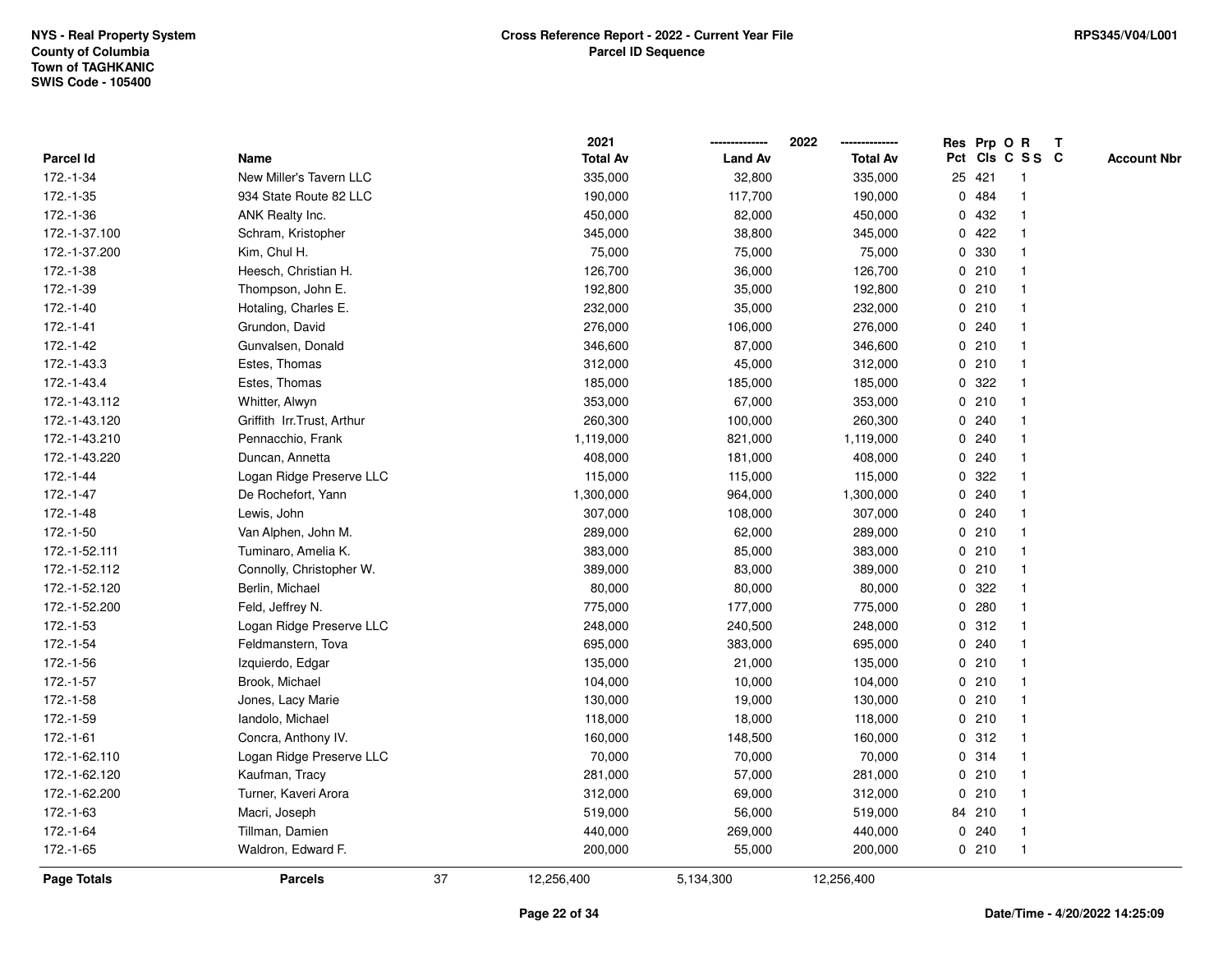|                    |                          |    | 2021            |                | 2022            |              |        | Res Prp O R     | $\mathbf{T}$       |  |
|--------------------|--------------------------|----|-----------------|----------------|-----------------|--------------|--------|-----------------|--------------------|--|
| <b>Parcel Id</b>   | Name                     |    | <b>Total Av</b> | <b>Land Av</b> | <b>Total Av</b> |              |        | Pct Cls C S S C | <b>Account Nbr</b> |  |
| 172.-1-67          | Rochler, Robert          |    | 418,000         | 48,000         | 418,000         |              | 0210   |                 |                    |  |
| 172.-1-68          | Rechenberger, Keith      |    | 389,000         | 81,000         | 389,000         |              | 88 210 |                 |                    |  |
| 172.-1-69          | Alldredge, Stacy L.      |    | 372,600         | 52,000         | 372,600         |              | 0210   |                 |                    |  |
| 172.-1-70          | Frost, Nicholas          |    | 227,600         | 55,000         | 227,600         | 0            | 210    |                 |                    |  |
| 172.-1-71          | Kubsch, Thomas M.        |    | 359,000         | 121,000        | 359,000         | 0            | 240    |                 |                    |  |
| 172.-1-72          | Ccrc Inc                 |    | 318,000         | 77,000         | 318,000         |              | 0210   | 8               |                    |  |
| 172.-1-73          | Froese, Thomas           |    | 309,000         | 51,000         | 309,000         |              | 0210   |                 |                    |  |
| 172.-1-74          | Kohli, Vinod             |    | 265,000         | 74,000         | 265,000         |              | 0210   |                 |                    |  |
| 172.-1-75          | Mirabelli, Thomas G.     |    | 275,000         | 51,000         | 275,000         |              | 0210   |                 |                    |  |
| 172.-1-77.100      | Romaine, James           |    | 210,000         | 90,000         | 210,000         | 0            | 312    |                 |                    |  |
| 172.-1-77.200      | Chastain, Brooke L.      |    | 473,000         | 50,000         | 473,000         |              | 0210   |                 |                    |  |
| 172.-1-78          | Vandam, Timothy          |    | 95,000          | 95,000         | 95,000          | $\mathbf{0}$ | 322    |                 |                    |  |
| 172.-1-79          | McNally, Christopher D.  |    | 316,000         | 93,000         | 316,000         |              | 0210   |                 |                    |  |
| 172.-1-80          | McNally, Christopher D.  |    | 175,000         | 175,000        | 175,000         |              | 0.322  |                 |                    |  |
| 172.-1-81.2        | Doty, Raymond            |    | 259,000         | 51,000         | 259,000         |              | 0210   |                 |                    |  |
| 172.-1-81.11       | Browne, Jeffrey M.       |    | 280,000         | 115,000        | 280,000         |              | 0210   |                 |                    |  |
| 172.-1-81.12       | Wagner, Ronald F.        |    | 45,000          | 45,000         | 45,000          | 0            | 314    |                 |                    |  |
| 172.-1-82          | McGlynn, Alicia          |    | 155,000         | 155,000        | 155,000         | 0            | 322    |                 |                    |  |
| 172.-1-83          | Logan Ridge Preserve LLC |    | 40,000          | 40,000         | 40,000          | 0            | 322    |                 |                    |  |
| 172.-1-84          | Trang, Lam               |    | 35,000          | 35,000         | 35,000          |              | 0.314  |                 |                    |  |
| 172.-1-85          | Lee, Stephanie           |    | 35,000          | 35,000         | 35,000          |              | 0 314  |                 |                    |  |
| 172.-1-86          | Hodges, Amanda M.        |    | 50,000          | 50,000         | 50,000          |              | 0.314  |                 |                    |  |
| 172.-1-87          | Sand, Kjell              |    | 35,000          | 35,000         | 35,000          |              | 0.314  |                 |                    |  |
| 172.-1-88          | Leete, Marcus W.         |    | 385,000         | 43,000         | 385,000         | $\mathbf{0}$ | 210    |                 |                    |  |
| 172.-1-89          | Beers, William           |    | 249,000         | 42,000         | 249,000         |              | 0210   |                 |                    |  |
| 172.-1-90          | Gardner, Malcolm         |    | 331,000         | 61,000         | 331,000         |              | 92 215 |                 |                    |  |
| $172.-2-1$         | Pernetti, Diane          |    | 300,000         | 171,000        | 300,000         |              | 0.240  |                 |                    |  |
| 172.-2-2           | Levine, Peter L.         |    | 187,000         | 48,000         | 187,000         |              | 0210   |                 |                    |  |
| 172.-2-3           | Feinberg, Jean D.        |    | 250,000         | 43,000         | 250,000         |              | 0.280  |                 |                    |  |
| 172.-2-4           | Covey, Asa               |    | 164,000         | 26,000         | 164,000         |              | 0210   |                 |                    |  |
| 172.-2-5           | Stoner, Preston          |    | 212,000         | 32,000         | 212,000         | 0            | 210    |                 |                    |  |
| 172.-2-6           | Stoner, Brian H.         |    | 3,000           | 3,000          | 3,000           |              | 0.314  |                 |                    |  |
| 172.-2-7           | Doty, Raymond            |    | 120,000         | 32,000         | 120,000         |              | 0210   |                 |                    |  |
| $172.-2-8$         | Gaylord, Jeffrey L.      |    | 352,000         | 47,000         | 352,000         |              | 0.280  |                 |                    |  |
| 172.-2-9           | Gaylord, Jeffrey         |    | 245,000         | 25,000         | 245,000         | 0            | 220    |                 |                    |  |
| 172.-2-10          | ONeil, Kevin P.          |    | 266,000         | 35,000         | 266,000         |              | 0210   |                 |                    |  |
| $172.-2-11$        | Carley, James W.         |    | 400,000         | 35,900         | 400,000         |              | 60 283 |                 |                    |  |
| <b>Page Totals</b> | <b>Parcels</b>           | 37 | 8,600,200       | 2,317,900      | 8,600,200       |              |        |                 |                    |  |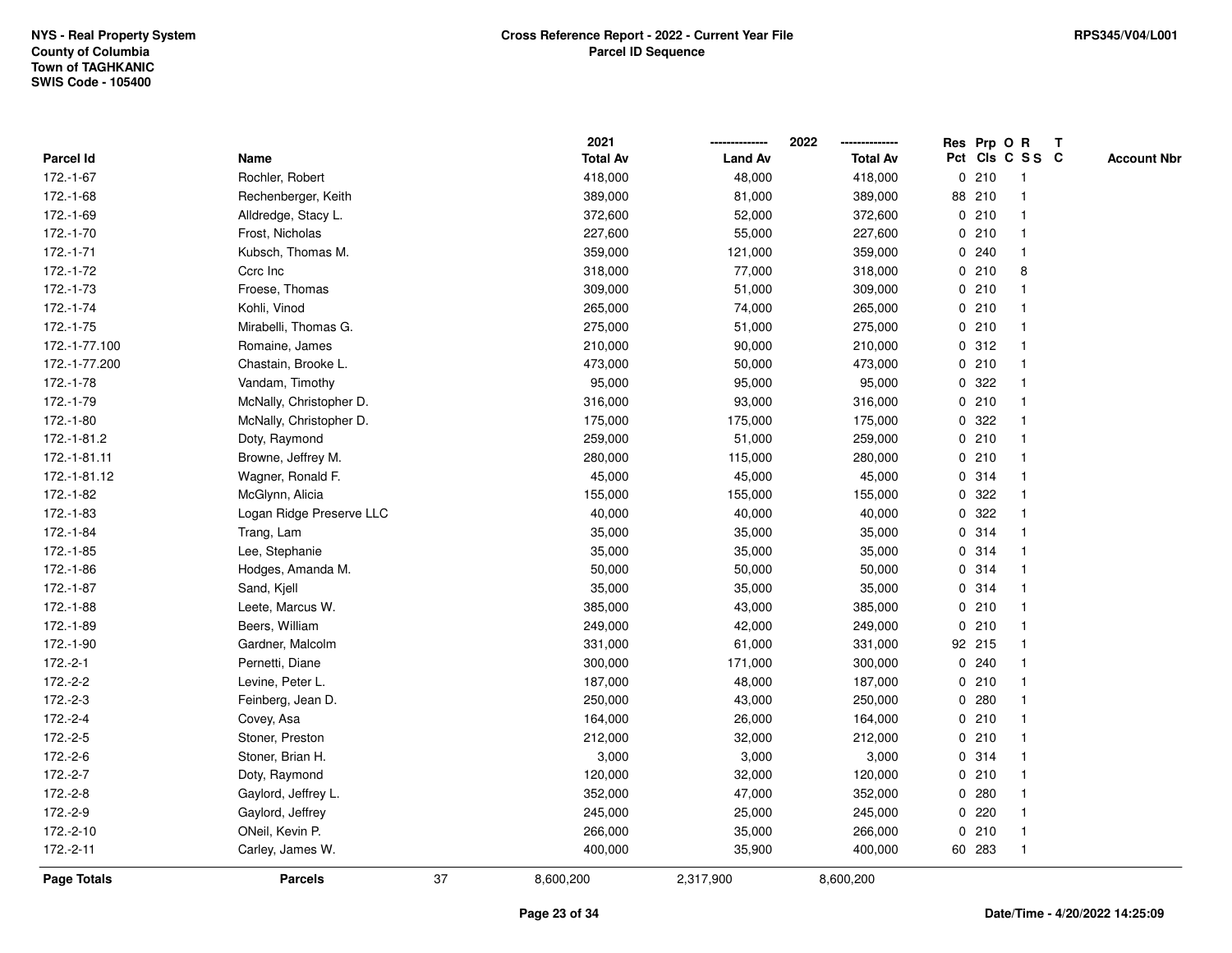|               |                             |    | 2021            |                | 2022            |             | Res Prp O R |                         | Т |                    |
|---------------|-----------------------------|----|-----------------|----------------|-----------------|-------------|-------------|-------------------------|---|--------------------|
| Parcel Id     | Name                        |    | <b>Total Av</b> | <b>Land Av</b> | <b>Total Av</b> |             |             | Pct Cls C S S C         |   | <b>Account Nbr</b> |
| 172.-2-12     | Taghkanic Fire Co No 1      |    | 985,000         | 33,300         | 985,000         | 0           | 662         | 8                       |   |                    |
| 172.-2-13     | Race, Richard G.            |    | 132,000         | 35,000         | 132,000         | 0           | 210         | -1                      |   |                    |
| 172.-2-14     | Hotaling, Foster G          |    | 24,000          | 20,000         | 24,000          |             | 0210        | $\mathbf 1$             |   |                    |
| 172.-2-15     | Hotaling, Foster G.         |    | 55,000          | 23,600         | 55,000          |             | 0270        |                         |   |                    |
| 172.-2-16     | Frost, Nichiolas            |    | 153,000         | 33,000         | 153,000         |             | 0220        |                         |   |                    |
| 172.-2-17.3   | Nussbaum, Karl              |    | 60,000          | 24,400         | 60,000          |             | 0 465       |                         |   |                    |
| 172.-2-17.4   | The United Methodist Church |    | 90,000          | 90,000         | 90,000          |             | 0 695       | 8                       |   |                    |
| 172.-2-17.100 | Nussbaum, Karl              |    | 125,000         | 12,800         | 125,000         | $\mathbf 0$ | 465         |                         |   |                    |
| 172.-2-17.200 | Wolfe, Gerald D.            |    | 249,000         | 31,000         | 249,000         |             | 0210        | -1                      |   |                    |
| 172.-2-18     | Hoffman, Anne G.            |    | 386,000         | 61,000         | 386,000         |             | 0210        | $\mathbf 1$             |   |                    |
| 172.-2-20     | Taft, Michelle V.           |    | 226,300         | 40,000         | 226,300         |             | 0210        |                         |   |                    |
| 172.-2-21     | Schroeppel, Shannon A.      |    | 226,000         | 46,000         | 226,000         |             | 0210        |                         |   |                    |
| 172.-2-22     | Riegel, Cornelius           |    | 179,000         | 38,000         | 179,000         |             | 0210        |                         |   |                    |
| 172.-2-23     | Vergata, Samuel Jr.         |    | 262,000         | 185,000        | 262,000         |             | 0.240       |                         |   |                    |
| 172.-2-24.100 | Ciregna, Peter              |    | 1,000,000       | 900,000        | 1,000,000       | $\mathbf 0$ | 312         |                         |   |                    |
| 172.-2-24.211 | Pulito, Leonardo            |    | 821,000         | 183,000        | 821,000         | 0           | 240         |                         |   |                    |
| 172.-2-24.212 | Thompson, Karl              |    | 356,000         | 102,000        | 356,000         |             | 0.240       |                         |   |                    |
| 172.-2-25     | Jutkofsky, Rosalie          |    | 314,000         | 137,000        | 314,000         |             | 0.240       |                         |   |                    |
| 172.-2-27     | Milone, Donna               |    | 142,000         | 31,000         | 142,000         |             | 0210        |                         |   |                    |
| 172.-2-28     | Dietter, Jamie R.           |    | 162,300         | 30,000         | 162,300         |             | 0210        |                         |   |                    |
| 172.-2-29     | Hotaling, Jonathan M.       |    | 124,600         | 37,000         | 124,600         |             | 0210        | $\overline{\mathbf{1}}$ |   |                    |
| 172.-2-30     | Town of Taghkanic           |    | 285,000         | 48,300         | 285,000         | 0           | 652         | 8                       |   |                    |
| 172.-2-31     | Heiser, Arleen              |    | 32,000          | 25,400         | 32,000          | 0           | 312         | -1                      |   |                    |
| 172.-2-32     | Hughes, Debra Jo            |    | 205,000         | 39,600         | 205,000         | 0           | 681         | $\mathbf 1$             |   |                    |
| 172.-2-34.100 | Ciyin Temple                |    | 675,000         | 135,900        | 675,000         |             | 0415        | 8                       |   |                    |
| 172.-2-35     | Kellymillercooks LLC        |    | 115,000         | 76,900         | 115,000         |             | 0 433       |                         |   |                    |
| 172.-2-36     | Macri, Carlo                |    | 190,000         | 32,600         | 190,000         |             | 0422        |                         |   |                    |
| 172.-2-37     | Kim, Chul H.                |    | 393,000         | 109,000        | 393,000         |             | 68 240      |                         |   |                    |
| 172.-2-38     | Dellavecchia, Anthony       |    | 200,000         | 113,700        | 200,000         |             | 0.270       |                         |   |                    |
| 172.-2-39     | Tychyn, John C.             |    | 367,000         | 179,000        | 367,000         | $\mathbf 0$ | 240         | -1                      |   |                    |
| 172.-2-40     | Seguine, Arlene             |    | 95,000          | 95,000         | 95,000          | 0           | 322         |                         |   |                    |
| 172.-2-41     | Casas, Andres               |    | 65,000          | 65,000         | 65,000          |             | 0.314       | -1                      |   |                    |
| 172.-2-42     | Bruno, Cherie               |    | 60,000          | 60,000         | 60,000          |             | 0.314       |                         |   |                    |
| 172.-2-43     | Keute, Beverly J.           |    | 352,000         | 76,000         | 352,000         |             | 64 240      |                         |   |                    |
| 172.-2-44     | Baum, Howard                |    | 305,000         | 102,000        | 305,000         |             | 0.240       |                         |   |                    |
| 172.-2-45     | Baum, Howard                |    | 60,000          | 60,000         | 60,000          | 0           | 314         | -1                      |   |                    |
| 172.-2-46     | Kalamaras, Kostas           |    | 336,000         | 79,000         | 336,000         |             | 88 210      | $\mathbf{1}$            |   |                    |
| Page Totals   | <b>Parcels</b>              | 37 | 9,807,200       | 3,390,500      | 9,807,200       |             |             |                         |   |                    |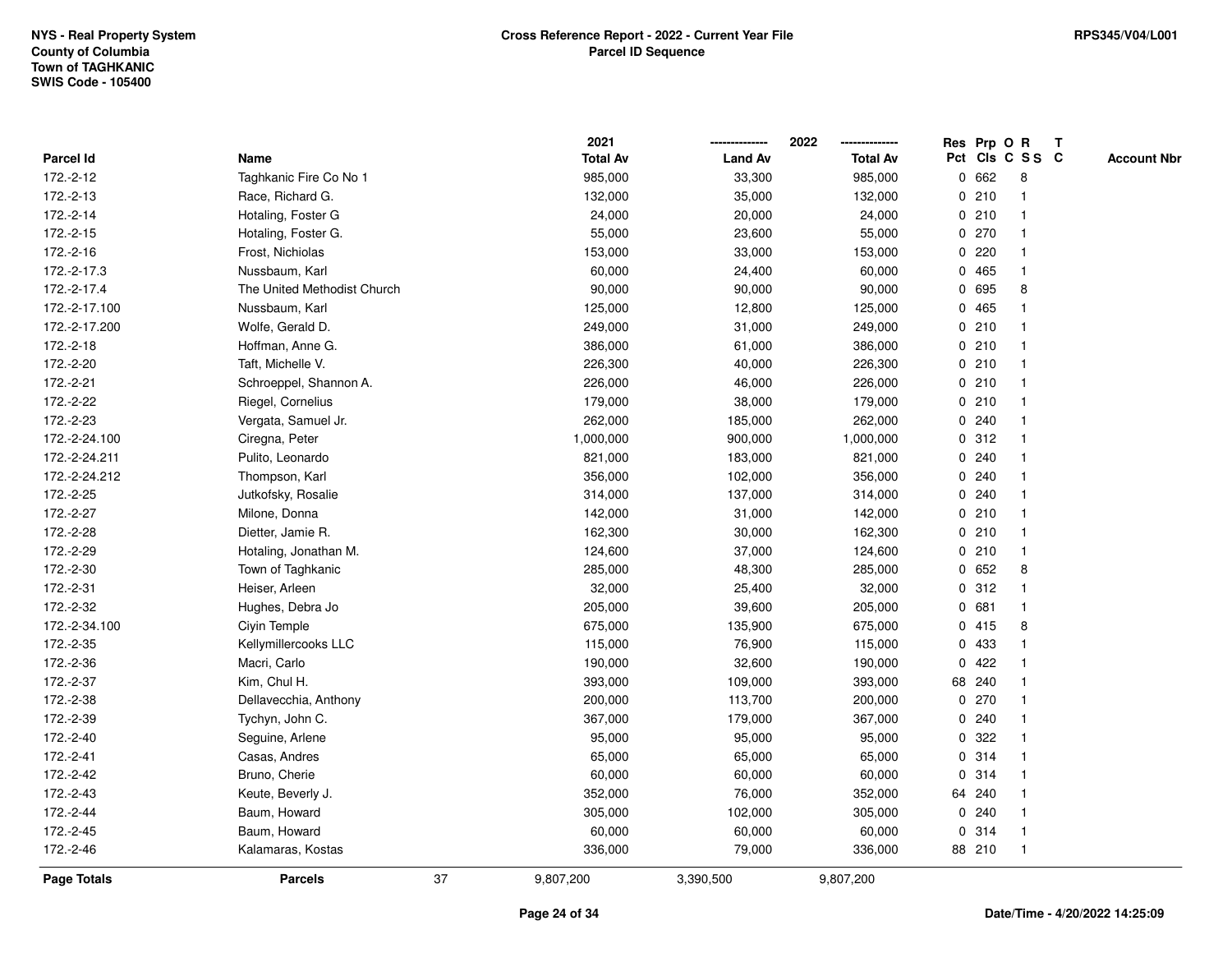|                    |                              |    | 2021            |                | 2022            |              |        | Res Prp O R     | $\mathbf{T}$ |                    |
|--------------------|------------------------------|----|-----------------|----------------|-----------------|--------------|--------|-----------------|--------------|--------------------|
| Parcel Id          | Name                         |    | <b>Total Av</b> | <b>Land Av</b> | <b>Total Av</b> |              |        | Pct Cls C S S C |              | <b>Account Nbr</b> |
| 172.-2-47          | Mitchell, Tyrone A.          |    | 328,000         | 71,000         | 328,000         |              | 0210   | 1               |              |                    |
| 172.-2-48          | Doro, Andrew C.              |    | 322,000         | 63,000         | 322,000         | 0            | 210    |                 |              |                    |
| 172.-2-49          | Patzwahl, Jeffrey W.         |    | 223,000         | 36,000         | 223,000         |              | 0210   |                 |              |                    |
| 172.-2-50          | Seki, Lisa B.                |    | 520,000         | 36,000         | 520,000         | $\mathbf 0$  | 210    | $\overline{1}$  |              |                    |
| 172.-2-51          | Hogg, Carol A.               |    | 347,000         | 60,000         | 347,000         | 0            | 210    | $\mathbf{1}$    |              |                    |
| 172.-2-52          | Kennedy, Carmela             |    | 27,000          | 27,000         | 27,000          |              | 0.314  | $\mathbf{1}$    |              |                    |
| 172.-2-53          | Messina, Calogero            |    | 193,000         | 40,000         | 193,000         |              | 0210   |                 |              |                    |
| 172.-2-54          | Schermerhorn, James          |    | 27,000          | 27,000         | 27,000          |              | 0 314  |                 |              |                    |
| 172.-2-55.110      | Shine, Stefan                |    | 45,000          | 45,000         | 45,000          |              | 0.314  |                 |              |                    |
| 172.-2-55.120      | Tuccillo, Doreen             |    | 33,000          | 33,000         | 33,000          |              | 0.314  |                 |              |                    |
| 172.-2-55.200      | Rhriss, Adnane               |    | 185,000         | 49,000         | 185,000         | $\mathbf 0$  | 210    | $\mathbf{1}$    |              | It 27/28           |
| 172.-2-57.100      | Hodgson, Abbie               |    | 381,000         | 81,000         | 381,000         |              | 0210   | $\overline{1}$  |              |                    |
| 172.-2-59          | Quiros, Augusto C.           |    | 220,000         | 48,000         | 220,000         |              | 0210   | -1              |              |                    |
| 172.-2-62          | Gambale, Joseph Jr.          |    | 274,000         | 188,000        | 274,000         |              | 0.240  |                 |              |                    |
| 172.-2-63          | Schermerhorn, Debra L.       |    | 120,000         | 46,000         | 120,000         |              | 0210   |                 |              |                    |
| 172.-2-64          | Safron, Kathy R.             |    | 252,000         | 47,000         | 252,000         |              | 0210   |                 |              |                    |
| 172.-2-66          | Spylios, Harris M.           |    | 354,000         | 110,000        | 354,000         | $\mathbf 0$  | 240    |                 |              |                    |
| 172.-2-69          | Skoro, Jelena                |    | 210,000         | 40,000         | 210,000         | 0            | 210    | -1              |              |                    |
| 172.-2-70          | Sprague, Keith               |    | 379,000         | 38,000         | 379,000         | $\mathbf{0}$ | 210    | $\overline{1}$  |              |                    |
| 172.-2-71          | Hromada, Kerry               |    | 309,000         | 40,000         | 309,000         |              | 97 210 |                 |              |                    |
| 172.-2-72          | Samat, Maya                  |    | 210,900         | 37,000         | 210,900         |              | 0210   |                 |              |                    |
| 172.-2-73          | Cooney, Marilyn C.           |    | 197,000         | 37,000         | 197,000         |              | 0210   |                 |              |                    |
| 172.-2-74          | Mayes, Joshua                |    | 259,000         | 37,000         | 259,000         |              | 99 210 | $\mathbf 1$     |              |                    |
| 172.-2-75          | Heintz, Erika                |    | 195,700         | 37,000         | 195,700         | $\mathbf 0$  | 210    |                 |              |                    |
| 172.-2-76          | Critchell, Donn E.           |    | 375,700         | 38,000         | 375,700         | $\mathbf 0$  | 210    | -1              |              |                    |
| 172.-2-77          | Strassburger, Daniel         |    | 456,000         | 36,000         | 456,000         |              | 0210   | $\mathbf 1$     |              |                    |
| 172.-2-78          | Vikajo, Stephen T.           |    | 26,000          | 26,000         | 26,000          |              | 0.314  |                 |              |                    |
| 172.-2-79          | Stupplebeen, Cody D.         |    | 247,000         | 40,000         | 247,000         |              | 0210   |                 |              |                    |
| 172.-2-80          | Hutchins, Wilbur             |    | 129,000         | 129,000        | 129,000         | 0            | 322    |                 |              |                    |
| 172.-2-81          | Wing, Christina              |    | 402,000         | 149,000        | 402,000         |              | 0210   |                 |              |                    |
| 172.-2-82          | Wilzig, Alan                 |    | 190,000         | 190,000        | 190,000         | 0            | 322    |                 |              |                    |
| $173.-1-1$         | County Route 10 Taghkanic LL |    | 320,000         | 258,000        | 258,000         | $\mathbf 0$  | 322    | $\overline{1}$  |              |                    |
| $173.-1-2$         | Nero, Janine                 |    | 435,000         | 84,000         | 435,000         |              | 0210   | $\mathbf{1}$    |              |                    |
| $173.-1-3$         | Jutkofsky, Jay               |    | 240,000         | 81,000         | 240,000         |              | 99 210 |                 |              |                    |
| $173.-1-4$         | Jutkofsky, Jay               |    | 525,000         | 360,000        | 525,000         |              | 30 241 |                 |              |                    |
| $173.-1-5$         | Ajay Rege, Vighnesh          |    | 714,000         | 432,000        | 714,000         | 0            | 240    | $\mathbf 1$     |              |                    |
| $173.-1-6$         | Smith, Shawn J.              |    | 280,000         | 73,000         | 280,000         |              | 0210   | $\overline{1}$  |              |                    |
| <b>Page Totals</b> | <b>Parcels</b>               | 37 | 9,951,300       | 3,169,000      | 9,889,300       |              |        |                 |              |                    |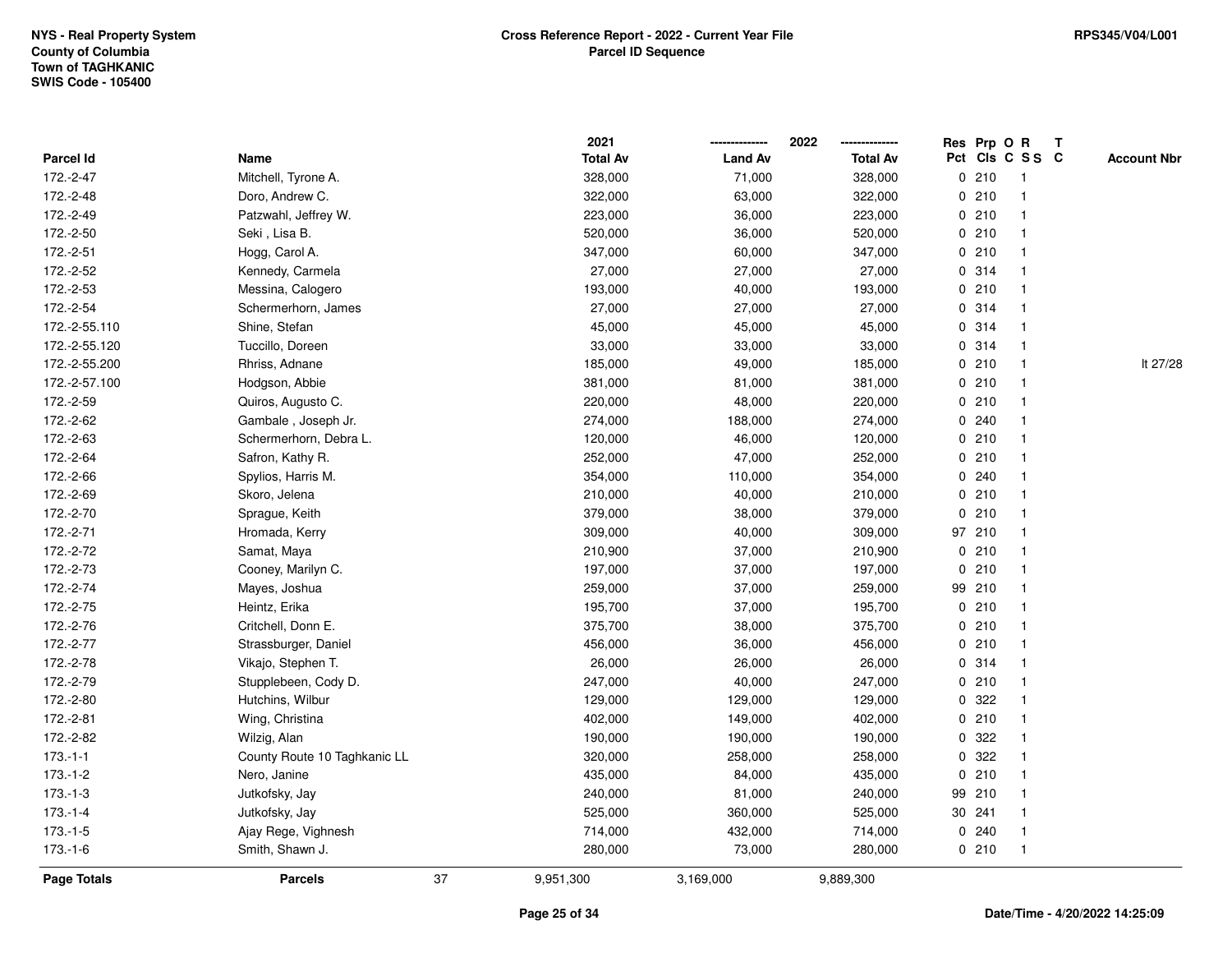|                    |                             |    | 2021            |                | 2022            |              |        | Res Prp O R     | $\mathbf{T}$ |                    |
|--------------------|-----------------------------|----|-----------------|----------------|-----------------|--------------|--------|-----------------|--------------|--------------------|
| Parcel Id          | Name                        |    | <b>Total Av</b> | <b>Land Av</b> | <b>Total Av</b> |              |        | Pct Cls C S S C |              | <b>Account Nbr</b> |
| 173.-1-7.111       | Soul Samurai LLC            |    | 145,000         | 145,000        | 145,000         | 0            | 322    |                 |              |                    |
| 173.-1-7.112       | Spark Rock LLC              |    | 679,000         | 128,000        | 679,000         | 0            | 210    |                 |              |                    |
| 173.-1-7.120       | Nasaw, David                |    | 288,000         | 53,000         | 288,000         |              | 0210   | -1              |              |                    |
| 173.-1-7.200       | Stackpole, Scott C.         |    | 450,000         | 169,000        | 450,000         | $\mathbf 0$  | 210    | $\mathbf{1}$    |              |                    |
| $173.-1-8$         | Lee, Mark A.                |    | 243,000         | 70,000         | 243,000         |              | 0210   | $\mathbf{1}$    |              |                    |
| 173.-1-9.11        | Ship To Shore LLC           |    | 509,000         | 344,000        | 509,000         |              | 0.240  | $\mathbf 1$     |              |                    |
| 173.-1-9.12        | Ship To Shore LLC           |    | 512,000         | 145,000        | 512,000         |              | 0210   |                 |              |                    |
| 173.-1-9.200       | Lemoine, Richard S. II.     |    | 702,000         | 261,000        | 702,000         |              | 0.240  |                 |              |                    |
| $173.-1-10$        | People of the State of N.Y. |    | 20,000          | 20,000         | 20,000          | 0            | 322    |                 |              |                    |
| $173.-1-11$        | Ny State Dept Of Environ-   |    | 216,000         | 216,000        | 216,000         | $\mathbf 0$  | 322    | 3               |              |                    |
| 173.-1-12.3        | Friedrich, Lawrence W.      |    | 247,500         | 247,500        | 247,500         | 0            | 322    |                 |              |                    |
| 173.-1-12.4        | Aronowitz, Eugene           |    | 65,000          | 65,000         | 65,000          |              | 0.314  | $\mathbf{1}$    |              |                    |
| 173.-1-12.5        | Friedrich, Lawrence W.      |    | 458,200         | 138,000        | 458,200         |              | 0.240  |                 |              |                    |
| $173.-1-13$        | Ackerman, Max               |    | 319,000         | 48,000         | 319,000         |              | 0210   |                 |              |                    |
| $173.-1-14$        | Ackerman, Max               |    | 40,000          | 40,000         | 40,000          |              | 0.314  |                 |              |                    |
| $173.-1-15$        | Stuelpnagel, Moritz Von     |    | 162,000         | 43,000         | 162,000         |              | 0210   | -1              |              |                    |
| $173.-1-16$        | Guaman, Carlos A.           |    | 189,000         | 60,000         | 189,000         |              | 85 210 | $\overline{1}$  |              |                    |
| 173.-1-17.111      | Ski View Farm LLC           |    | 358,400         | 276,700        | 358,400         |              | 0.312  | -1              |              |                    |
| 173.-1-17.112      | Wanzenberg, Alan            |    | 1,728,000       | 257,000        | 1,728,000       |              | 0.241  | $\mathbf 1$     |              |                    |
| 173.-1-17.120      | Herishko, Mark              |    | 60,000          | 60,000         | 60,000          |              | 0.314  |                 |              |                    |
| 173.-1-17.200      | Nero, Carmen J.             |    | 373,000         | 107,000        | 373,000         |              | 0210   |                 |              |                    |
| 173.-1-18.100      | Schwarz, Frederick OA. Jr.  |    | 1,539,000       | 1,073,000      | 1,539,000       |              | 0.240  |                 |              |                    |
| 173.-1-18.210      | Hotaling, Robert            |    | 296,000         | 48,000         | 296,000         |              | 0210   |                 |              |                    |
| 173.-1-18.220      | Bloom, Jonathan             |    | 298,000         | 48,000         | 298,000         | $\mathbf{0}$ | 210    | $\overline{1}$  |              |                    |
| 173.-1-19.100      | Zapp, Nicholas              |    | 530,000         | 287,500        | 530,000         |              | 52 112 | $\overline{1}$  |              |                    |
| 173.-1-19.210      | Reese, Michael T.           |    | 1,164,700       | 256,000        | 1,164,700       |              | 0.240  |                 |              |                    |
| 173.-1-19.220      | Golub, Sylviane             |    | 886,000         | 225,000        | 886,000         |              | 0.240  |                 |              |                    |
| 173.-1-20.3        | Murcott, Frances            |    | 1,201,000       | 517,000        | 1,201,000       |              | 0.280  |                 |              |                    |
| 173.-1-20.4        | Reid, Michelle              |    | 130,000         | 130,000        | 130,000         |              | 0.311  |                 |              |                    |
| 173.-1-20.5        | Murcott, Frances            |    | 200,000         | 200,000        | 200,000         | 0            | 322    |                 |              |                    |
| 173.-1-21.110      | Cerrone, Bruno              |    | 490,000         | 241,000        | 490,000         | 0            | 240    | $\mathbf{1}$    |              |                    |
| 173.-1-21.120      | 637 New Forge Rd. LLC       |    | 375,000         | 188,000        | 375,000         |              | 0.240  | $\mathbf 1$     |              |                    |
| 173.-1-21.200      | Capogna, Frank              |    | 344,000         | 344,000        | 344,000         |              | 0.322  |                 |              |                    |
| 173.-1-22          | Miller, Edward              |    | 25,000          | 25,000         | 25,000          |              | 0.314  |                 |              |                    |
| 173.-1-23          | Miller, Edward              |    | 175,000         | 40,000         | 175,000         |              | 0210   | 1               |              |                    |
| 173.-1-24          | Ferrer, Christopher A.      |    | 275,000         | 42,000         | 275,000         |              | 0210   | $\overline{1}$  |              |                    |
| 173.-1-25.100      | Graham (Trustee), Harold    |    | 125,000         | 35,000         | 125,000         |              | 92 210 | $\overline{1}$  |              |                    |
| <b>Page Totals</b> | <b>Parcels</b>              | 37 | 15,817,800      | 6,592,700      | 15,817,800      |              |        |                 |              |                    |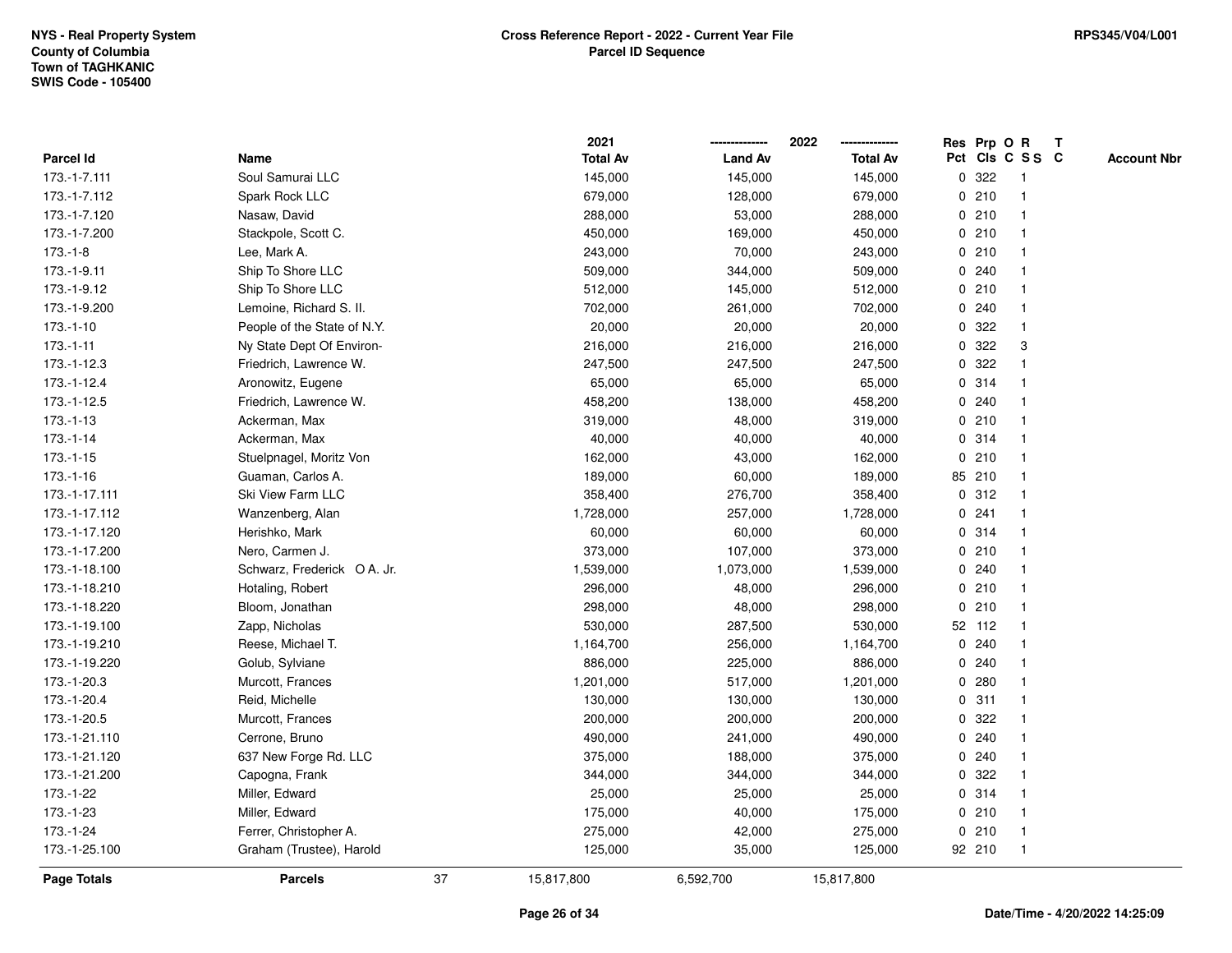|                    |                           |    | 2021            |                | 2022            |             | Res Prp O R     |                | $\mathbf{T}$ |                    |
|--------------------|---------------------------|----|-----------------|----------------|-----------------|-------------|-----------------|----------------|--------------|--------------------|
| Parcel Id          | Name                      |    | <b>Total Av</b> | <b>Land Av</b> | <b>Total Av</b> |             | Pct Cls C S S C |                |              | <b>Account Nbr</b> |
| 173.-1-25.200      | Graham (Trustee), Harold  |    | 7,900           | 7,900          | 7,900           |             | 0 314           | -1             |              |                    |
| 173.-1-26          | Prokopiak, George J.      |    | 148,000         | 67,000         | 148,000         | 0           | 260             |                |              |                    |
| 173.-1-27          | Bilotta, Nicola           |    | 160,000         | 85,000         | 160,000         |             | 0210            |                |              |                    |
| 173.-1-28          | Naumann, Elizabeth        |    | 248,000         | 86,000         | 248,000         | 0           | 210             |                |              |                    |
| 173.-1-29          | Aiello, Frank             |    | 340,000         | 114,000        | 340,000         |             | 0.240           |                |              |                    |
| 173.-1-30          | Williams, Sandra Dee      |    | 77,000          | 52,000         | 77,000          |             | 0 270           |                |              |                    |
| 173.-1-31          | Picard, Joseph R. IV.     |    | 9,000           | 9,000          | 9,000           |             | 0 314           |                |              |                    |
| 173.-1-32          | Picard, Joseph R. IV.     |    | 142,000         | 43,000         | 142,000         |             | 0210            |                |              |                    |
| 173.-1-34          | Burgazoli, Michael R. Sr. |    | 173,700         | 74,000         | 173,700         |             | 0210            |                |              |                    |
| 173.-1-35.100      | Brindley, Scott           |    | 285,000         | 91,000         | 285,000         |             | 0210            |                |              |                    |
| 173.-1-35.200      | LaSalvia, Anthony P.      |    | 320,000         | 72,700         | 320,000         | 0           | 210             | $\overline{1}$ |              |                    |
| 173.-1-36.21       | 708 New Forge Rd LLC      |    | 4,750,000       | 565,000        | 4,750,000       | $\mathbf 0$ | 281 W 1         |                |              |                    |
| 173.-1-36.22       | Salita, Andrzej           |    | 470,000         | 111,000        | 470,000         |             | 0.240           |                |              |                    |
| 173.-1-36.111      | Creekwood Cottage LLC     |    | 841,000         | 336,000        | 841,000         |             | 0.240           |                |              |                    |
| 173.-1-36.112      | Capogna, Frank A.         |    | 185,000         | 185,000        | 185,000         |             | 0 322           |                |              |                    |
| 173.-1-36.120      | Brindley, Scott R.        |    | 981,300         | 188,000        | 981,300         |             | 0.280           |                |              |                    |
| 173.-1-37          | Ny State Dept Of Environ- |    | 1,638,000       | 1,638,000      | 1,638,000       | 0           | 322             | 3              |              |                    |
| 173.-1-38          | Dalton, Nicolas           |    | 472,000         | 204,000        | 472,000         | 0           | 240             |                |              |                    |
| 173.-1-39          | Herishko, Ronald E.       |    | 395,000         | 68,000         | 395,000         |             | 0210            |                |              |                    |
| $173.-1-40$        | Weiss, Marc J.            |    | 270,000         | 48,000         | 270,000         |             | 0210            |                |              |                    |
| 173.-1-41          | Reiter, Fran              |    | 363,000         | 104,000        | 363,000         |             | 0210            |                |              |                    |
| 173.-1-42          | Zapp, Nicholas            |    | 325,000         | 187,000        | 325,000         | 0           | 240             |                |              |                    |
| 173.-1-43          | Smith, Dena R.            |    | 165,000         | 165,000        | 165,000         | 0           | 322             |                |              |                    |
| $173.-1-44$        | Herishko, Mark            |    | 60,000          | 58,100         | 60,000          | 0           | 312             | -1             |              |                    |
| $173.-1-45$        | Herishko, Thomas          |    | 65,000          | 65,000         | 65,000          | 0           | 314             | -1             |              |                    |
| 173.-1-46          | Herishko, Ronald E.       |    | 121,000         | 120,000        | 121,000         |             | 0.312           | -1             |              |                    |
| $174 - 1 - 1$      | Inge N Dobelis Rev. Trust |    | 235,000         | 46,000         | 235,000         |             | 0210            |                |              |                    |
| $174.-1-2$         | Town Of Taghkanic Garage  |    | 420,000         | 49,000         | 420,000         |             | 0 651           | 8              |              |                    |
| $174 - 1 - 4$      | Dobrowski, Steven E.      |    | 320,000         | 111,000        | 320,000         | 0           | 240             |                |              |                    |
| $174.-1-5$         | Wilder, Jacqueline        |    | 355,500         | 130,000        | 355,500         |             | 81 240          |                |              |                    |
| $174.-1-7$         | Kolod, Alan               |    | 320,000         | 51,000         | 320,000         | 0           | 210             |                |              |                    |
| 174.-1-8           | Curto, Philip             |    | 300,000         | 174,000        | 300,000         | 0           | 240             |                |              |                    |
| $174 - 1 - 9$      | Killmer, Walter           |    | 70,000          | 40,000         | 70,000          |             | 0270            |                |              |                    |
| $174.-1-10$        | Pippert, Thomas           |    | 298,000         | 72,000         | 298,000         |             | 0210            |                |              |                    |
| $174 - 1 - 11$     | Hoyt, Donna L.            |    | 56,000          | 43,000         | 56,000          |             | 0 270           |                |              |                    |
| 174.-1-12          | Piser, Amanda             |    | 235,000         | 50,000         | 235,000         |             | 96 210          | $\overline{1}$ |              |                    |
| 174.-1-13          | Pippert, Thomas           |    | 25,000          | 25,000         | 25,000          |             | 0 314           | $\mathbf{1}$   |              |                    |
| <b>Page Totals</b> | <b>Parcels</b>            | 37 | 15,646,400      | 5,534,700      | 15,646,400      |             |                 |                |              |                    |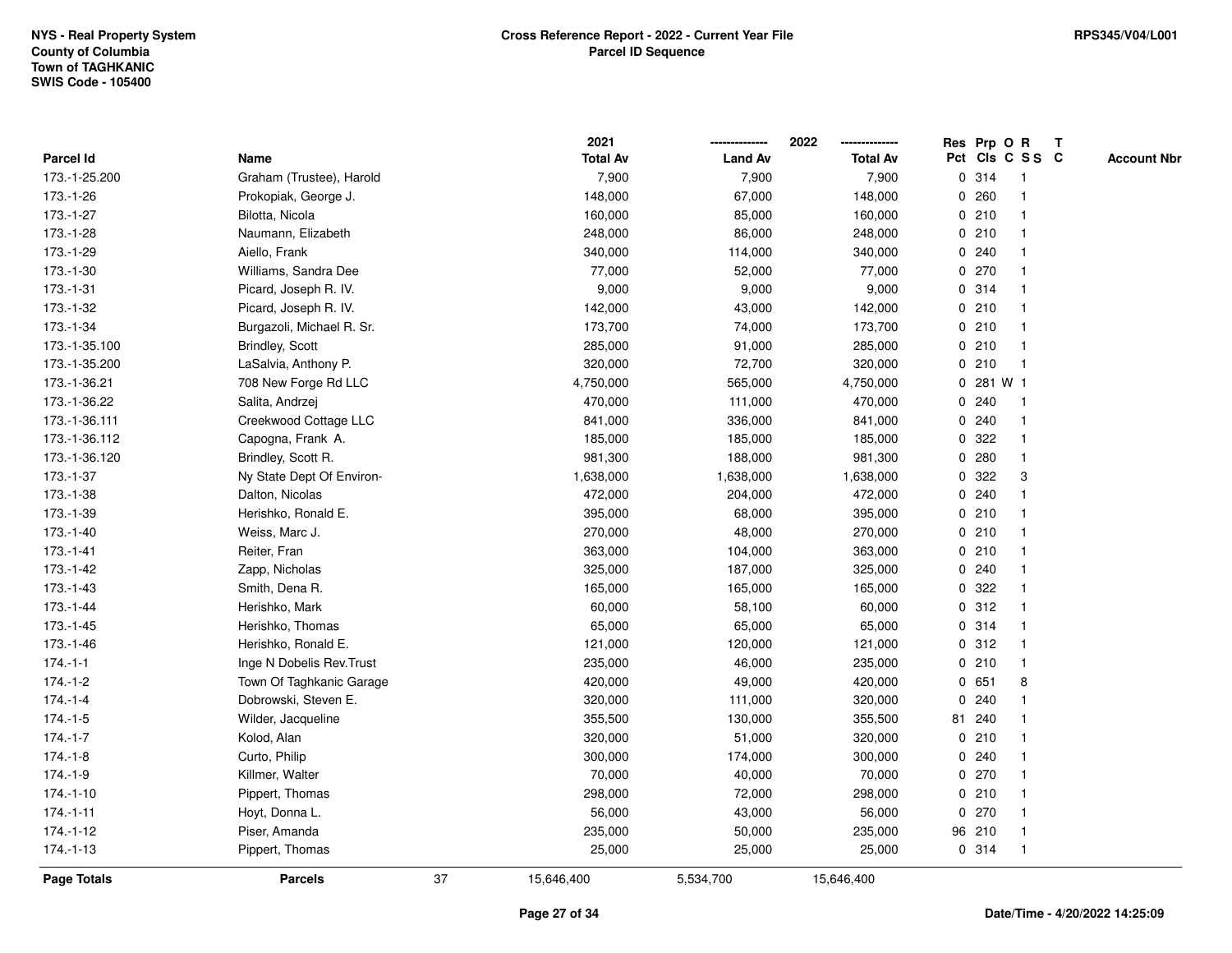|                    |                             |    | 2021            |                | 2022<br>-------------- |   | Res Prp O R |                 | $\mathbf{T}$ |                    |
|--------------------|-----------------------------|----|-----------------|----------------|------------------------|---|-------------|-----------------|--------------|--------------------|
| <b>Parcel Id</b>   | Name                        |    | <b>Total Av</b> | <b>Land Av</b> | <b>Total Av</b>        |   |             | Pct Cls C S S C |              | <b>Account Nbr</b> |
| $174 - 1 - 14$     | Pope, John A. Jr.           |    | 389,000         | 150,000        | 389,000                |   | 0.240       | -1              |              |                    |
| 174.-1-15.100      | Horowitz, Alexandra         |    | 265,600         | 75,000         | 265,600                |   | 0210        |                 |              |                    |
| 174.-1-15.200      | Horowitz, Alexandra         |    | 55,000          | 55,000         | 55,000                 |   | 0.311       | $\overline{1}$  |              |                    |
| $174.-1-16$        | Camphill Village USA Inc    |    | 615,000         | 380,500        | 615,000                |   | 0.312       | 8               |              |                    |
| 174.-1-18.111      | Wally Farms LLC             |    | 385,000         | 385,000        | 385,000                |   | 0.322       |                 |              |                    |
| 174.-1-18.112      | Stupplebeen, David W.       |    | 439,000         | 85,000         | 439,000                |   | 0210        |                 |              |                    |
| 174.-1-18.120      | Cordato, Joseph P.          |    | 20,000          | 20,000         | 20,000                 |   | 0.314       |                 |              |                    |
| 174.-1-18.200      | Wally Farms LLC             |    | 580,000         | 191,000        | 580,000                |   | 0.240       |                 |              |                    |
| 174.-1-19.3        | Wally Farms LLC             |    |                 | 893,900        | 893,900                |   | 0.322       |                 |              |                    |
| 174.-1-19.110      | Wally Farms LLC             |    | 500,000         | 495,000        | 500,000                | 0 | 312         | $\overline{1}$  |              |                    |
| 174.-1-19.120      | Wally Farms LLC             |    | 475,000         | 475,000        | 475,000                |   | 0.322       | $\overline{1}$  |              |                    |
| 174.-1-19.200      | Rabinowitz, Ilyne J.        |    | 383,000         | 104,000        | 383,000                |   | 0210        | $\mathbf{1}$    |              |                    |
| 174.-1-20.100      | Fasano, Eugene              |    | 335,000         | 330,700        | 335,000                |   | 0.312       |                 |              |                    |
| 174.-1-20.200      | Ferrara, Salvatore          |    | 510,000         | 302,000        | 510,000                |   | 0.240       |                 |              |                    |
| 174.-1-21          | Carriero, Vincent           |    | 183,000         | 70,000         | 183,000                |   | 0210        | 1               |              |                    |
| 174.-1-22          | The Maria Reuter Rev. Trust |    | 130,000         | 130,000        | 130,000                |   | 0 322       |                 |              |                    |
| 174.-1-23.111      | Stalker, Norman P.          |    | 72,000          | 49,700         | 72,000                 |   | 0270        | $\overline{1}$  |              |                    |
| 174.-1-23.112      | Moro, Michael A.            |    | 310,300         | 52,000         | 310,300                |   | 0210        | $\mathbf{1}$    |              |                    |
| 174.-1-23.120      | Campanella, Stephen         |    | 235,000         | 48,000         | 235,000                |   | 0210        |                 |              |                    |
| 174.-1-23.200      | Campanella, Stephen         |    | 25,000          | 24,000         | 25,000                 |   | 0210        |                 |              |                    |
| 174.-1-24          | Vogt, John R.               |    | 243,000         | 60,000         | 243,000                |   | 0210        |                 |              |                    |
| 174.-1-25.21       | Hermance, Barbara           |    | 413,500         | 132,000        | 413,500                |   | 78 240      | 1               |              |                    |
| 174.-1-25.22       | Ship to Shore, LLC          |    | 1,100,000       | 1,073,300      | 1,100,000              |   | 0.240       | $\overline{1}$  |              |                    |
| 174.-1-25.110      | Kading, John E. Jr.         |    | 347,400         | 48,000         | 347,400                |   | 0210        | -1              |              |                    |
| 174.-1-25.120      | Gould, Stephanie            |    | 269,300         | 48,000         | 269,300                |   | 0210        |                 |              |                    |
| 174.-1-26          | Novack, Sara                |    | 232,000         | 50,000         | 232,000                |   | 84 210      |                 |              |                    |
| 174.-1-28          | Kumpfmiller, Jerome W.      |    | 153,000         | 38,000         | 153,000                |   | 0210        |                 |              |                    |
| 174.-1-29          | Kumpfmiller, Jerome W.      |    | 29,000          | 29,000         | 29,000                 |   | 0.314       | 1               |              |                    |
| 174.-1-30.3        | Kuster, Edwin W.            |    |                 | 125,000        | 421,000                | 0 | 240         |                 |              |                    |
| 174.-1-30.4        | Krasilovsky, Lois           |    |                 | 775,000        | 2,600,000              |   | 0.240       | -1              |              |                    |
| 174.-1-30.100      | Kelly, Kristopher D.        |    | 381,000         | 85,000         | 381,000                |   | 0210        | $\mathbf{1}$    |              |                    |
| 174.-1-30.210      | Wally Farms LLC             |    | 550,000         | 550,000        | 550,000                |   | 0.322       |                 |              |                    |
| 174.-1-30.220      | Krasilovsky, Lois           |    | 2,600,000       | 775,000        | 2,600,000              |   | 0.240       |                 |              |                    |
| 174.-1-31.3        | Simeral, Scott              |    | 475,000         | 311,900        | 475,000                |   | 0.240       |                 |              |                    |
| 174.-1-31.4        | <b>Wally Farms LLC</b>      |    | 310,000         | 310,000        | 310,000                |   | 0.322       | $\mathbf{1}$    |              |                    |
| 174.-1-32          | Warren (Trustee), Joan F.   |    | 345,000         | 286,000        | 345,000                | 0 | 260         | $\mathbf{1}$    |              |                    |
| 174.-1-34          | Miller, Darren              |    | 310,000         | 268,000        | 310,000                |   | 0.260       | $\mathbf{1}$    |              |                    |
| <b>Page Totals</b> | <b>Parcels</b>              | 33 | 9,659,100       | 7,395,000      | 13,574,000             |   |             |                 |              |                    |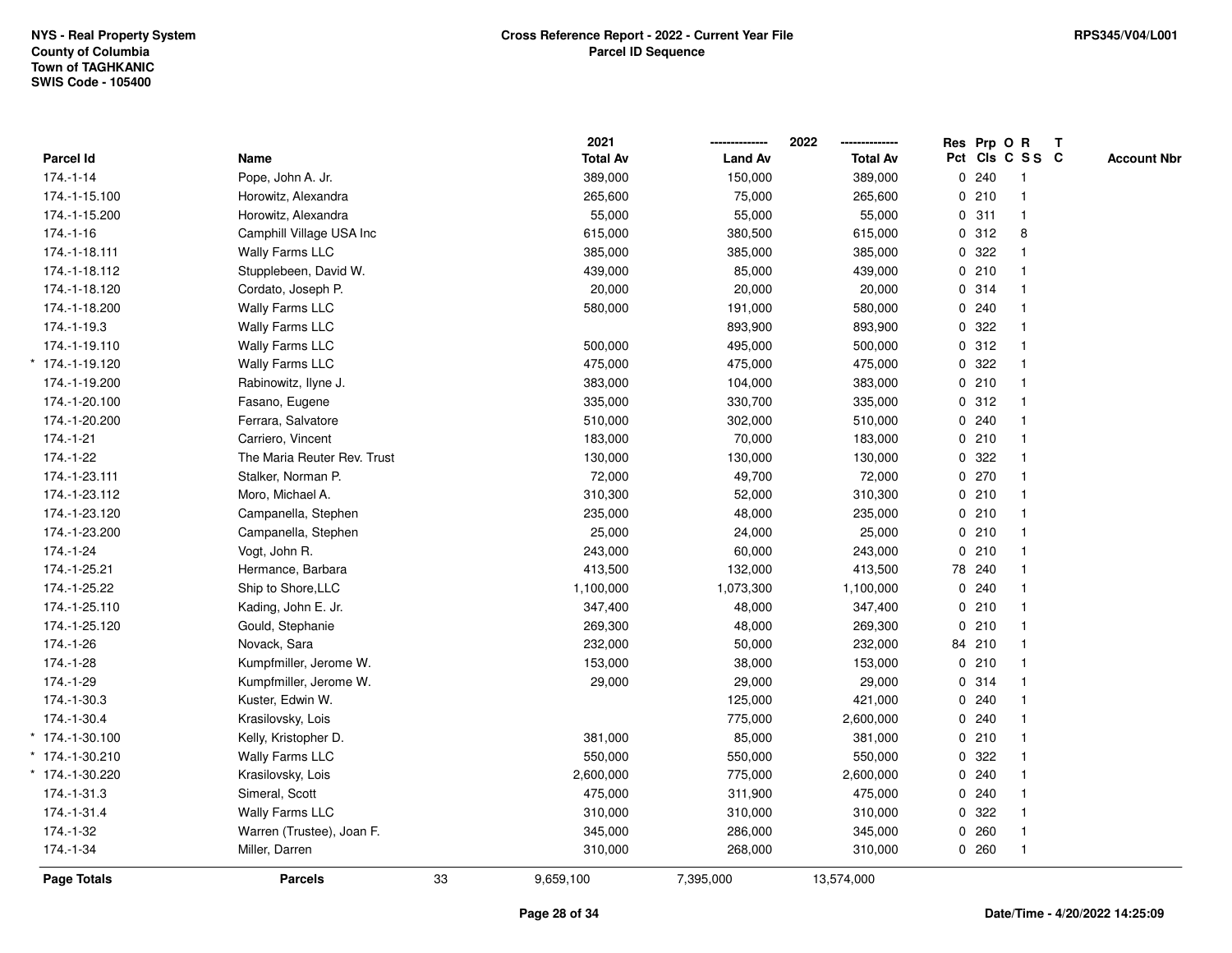|                    |                                |    | 2021            |                | 2022            |             |         | Res Prp O R     | T |                    |
|--------------------|--------------------------------|----|-----------------|----------------|-----------------|-------------|---------|-----------------|---|--------------------|
| Parcel Id          | Name                           |    | <b>Total Av</b> | <b>Land Av</b> | <b>Total Av</b> |             |         | Pct Cls C S S C |   | <b>Account Nbr</b> |
| 174.-1-35          | Benton, Susan L.               |    | 483,700         | 171,700        | 483,700         | $\mathbf 0$ | 280     | -1              |   |                    |
| 174.-1-36          | Coopersmith, Allen             |    | 1,096,000       | 730,000        | 1,096,000       | 0           | 240     | $\mathbf 1$     |   |                    |
| 174.-1-37.100      | Denny, Joel                    |    | 771,600         | 112,600        | 771,600         |             | 0.240   | 1               |   |                    |
| 174.-1-37.200      | Denny, Joel                    |    | 15,100          | 15,100         | 15,100          |             | 0.314   |                 |   |                    |
| 174.-1-38.100      | Denny, Joel                    |    | 55,300          | 55,300         | 55,300          |             | 0.322   |                 |   |                    |
| 174.-1-38.200      | Denny, Joel                    |    | 36,200          | 36,200         | 36,200          |             | 0.314   |                 |   |                    |
| 174.-1-40.100      | Wally Farms LLC                |    | 600,000         | 600,000        | 600,000         |             | 0.322   |                 |   |                    |
| 174.-1-40.200      | <b>Wally Farms LLC</b>         |    | 205,900         | 155,900        | 205,900         | 0           | 312     | -1              |   |                    |
| $174 - 1 - 41$     | <b>Wally Farms LLC</b>         |    | 1,100,000       | 1,016,000      | 1,100,000       | 0           | 260     |                 |   |                    |
| 174.-1-42.1        | <b>Wally Farms LLC</b>         |    | 935,000         | 935,000        | 935,000         |             | 0.322   | 1               |   |                    |
| 174.-1-42.2        | Wally Farms LLC                |    | 930,000         | 930,000        | 930,000         |             | 0.322   |                 |   |                    |
| 174.-1-43.11       | Schaghticoke First Nations LLC |    | 321,400         | 321,400        | 321,400         |             | 0.322   |                 |   |                    |
| 174.-1-44          | Albright, Kevin                |    | 31,000          | 31,000         | 31,000          |             | 0.314   |                 |   |                    |
| 174.-1-46          | Dennis, Tammy                  |    | 196,000         | 66,000         | 196,000         |             | 0210    |                 |   |                    |
| 174.-1-47          | Maher, James R.                |    | 217,000         | 96,000         | 217,000         | 0           | 210     | $\mathbf{1}$    |   |                    |
| 174.-1-48          | Friedman, Martin W.            |    | 397,000         | 71,000         | 397,000         |             | 0210    | $\mathbf 1$     |   |                    |
| $182.-1-1.1$       | Beck, James M.                 |    | 110,000         | 110,000        | 110,000         |             | 0.322   |                 |   |                    |
| $182.-1-1.2$       | Kepler-Veach, Cara             |    | 150,000         | 55,000         | 370,000         |             | 0210    |                 |   |                    |
| $182.-1-2$         | Rosenak, Max W.                |    | 380,800         | 109,000        | 380,800         |             | 0.240   |                 |   |                    |
| $182.-1-3$         | Dort, Glen W.                  |    | 113,000         | 42,000         | 113,000         |             | 0210    |                 |   |                    |
| 182.-1-4.100       | Scheff, Roger                  |    | 110,000         | 51,900         | 110,000         |             | 0.312   | -1              |   |                    |
| 182.-1-4.200       | Tompkins, Thaddeus             |    | 80,000          | 55,000         | 80,000          | $\mathbf 0$ | 270     |                 |   |                    |
| $182.-1-5$         | Esposito, Susan                |    | 65,000          | 57,300         | 65,000          |             | $0$ 270 | $\overline{1}$  |   |                    |
| $182.-1-6$         | Schneider, Wayne E.            |    | 310,000         | 53,000         | 310,000         |             | 0210    | $\mathbf 1$     |   |                    |
| $182.-1-7$         | Jackson, Jolene                |    | 157,000         | 48,000         | 157,000         |             | 0210    |                 |   |                    |
| $182.-1-8$         | Koday, Robert                  |    | 25,000          | 25,000         | 25,000          |             | 0.314   |                 |   |                    |
| $182.-1-9$         | De La Rama, Christopher        |    | 391,000         | 70,000         | 391,000         |             | 92 210  |                 |   |                    |
| 182.-1-10.100      | Niet, John                     |    | 265,000         | 63,000         | 265,000         |             | 95 210  |                 |   |                    |
| 182.-1-10.200      | Tormey, Eva                    |    | 109,500         | 67,200         | 109,500         |             | 0270    | $\overline{1}$  |   |                    |
| $182.-1-11$        | Pradhan, Yadab                 |    | 252,000         | 66,000         | 252,000         | $\mathbf 0$ | 210     | $\overline{1}$  |   |                    |
| $182.-1-12$        | Ackerman, Robert               |    | 620,000         | 128,000        | 620,000         |             | 0210    | $\mathbf{1}$    |   |                    |
| 182.-1-13          | Ackerman, Robert               |    | 103,000         | 103,000        | 103,000         |             | 0.322   |                 |   |                    |
| $182.-1-14$        | lortida, Ferdinando            |    | 653,000         | 197,000        | 653,000         |             | 0.240   |                 |   |                    |
| $182.-1-15$        | Bode, James W. Jr.             |    | 614,000         | 175,000        | 614,000         |             | 0210    |                 |   |                    |
| $182.-1-16$        | Tomlin, Dwayne E.              |    | 224,000         | 63,000         | 224,000         |             | 0210    | $\mathbf{1}$    |   |                    |
| $182.-1-17$        | Larkin, John J.                |    | 511,000         | 55,000         | 511,000         |             | 0210    | $\mathbf{1}$    |   |                    |
| $182.-1-18$        | McGuire, Arthur H.             |    | 560,000         | 122,000        | 560,000         |             | 0210    | $\overline{1}$  |   |                    |
| <b>Page Totals</b> | <b>Parcels</b>                 | 37 | 13,194,500      | 7,058,600      | 13,414,500      |             |         |                 |   |                    |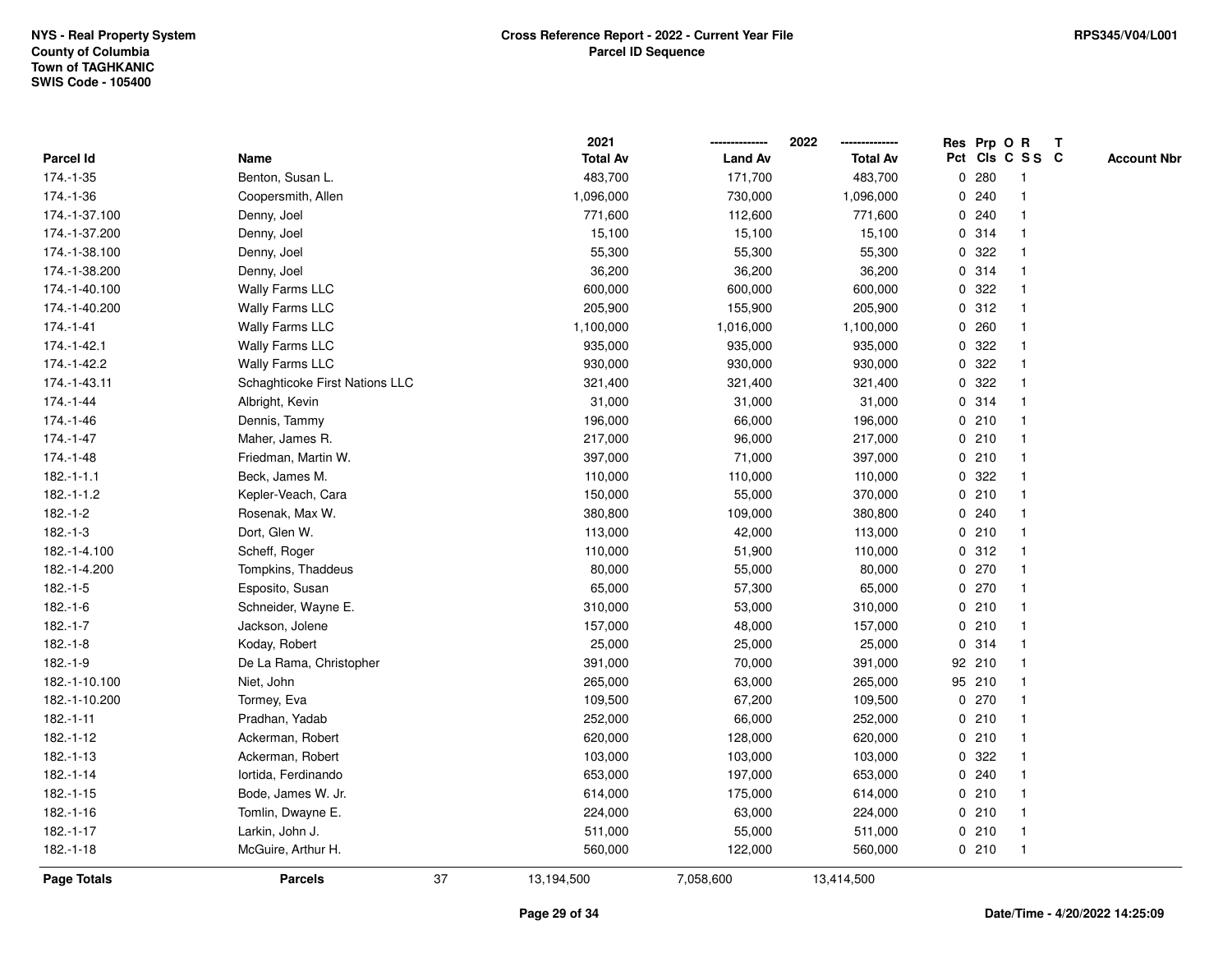|               |                          |    | 2021            |                | 2022            |              |        | Res Prp O R     | $\mathbf{T}$ |                    |
|---------------|--------------------------|----|-----------------|----------------|-----------------|--------------|--------|-----------------|--------------|--------------------|
| Parcel Id     | Name                     |    | <b>Total Av</b> | <b>Land Av</b> | <b>Total Av</b> |              |        | Pct Cls C S S C |              | <b>Account Nbr</b> |
| 182.-1-19     | McMahon, Richard         |    | 235,000         | 42,000         | 235,000         |              | 0210   | 1               |              |                    |
| 182.-1-20     | Meek, Matthew            |    | 379,000         | 124,000        | 379,000         |              | 82 210 |                 |              |                    |
| 182.-1-21     | Koday, Frank G.          |    | 52,000          | 40,000         | 52,000          |              | 0270   |                 |              |                    |
| 182.-1-22     | Mac Mahon, Jaime         |    | 95,000          | 95,000         | 95,000          | $\mathbf 0$  | 314    | $\mathbf{1}$    |              |                    |
| 182.-1-23     | 111 Miller LLC           |    | 325,000         | 325,000        | 325,000         | 0            | 322    | $\mathbf 1$     |              |                    |
| 182.-1-24     | Bischoff, Marjorie M.    |    | 55,000          | 55,000         | 55,000          |              | 0.314  | -1              |              |                    |
| 183.-1-1.200  | Salensky, Kathryn E.     |    | 440,000         | 440,000        | 440,000         |              | 0.322  |                 |              |                    |
| $183.-1-2$    | Lenehan, Patrick         |    | 120,000         | 120,000        | 120,000         |              | 0.322  |                 |              |                    |
| $183.-1-3$    | Spillane, Dennis         |    | 117,000         | 45,000         | 117,000         | 0            | 260    |                 |              |                    |
| $183.-1-4$    | Rice, Margaret E.        |    | 342,000         | 63,000         | 342,000         | 0            | 210    | $\overline{1}$  |              |                    |
| $183.-1-6$    | Ballew, Stephen K.       |    | 341,000         | 126,000        | 341,000         |              | 86 240 | $\overline{1}$  |              |                    |
| 183.-1-7.110  | Jaworski/Rev.Trust, Romy |    | 900,000         | 900,000        | 900,000         | $\mathbf 0$  | 322    | $\mathbf 1$     |              |                    |
| 183.-1-7.120  | Jaworski/Rev.Trust, Romy |    | 460,000         | 74,000         | 460,000         |              | 0 831  |                 |              |                    |
| 183.-1-7.200  | Robbins-Milne, Thomas D. |    | 1,050,000       | 313,000        | 1,050,000       |              | 0.240  |                 |              |                    |
| $183.-1-9$    | Gibbons, Michael P.      |    | 180,000         | 36,000         | 180,000         |              | 98 210 |                 |              |                    |
| $183.-1-10$   | Krupa, Odell Tina A.     |    | 111,000         | 35,000         | 111,000         |              | 0210   |                 |              |                    |
| 183.-1-12     | Koeppel, Brent           |    | 246,300         | 53,000         | 246,300         | $\mathbf 0$  | 210    | -1              |              |                    |
| 183.-1-13     | Rogers, Cheryl           |    | 236,000         | 48,000         | 236,000         | $\mathbf{0}$ | 210    | $\overline{1}$  |              |                    |
| $183.-1-14$   | Noblin, Melissa          |    | 185,000         | 71,000         | 185,000         |              | 0210   | $\mathbf 1$     |              |                    |
| $183.-1-15$   | Lucas, Robert M.         |    | 195,000         | 48,000         | 195,000         |              | 96 210 |                 |              |                    |
| $183.-1-16$   | Pisanelli, Domenick      |    | 246,700         | 66,000         | 246,700         |              | 0210   |                 |              |                    |
| $183.-1-17$   | Zaffers, Stephen E.      |    | 32,000          | 32,000         | 32,000          |              | 0.314  |                 |              |                    |
| $183.-1-18$   | Zaffers, Stephen E.      |    | 81,000          | 31,000         | 81,000          | $\mathbf 0$  | 260    |                 |              |                    |
| 183.-1-19     | Clark, Agi               |    | 748,000         | 407,000        | 748,000         | $\mathbf{0}$ | 240    |                 |              |                    |
| 183.-1-20     | Spaeth, William          |    | 425,000         | 225,000        | 425,000         |              | 71 240 | $\mathbf{1}$    |              |                    |
| 183.-1-21     | State Of New York        |    | 1,799,700       | 979,400        | 1,799,700       | 0            | 961    | 8               |              |                    |
| 183.-1-22     | Lenehan, Patrick         |    | 240,000         | 187,900        | 240,000         |              | 0.312  |                 |              |                    |
| 183.-1-24     | Bayard, Adam             |    | 542,800         | 171,000        | 542,800         | 0            | 240    |                 |              |                    |
| 184.-1-1.111  | Philae LLC               |    | 320,000         | 320,000        | 320,000         |              | 0.322  |                 |              |                    |
| 184.-1-1.112  | Philae LLC               |    | 135,000         | 92,500         | 135,000         | 0            | 312    | $\mathbf{1}$    |              |                    |
| 184.-1-1.121  | Rodriguez, Pedro J.      |    | 341,000         | 108,000        | 341,000         | 0            | 240    |                 |              |                    |
| 184.-1-1.122  | Arsky, Oleg              |    | 473,000         | 188,000        | 473,000         |              | 0.240  | $\mathbf{1}$    |              |                    |
| 184.-1-1.210  | Vogt, Jessi R.           |    | 128,000         | 78,000         | 128,000         |              | 0210   |                 |              |                    |
| 184.-1-1.220  | SalaCarte Services LLC   |    | 65,000          | 65,000         | 65,000          |              | 0.314  |                 |              |                    |
| $184 - 1 - 2$ | Falkner, Jason           |    | 123,000         | 47,000         | 123,000         |              | 94 210 |                 |              |                    |
| $184 - 1 - 3$ | Vanella, Dennis          |    | 20,000          | 20,000         | 20,000          |              | 0.314  | $\overline{1}$  |              |                    |
| $184.-1-4$    | Vanella, Joan            |    | 148,000         | 40,000         | 148,000         |              | 0210   | $\overline{1}$  |              |                    |
| Page Totals   | <b>Parcels</b>           | 37 | 11,932,500      | 6,110,800      | 11,932,500      |              |        |                 |              |                    |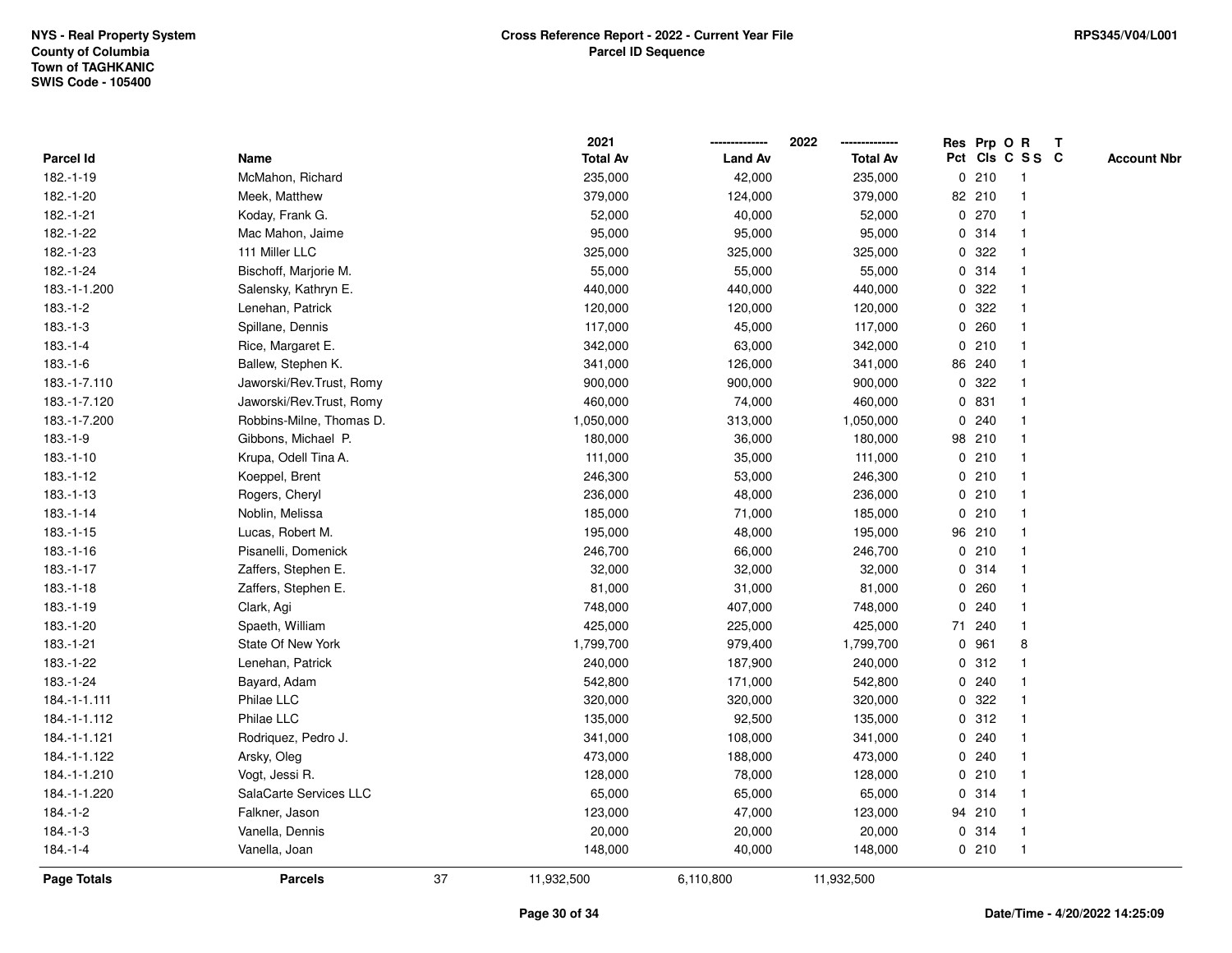|                    |                        |    | 2021            |                | 2022            |   |       | Res Prp O R             | $\mathbf{T}$ |                    |
|--------------------|------------------------|----|-----------------|----------------|-----------------|---|-------|-------------------------|--------------|--------------------|
| Parcel Id          | Name                   |    | <b>Total Av</b> | <b>Land Av</b> | <b>Total Av</b> |   |       | Pct Cls C S S C         |              | <b>Account Nbr</b> |
| $184 - 1 - 5$      | Vanella, Dennis        |    | 7,000           | 7,000          | 7,000           |   | 0 314 | -1                      |              |                    |
| $184.-1-6$         | Vanella, Dennis        |    | 4,000           | 4,000          | 4,000           |   | 0 314 |                         |              |                    |
| $184.-1-7$         | Salazar, Angel E.      |    | 315,000         | 53,000         | 315,000         |   | 0210  |                         |              |                    |
| 184.-1-9           | Stormy Properties Llc  |    | 1,774,000       | 1,151,000      | 1,774,000       | 0 | 240   | -1                      |              |                    |
| $184.-1-10$        | Weaver, Gregory        |    | 138,600         | 88,800         | 138,600         |   | 0 270 | $\mathbf{1}$            |              |                    |
| $184 - 1 - 11$     | Barry, Peter           |    | 95,000          | 77,500         | 95,000          |   | 0 270 | $\mathbf{1}$            |              |                    |
| 184.-1-12          | State Of New York      |    | 35,000          | 35,000         | 35,000          |   | 0 961 | 8                       |              |                    |
| $184.-1-15$        | Sferrazza, Joseph      |    | 185,000         | 31,000         | 185,000         |   | 0210  |                         |              |                    |
| 184.-1-17          | Sferrazza, Joseph      |    | 48,000          | 46,000         | 48,000          |   | 0.312 | $\mathbf{1}$            |              |                    |
| 184.-1-21          | Allen, Peter N.        |    | 25,000          | 25,000         | 25,000          |   | 0 314 |                         |              |                    |
| 184.-1-27.1        | Pruss, Deborah         |    | 250,000         | 241,000        | 250,000         |   | 0.312 | $\mathbf{1}$            |              |                    |
| 184.-1-27.2        | Lubart, Andre M.       |    | 417,000         | 244,000        | 417,000         | 0 | 240   | $\overline{\mathbf{1}}$ |              |                    |
| 184.-1-29          | Casper, Alfred Jr.     |    | 450,000         | 339,000        | 450,000         |   | 0.240 |                         |              |                    |
| 184.-1-30          | Cerrone, Denise        |    | 280,000         | 280,000        | 280,000         |   | 0 322 |                         |              |                    |
| 184.-1-31          | Cerrone, Denise        |    | 703,000         | 332,000        | 703,000         |   | 0210  |                         |              |                    |
| 184.-1-32          | Pucker, Matthew        |    | 530,000         | 166,000        | 530,000         |   | 0.240 |                         |              |                    |
| 184.-1-34          | Soltano, Andrew M.     |    | 453,000         | 90,000         | 453,000         | 0 | 210   | $\overline{\mathbf{1}}$ |              |                    |
| 184.-1-35          | Cohen, Mary Anne       |    | 183,000         | 68,000         | 183,000         | 0 | 210   | $\mathbf{1}$            |              |                    |
| 184.-1-36          | Patzwahl, David L.     |    | 84,300          | 64,300         | 84,300          |   | 0.260 | -1                      |              |                    |
| 184.-1-38          | Tallackson, Jeffrey S. |    | 475,000         | 215,000        | 475,000         |   | 0.240 |                         |              |                    |
| 184.-1-39.100      | Smith, Timothy J.      |    | 586,100         | 178,000        | 586,100         |   | 0.240 |                         |              |                    |
| 184.-1-39.200      | Petrowski, Paula J.    |    | 257,000         | 55,000         | 257,000         |   | 0210  |                         |              |                    |
| 184.-1-41          | Rauch, Paul            |    | 450,000         | 183,000        | 450,000         |   | 0.240 |                         |              |                    |
| 184.-1-42.111      | Ostrow, Lauren         |    | 255,000         | 255,000        | 255,000         | 0 | 322   |                         |              |                    |
| 184.-1-42.112      | Sweeney, Thomas E. Sr  |    | 40,000          | 40,000         | 40,000          |   | 0.314 | $\mathbf{1}$            |              |                    |
| 184.-1-42.120      | Sweeney, Thomas E. Sr. |    | 40,000          | 40,000         | 40,000          |   | 0.311 | $\mathbf 1$             |              |                    |
| 184.-1-42.200      | Workman, Donald Lee    |    | 123,000         | 56,000         | 123,000         |   | 0210  |                         |              |                    |
| 184.-1-43          | Coons, James M. Jr.    |    | 330,000         | 97,000         | 330,000         |   | 0210  |                         |              |                    |
| 184.-1-44          | Bergstein, Elizabeth   |    | 73,000          | 51,000         | 73,000          |   | 0.260 |                         |              |                    |
| 184.-1-45          | Bergstein, Benjamin    |    | 35,000          | 35,000         | 35,000          | 0 | 314   |                         |              |                    |
| 184.-1-46.111      | Dayem, Adam H.         |    | 188,000         | 188,000        | 188,000         | 0 | 322   | -1                      |              |                    |
| 184.-1-46.112      | Mangaraj, Sandeep      |    | 404,300         | 112,000        | 404,300         | 0 | 240   | $\mathbf{1}$            |              |                    |
| 184.-1-46.120      | Mangum, Brian          |    | 1,474,000       | 894,000        | 1,474,000       |   | 0.240 |                         |              |                    |
| 184.-1-46.200      | Brightly, George J.    |    | 40,000          | 40,000         | 40,000          |   | 0.311 |                         |              |                    |
| 184.-1-47.100      | Ascher, Perry          |    | 335,000         | 96,000         | 335,000         |   | 0210  |                         |              |                    |
| 184.-1-47.200      | Croft, David B.        |    | 370,000         | 173,000        | 370,000         |   | 0.240 | $\mathbf{1}$            |              |                    |
| 184.-1-48          | King, Caroline M.      |    | 435,000         | 74,000         | 435,000         |   | 0210  | $\mathbf{1}$            |              |                    |
| <b>Page Totals</b> | <b>Parcels</b>         | 37 | 11,887,300      | 6,124,600      | 11,887,300      |   |       |                         |              |                    |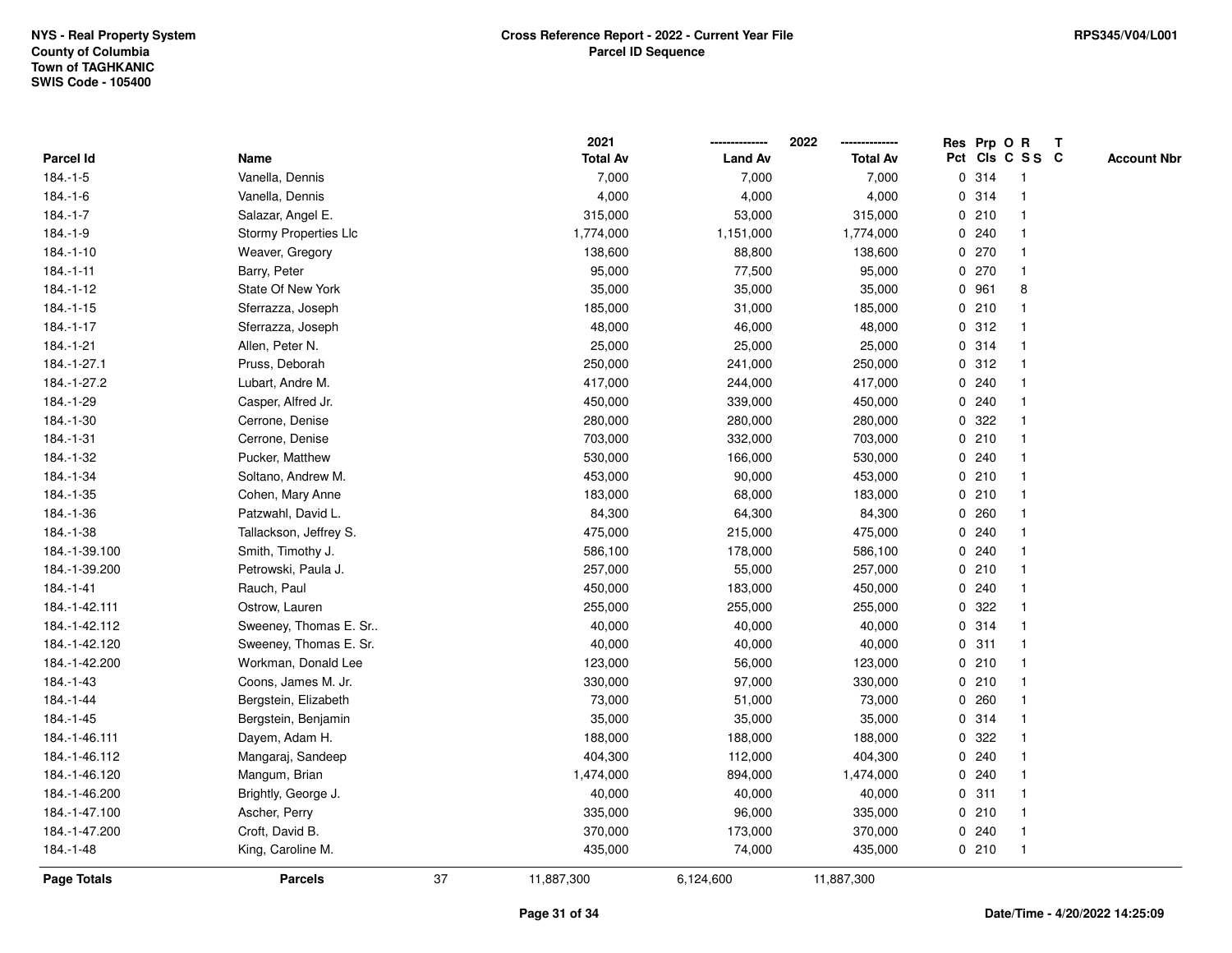|               |                             |    | 2021            |                | 2022            |             |        | Res Prp O R             | $\mathbf{T}$ |                    |
|---------------|-----------------------------|----|-----------------|----------------|-----------------|-------------|--------|-------------------------|--------------|--------------------|
| Parcel Id     | Name                        |    | <b>Total Av</b> | <b>Land Av</b> | <b>Total Av</b> |             |        | Pct Cls C S S C         |              | <b>Account Nbr</b> |
| 184.-1-50.100 | Palazzo, Giovanni           |    | 240,000         | 240,000        | 240,000         | 0           | 322    |                         |              |                    |
| 184.-1-50.200 | S.Dolphin Family Trust      |    | 994,000         | 352,000        | 994,000         | 0           | 240    |                         |              |                    |
| 184.-1-52     | Prochazka, Bohumil          |    | 413,000         | 183,000        | 413,000         |             | 0.240  |                         |              |                    |
| 184.-1-53     | Captain, Anne               |    | 25,000          | 25,000         | 25,000          | 0           | 311    |                         |              |                    |
| 184.-1-54.100 | Fidoten, Douglas            |    | 190,000         | 190,000        | 190,000         | 0           | 322    |                         |              |                    |
| 184.-1-54.210 | Ostrow, Lauren              |    | 495,000         | 61,000         | 347,000         |             | 0210   |                         |              |                    |
| 184.-1-54.220 | Fidoten, Douglas S.         |    | 239,000         | 48,000         | 239,000         |             | 0210   |                         |              |                    |
| 184.-1-55     | King, Valerie               |    | 35,000          | 35,000         | 35,000          |             | 0 314  |                         |              |                    |
| 184.-1-56     | Grimaldi, Vincent C.        |    | 263,900         | 70,000         | 263,900         |             | 0210   |                         |              |                    |
| 184.-1-57.12  | Odonnell, Elizabeth         |    | 205,000         | 89,000         | 205,000         |             | 0210   |                         |              |                    |
| 184.-1-57.111 | Caputo-Allmashy, Tina       |    | 318,000         | 226,000        | 318,000         |             | 0.240  | -1                      |              |                    |
| 184.-1-57.112 | Greene, Abner S.            |    | 555,000         | 104,000        | 555,000         |             | 0210   |                         |              |                    |
| 184.-1-57.211 | Alvarez, Alfredo            |    | 505,000         | 97,000         | 505,000         |             | 0210   |                         |              |                    |
| 184.-1-57.212 | Avitabile, Alfred           |    | 496,600         | 239,000        | 496,600         |             | 0.240  |                         |              |                    |
| 184.-1-57.220 | Wenzel, John F.             |    | 255,000         | 87,000         | 255,000         |             | 0210   |                         |              |                    |
| 184.-1-58     | Patzwahl, David L.          |    | 30,000          | 30,000         | 30,000          |             | 0.314  |                         |              |                    |
| 184.-1-59     | Krein, Joshua P.            |    | 171,700         | 83,000         | 171,700         |             | 0210   |                         |              |                    |
| 184.-1-60     | Vanella, Dennis             |    | 120,000         | 120,000        | 120,000         | 0           | 322    |                         |              |                    |
| 184.-1-62     | Waite, John S. Jr.          |    | 121,100         | 20,000         | 121,100         |             | 0210   | -1                      |              |                    |
| 184.-1-63     | Grassi, Michael William     |    | 86,000          | 47,800         | 86,000          |             | 0.312  |                         |              |                    |
| 184.-1-64     | Odonnell, Elizabeth         |    | 70,000          | 70,000         | 70,000          |             | 0 314  |                         |              |                    |
| 184.-1-65     | Delfico, Paul               |    | 210,000         | 210,000        | 210,000         |             | 0 322  |                         |              |                    |
| 184.-1-66     | Workman, Rex A.             |    | 210,000         | 163,000        | 210,000         |             | 0.260  |                         |              |                    |
| 184.-1-67     | JMRSR Family Limited Part.  |    | 460,000         | 295,000        | 460,000         | $\mathbf 0$ | 240    | $\overline{\mathbf{1}}$ |              |                    |
| 184.-1-68     | Dayem, Adam H.              |    | 150,000         | 150,000        | 150,000         | 0           | 322    |                         |              |                    |
| 184.-1-69     | Dayem, Adam H.              |    | 1,009,000       | 245,000        | 1,009,000       |             | 0.240  | $\mathbf 1$             |              |                    |
| 185.-1-1.111  | Centofanti, Sante           |    | 490,000         | 284,000        | 490,000         |             | 0.240  |                         |              |                    |
| 185.-1-1.112  | People of State of New York |    | 873,600         | 873,600        | 873,600         | 0           | 322    | 3                       |              |                    |
| 185.-1-1.120  | Ferrari, Michael            |    | 270,000         | 270,000        | 270,000         | $\mathbf 0$ | 322    |                         |              |                    |
| 185.-1-1.200  | Rothstein, Daniel P.        |    | 485,700         | 324,000        | 485,700         | 0           | 240    |                         |              |                    |
| 185.-1-2.100  | Damon, Aaron                |    | 368,000         | 69,000         | 368,000         | $\mathbf 0$ | 210    |                         |              |                    |
| 185.-1-2.200  | Miller, Patrick             |    | 335,000         | 62,000         | 335,000         |             | 0210   |                         |              |                    |
| $185.-1-3$    | Roberts, William            |    | 5,000           | 5,000          | 5,000           |             | 0.314  |                         |              |                    |
| $185.-1-4$    | Roberts, Deidre             |    | 125,000         | 125,000        | 125,000         |             | 0 322  |                         |              |                    |
| $185.-1-5$    | Mack, Stephen K.            |    | 2,900,000       | 1,003,300      | 2,900,000       |             | 0.240  |                         |              |                    |
| 185.-1-6.2    | Hilscher, William           |    | 481,000         | 343,000        | 481,000         |             | 46 240 | -1                      |              |                    |
| 185.-1-6.11   | Mikitovic, Linda            |    | 93,000          | 93,000         | 93,000          |             | 0 322  |                         |              |                    |
| Page Totals   | <b>Parcels</b>              | 37 | 14,293,600      | 6,931,700      | 14,145,600      |             |        |                         |              |                    |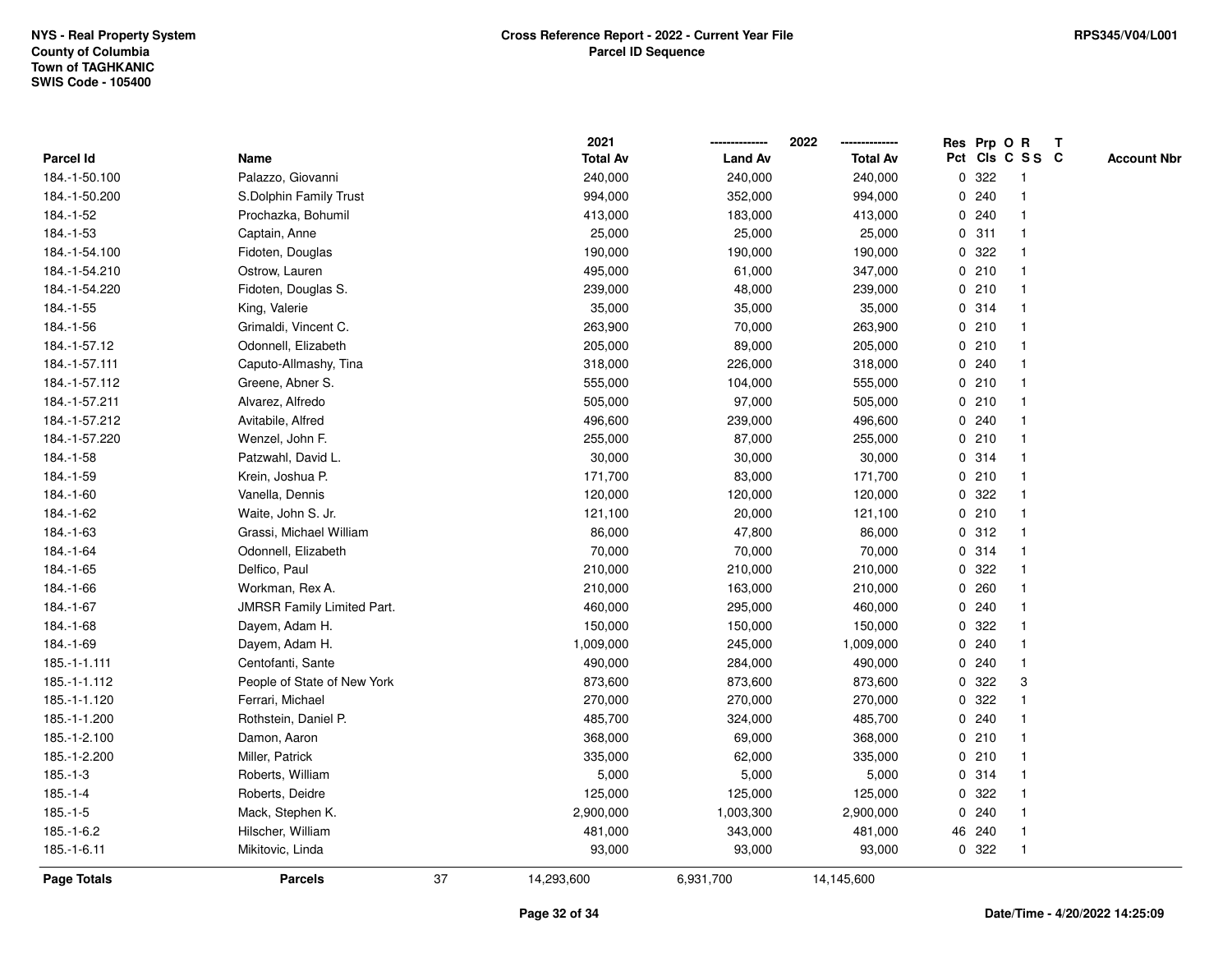|                  |                               |    | 2021            |                | 2022<br>-------------- | Res Prp O R |                         | $\mathbf{T}$ |                    |
|------------------|-------------------------------|----|-----------------|----------------|------------------------|-------------|-------------------------|--------------|--------------------|
| <b>Parcel Id</b> | Name                          |    | <b>Total Av</b> | <b>Land Av</b> | <b>Total Av</b>        |             | Pct Cls C S S C         |              | <b>Account Nbr</b> |
| 185.-1-6.12      | Feigelson, Jeremy             |    | 1,253,000       | 210,000        | 1,253,000              | 0.240       |                         |              |                    |
| $185.-1-7$       | Scribner, James C.            |    | 230,000         | 38,000         | 230,000                | 0210        |                         |              |                    |
| $185.-1-8$       | Hanes, Ralph                  |    | 363,000         | 140,000        | 363,000                | 0.240       | 1                       |              |                    |
| $185.-1-9$       | Alberg, Michael               |    | 10,000          | 10,000         | 10,000                 | 0.314       | $\mathbf{1}$            |              |                    |
| $185.-1-11$      | Kubarych, Roger M.            |    | 285,000         | 57,000         | 285,000                | 0210        | $\mathbf{1}$            |              |                    |
| $185.-1-12$      | Erogul, Mert                  |    | 350,000         | 33,000         | 350,000                | 0210        |                         |              |                    |
| 185.-1-13.100    | Santelia, Anthe               |    | 155,000         | 142,100        | 155,000                | 0270        |                         |              |                    |
| 185.-1-13.200    | Carino, Antonio               |    | 258,000         | 142,000        | 258,000                | 0210        |                         |              |                    |
| 185.-1-14        | Moss, Timothy B.              |    | 15,000          | 15,000         | 15,000                 | 0.314       |                         |              |                    |
| $185.-1-15$      | Carfagno, John V.             |    | 40,000          | 40,000         | 40,000                 | 0 314       | $\overline{\mathbf{1}}$ |              |                    |
| 185.-1-16.110    | Harrison, Anne                |    | 245,000         | 98,000         | 245,000                | 74 210      | $\overline{1}$          |              |                    |
| 185.-1-16.120    | Carfagno, John V.             |    | 214,000         | 213,400        | 214,000                | 0.312       | $\mathbf{1}$            |              |                    |
| 185.-1-16.200    | Coward, Irr Trust, Shirley L. |    | 37,000          | 37,000         | 37,000                 | 0.314       |                         |              |                    |
| 185.-1-17.100    | Carino, Anna                  |    | 437,000         | 296,000        | 437,000                | 0.240       |                         |              |                    |
| 185.-1-17.200    | Carino, Anna                  |    | 320,000         | 320,000        | 320,000                | 0.322       |                         |              |                    |
| 185.-1-21        | Lee, Jason H.                 |    | 325,000         | 325,000        | 325,000                | 0 322       |                         |              |                    |
| 185.-1-24.110    | People of State of New York   |    | 309,200         | 309,200        | 309,200                | 0 322       | 3                       |              |                    |
| 185.-1-24.121    | Wright, Thomas                |    | 95,000          | 91,800         | 95,000                 | 0.312       | $\mathbf{1}$            |              |                    |
| 185.-1-24.122    | Wright, Thomas                |    | 93,000          | 93,000         | 93,000                 | 0.314       |                         |              |                    |
| 185.-1-24.200    | Wright, Thomas W.             |    | 574,500         | 188,000        | 574,500                | 0.240       |                         |              |                    |
| 185.-1-25.100    | Nye, Barry L.                 |    | 475,000         | 398,000        | 475,000                | 0.240       |                         |              |                    |
| 185.-1-25.210    | Rutter, Nancy                 |    | 395,000         | 89,000         | 395,000                | 88 210      |                         |              |                    |
| 185.-1-25.220    | Shramko, Jonathan D.          |    | 676,000         | 231,000        | 676,000                | 0.240       |                         |              |                    |
| 185.-1-26        | Newton, William Iain C.       |    | 1,240,000       | 948,000        | 1,240,000              | 0.240       | $\mathbf{1}$            |              |                    |
| 185.-1-27        | Carrick, Mary Ann             |    | 85,000          | 85,000         | 85,000                 | 0.314       | $\mathbf{1}$            |              |                    |
| 185.-1-28        | Ng, Helen L.                  |    | 427,000         | 166,000        | 427,000                | 0210        |                         |              |                    |
| 185.-1-29        | Carrick, Mary Ann             |    | 37,000          | 37,000         | 37,000                 | 0.314       |                         |              |                    |
| 185.-1-30        | Blaine, Edward                |    | 253,900         | 72,000         | 253,900                | 0210        |                         |              |                    |
| 185.-1-31        | Fass, Stephen                 |    | 75,000          | 75,000         | 75,000                 | 0.314       |                         |              |                    |
| 185.-1-32        | Fass, Stephen                 |    | 288,000         | 60,000         | 288,000                | 0210        | $\mathbf{1}$            |              |                    |
| 185.-1-33        | Martin, James V.              |    | 268,000         | 158,000        | 268,000                | 89 240      | $\mathbf{1}$            |              |                    |
| 185.-1-34        | Hanna, Roger A.               |    | 165,000         | 137,500        | 165,000                | 0.312       | $\mathbf{1}$            |              |                    |
| 185.-1-35        | Schnaper, Harry               |    | 700,000         | 308,000        | 700,000                | 0.240       |                         |              |                    |
| 185.-1-36        | Van Wagner, Ruth              |    | 10,000          | 10,000         | 10,000                 | 0.314       |                         |              |                    |
| 185.-1-37        | Gruppo, Claire                |    | 1,500,000       | 717,000        | 1,500,000              | 0.240       |                         |              |                    |
| 185.-1-38        | Harrison, Rachel              |    | 200,000         | 200,000        | 200,000                | 0 322       | $\mathbf{1}$            |              |                    |
| 194.-1-30.4      | Krasilovsky, Lois             |    |                 | 775,000        | 2,600,000              | 0.240       | $\mathbf{1}$            |              |                    |
| Page Totals      | <b>Parcels</b>                | 36 | 12,403,600      | 6,490,000      | 12,403,600             |             |                         |              |                    |